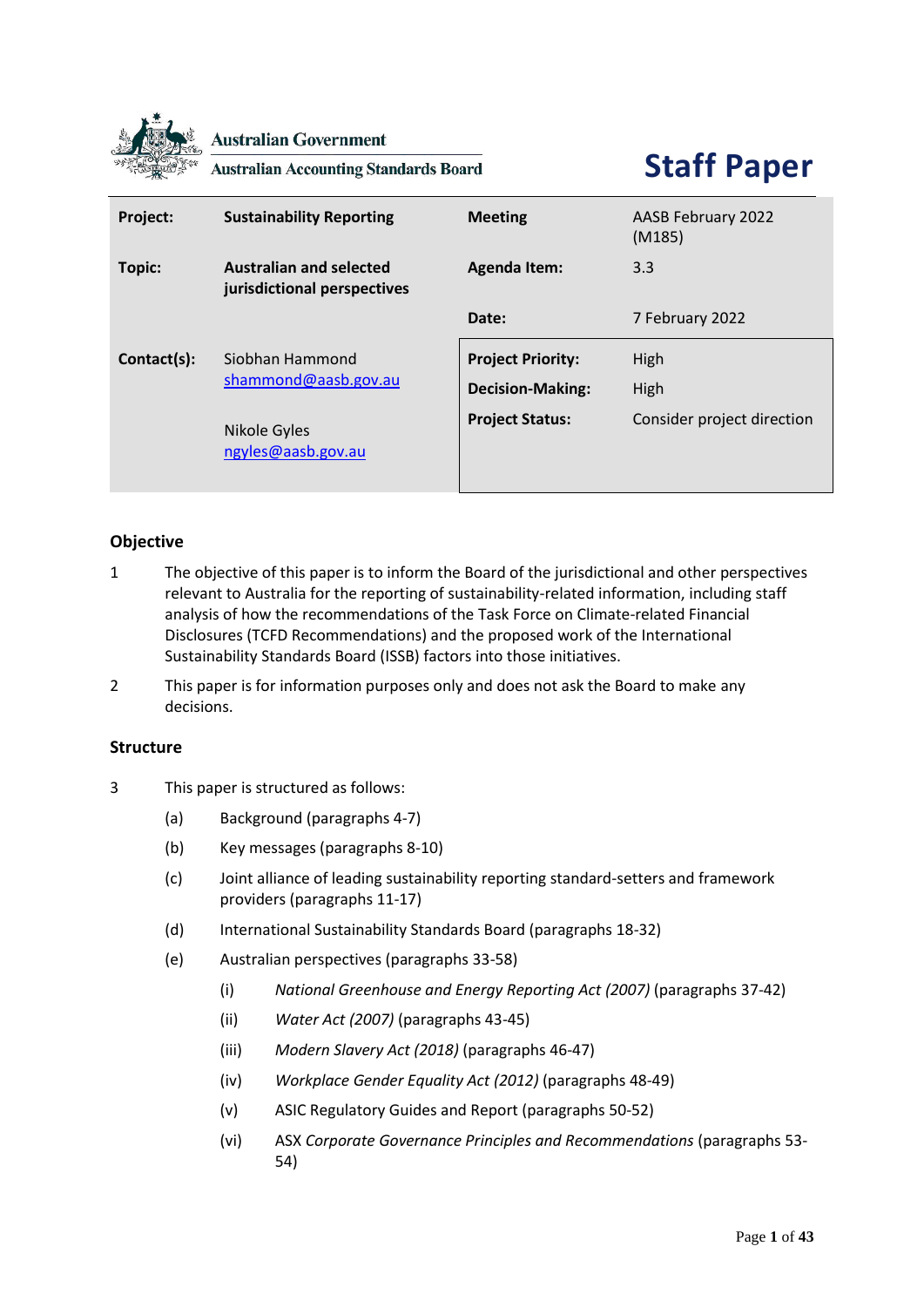- (vii) APRA Prudential Practice Guide CPG 229 *Climate Change Financial Risks* (paragraphs 55-56)
- (viii) AASB-AUASB Joint Bulletin on *Climate-related ad other emerging risks disclosures* (paragraph 57)
- (ix) Other perspectives in Australia (paragraph 58)
- (f) Selected jurisdictional perspectives (paragraphs 59-83)
	- (i) New Zealand (paragraphs 59-62)
	- (ii) European Union (paragraphs 63-71)
	- (iii) United Kingdom (paragraphs 72-77)
	- (iv) Canada (paragraphs 78-83)
- (g) Question to Board members
- (h) Appendix A: Summary of selected international perspectives
- (i) Appendix B: Comparison of the TRWG *Climate-related Disclosures* prototype standard and the TCFD Recommendations
- (j) Appendix C: Summary of selected jurisdictional approaches compared against the TCFD Recommendations.

# **Background**

- 4 Published in 2017, the [TCFD Recommendations](https://assets.bbhub.io/company/sites/60/2021/10/FINAL-2017-TCFD-Report.pdf)<sup>1</sup> introduce 11 voluntary disclosures that are widely adoptable and applicable to organisations across all sectors and jurisdictions. Focused on investors as users, the TCFD Recommendations are designed to support the disclosure of decision-useful information on the financial implications around the climate-related aspects of an organisation's business.
- 5 The TCFD Recommendations are structured around four thematic areas that represent core elements of how organisations operate—governance, strategy, risk management, and metrics and targets. Key climate-related financial disclosures support each thematic area that will help investors and others understand how reporting organisations think about and assess climate-related risks and opportunities.
- 6 The TCFD Recommendations are widely recognised as the leading guidance on climaterelated financial disclosure. Refer to Appendix A for a summary of selected international perspectives compared to the TCFD Recommendations.

<sup>1</sup> For more information about the TCFD Recommendations refer to Agenda Paper 3.2 *Background*.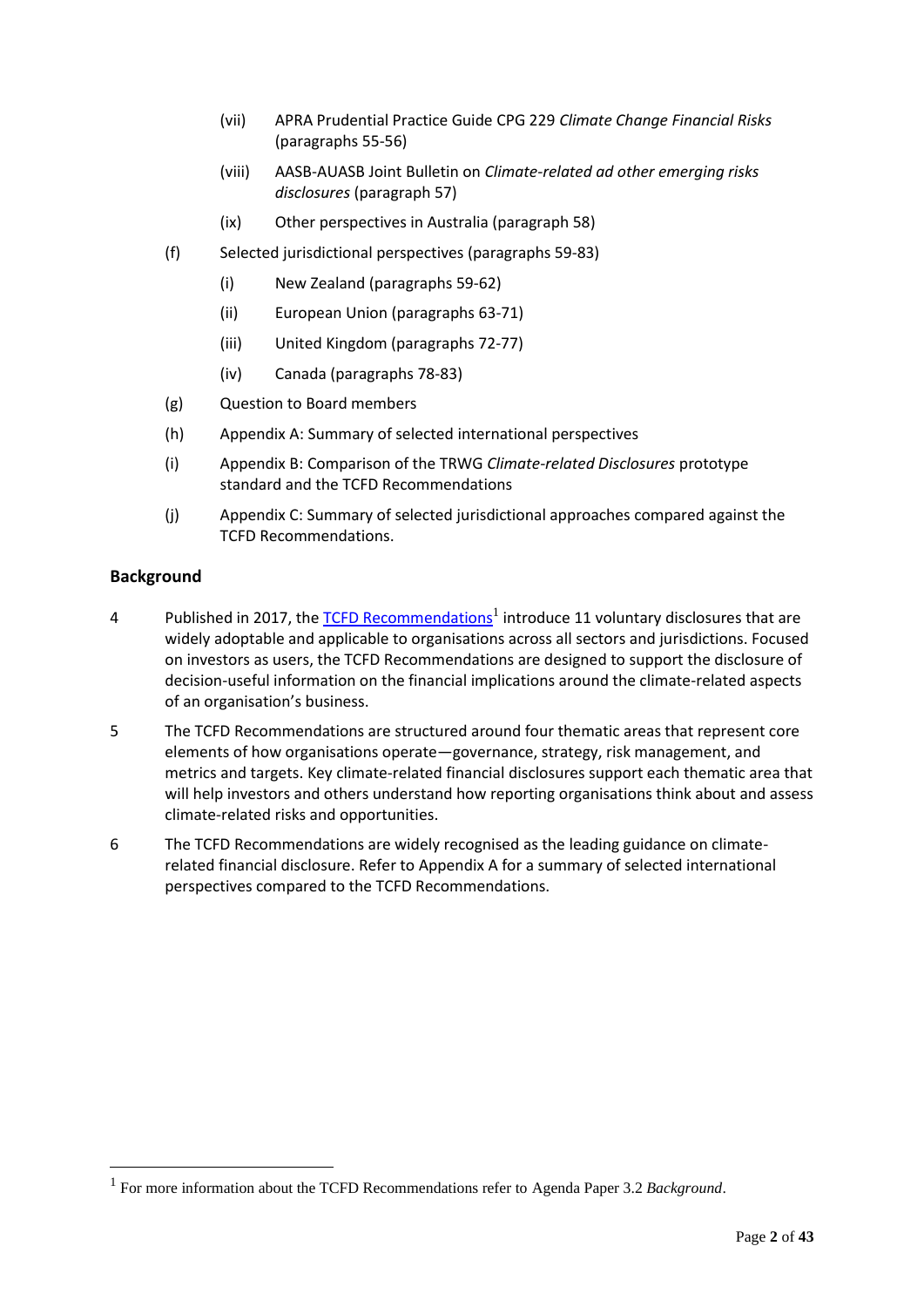| <b>TCFD Recommendations</b> |                                                          |  |  |
|-----------------------------|----------------------------------------------------------|--|--|
| <b>Based on</b>             | Not applicable (N/A)                                     |  |  |
|                             | Governance                                               |  |  |
| Thematic areas              | Strategy                                                 |  |  |
|                             | <b>Risk Management</b>                                   |  |  |
|                             | <b>Metrics and Targets</b>                               |  |  |
| Mandatory                   | N/A                                                      |  |  |
| Principles-based            | Yes                                                      |  |  |
|                             | TCFD Recommendations refer to 'financial materiality' as |  |  |
| Definition of material      | defined jurisdictionally                                 |  |  |
| Preparers                   | N/A                                                      |  |  |
| <b>Primary users</b>        | Investors, lenders and insurance underwriters            |  |  |
|                             | Relevant                                                 |  |  |
|                             | Specific and complete                                    |  |  |
| Qualitative                 | Clear, balanced and understandable                       |  |  |
| characteristics of          | Consistent over time                                     |  |  |
| information $2$             | Comparable                                               |  |  |
|                             | Reliable, verifiable and objective                       |  |  |
|                             | Timely                                                   |  |  |
| Audit/assurance             | N/A                                                      |  |  |

#### *Table 1: Summary of the TCFD Recommendations*

- 7 To help inform the Board about international alignment of sustainability reporting, in particular for climate-related financial disclosure, this Agenda Paper summarises the perspectives of:
	- (a) two international perspectives for which the mission is harmonisation of multiple sustainability-related reporting standards and frameworks—being the joint alliance of leading sustainability reporting standard-setters and framework providers<sup>3</sup> and the ISSB; and
	- (b) four of the leading jurisdictions for sustainability-related reporting—being New Zealand, the European Union, United Kingdom and Canada;

and their comparison to the TCFD Recommendations.

#### **Key messages**

- 8 The IFRS Foundation's Technical Readiness Working Group (TRWG) has developed two prototype standards and a supplementary document applying two key concepts/definitions:
	- (a) Financial reporting definition of material as defined in paragraph 2.11 of the IFRS *Conceptual Framework for Financial Reporting*:

*Information is material if omitting, misstating or obscuring it could reasonably be expected to influence decisions that the primary users of general purpose financial* 

 $2$  Note that the qualitative characteristics of information as described in the TCFD Recommendations predominantly align with the qualitative characteristics of information as described in the IFRS *Conceptual Framework for Financial Reporting*.

<sup>&</sup>lt;sup>3</sup> The joint alliance of leading sustainability reporting standard-setters and framework providers is made up of the Value Reporting Foundation (being the International Integrated Reporting Council (IIRC) and Sustainability Accounting Standards Board (SASB)), Climate Disclosure Standards Board (CDSB), CDP and Global Reporting Initiative (GRI).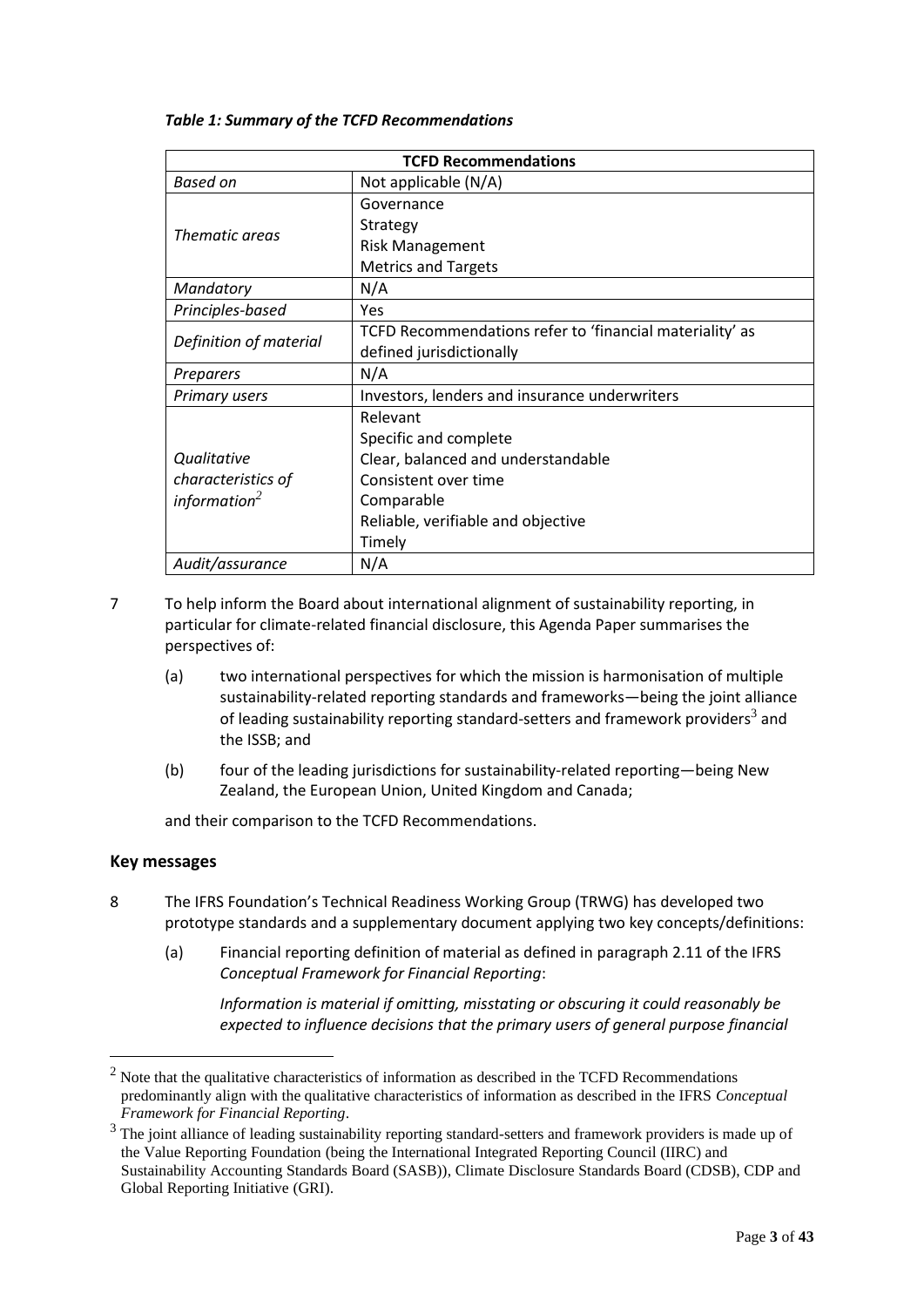*reports make on the basis of those reports, which provide financial information about a specific reporting entity.*

(b) Enterprise value as defined in Appendix A of the *General Requirements for Disclosure of Sustainability-related Financial Information* prototype standard:

*The market capitalisation of an entity plus the market value of an entity's net debt.*

- 9 In doing so, the ISSB is focusing on bridging the perceived gap between broader sustainability and financial reporting.
- 10 Most of the selected jurisdictional and other perspectives have announced their intent to address sustainability reporting in the future, with climate-related reporting being the first matter which they plan to address. The selected jurisdictional and other perspectives in relation to climate-related reporting considered in this Agenda Paper are still in the public consultation phase and, as a result, may be subject to change. However, at this stage, all jurisdictional and other perspectives considered appear to either partially or completely align to the TCFD Recommendations.

# **Joint alliance of leading sustainability reporting standard-setters and framework providers**

- 11 Identifying an urgent need for globally consistent and comparable sustainability reporting, in September 2020 the leading sustainability standard-setters and framework providers issued a joint **Statement of Intent:** 
	- (a) Sustainability Accounting Standards Board (SASB)<sup>4, 5</sup>;
	- (b) International Integrated Reporting Council (IIRC)<sup>4, 5</sup>;
	- (c) Climate Disclosure Standards Board (CDSB)<sup>5</sup>;
	- (d) CDP (formerly the Carbon Disclosure Project); and
	- (e) Global Reporting Initiative (GRI).
- 12 The statement of intent outlined a vision for a comprehensive corporate reporting system, and a commitment to work together and contribute to the achievement of a globally accepted comprehensive corporate reporting system.
- 13 In December 2021, the joint alliance published *[Reporting on enterprise value](https://29kjwb3armds2g3gi4lq2sx1-wpengine.netdna-ssl.com/wp-content/uploads/Reporting-on-enterprise-value_climate-prototype_Dec20.pdf)*, a prototype climate-related financial disclosure standard (the joint alliance prototype standard) that illustrates how their standards and frameworks, along with the recommendations set out by the TCFD, can be used together to provide a starting point for the development of global standards for sustainability-related financial disclosure. The prototype was developed with the intention of giving the IFRS Foundation a platform from which to launch the development of globally consistent sustainability reporting standards.

<sup>&</sup>lt;sup>4</sup> Note in June 2021 IIRC and SASB merged to establish the Value Reporting Foundation (VRF).

<sup>5</sup> Note, in November 2021, the VRF and CDSB announced their intention to consolidate with the IFRS Foundation (and consequently the ISSB).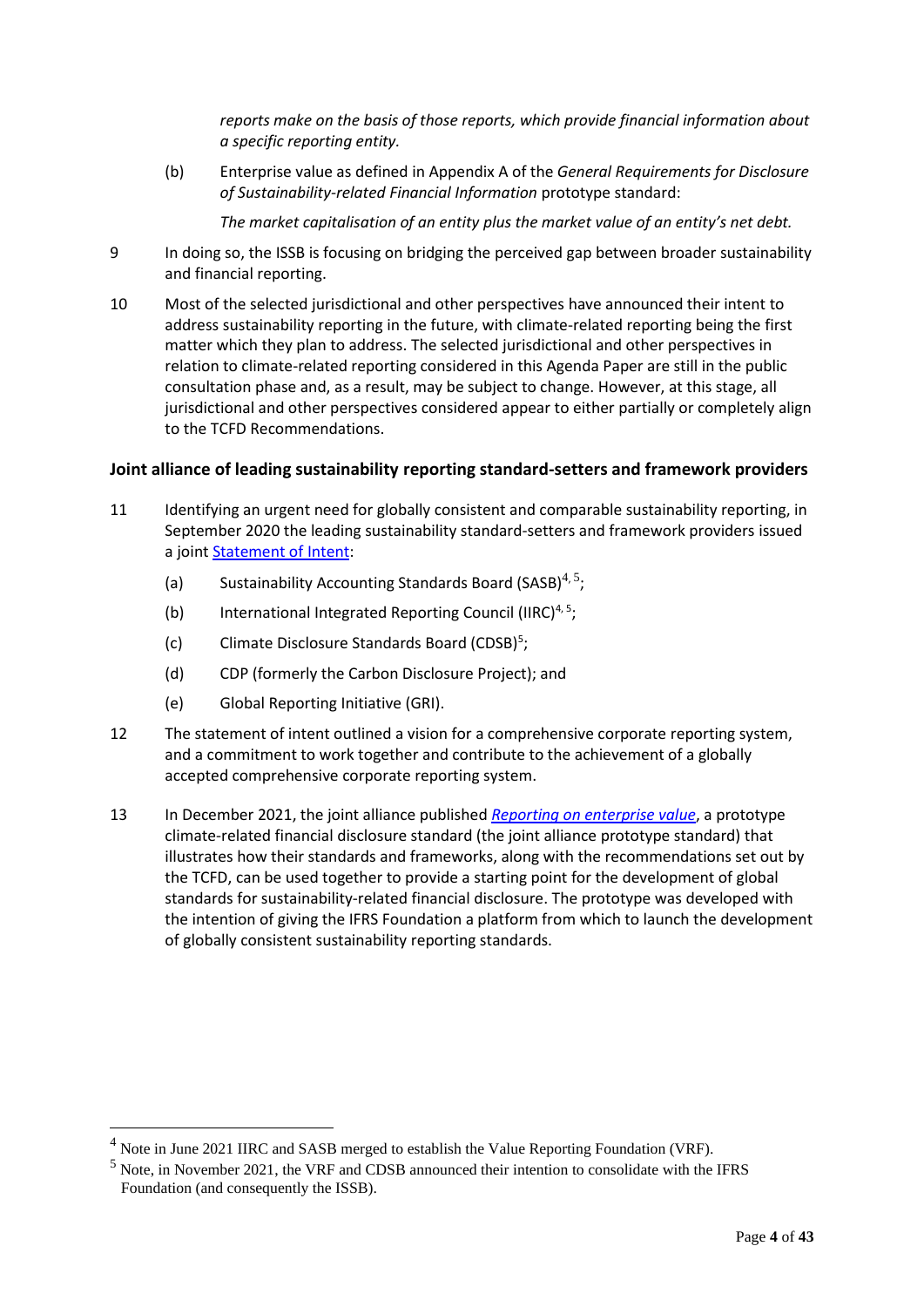#### **Nested and dynamic materiality**

14 Unlike the IFRS TRWG prototype standards (see paragraphs 18-32), the joint alliance prototype standard emphasises that materiality is a dynamic concept—that is, the materiality of sustainability information can shift over time and is broader than just financial materiality depending on stakeholders' perspectives. In other words, the assessment of what sustainability information is material is dependent on whom the entity identifies as being primary users of that information. Applying this logic, the joint alliance prototype identified three levels of reporting:



- 15 Each of the levels of reporting would have distinct implications for an entity's communication of sustainability information. These implications could be understood as being differences in materiality, in the omission or misstatement of information relating to any one of the levels could influence decisions that users take in that context:
	- (a) The highest (or broadest) level of reporting scopes in all sustainability matters that reflect an entity's positive or negative contribution to sustainable development. Sustainability matters would therefore be defined as material if they represent material impacts. Such reporting is designed to inform assessments and decisions by a wide range of users who want to understand an entity's positive and negative contribution to sustainable development (referred to by the joint alliance prototype standard as 'sustainability reporting').
	- (b) The mid-level of reporting scopes in those sustainability matters that influence an entity's enterprise value<sup>6</sup>. Such reporting is considered as financial in the sense that it relates directly to financial returns to providers of financial capital, but is not necessarily measured in monetary amounts (that is, material information can be qualitative, quantitative, or a combination of both). Consistent with the TCFD's methodology, this level of reporting is referred to as sustainability-related financial reporting in the joint alliance prototype standard.
	- (c) The lowest (or narrowest) level of reporting scopes in those sustainability matters that influence enterprise value, in so far as they affect monetary amounts accounted

The footnote 15 of the joint alliance prototype standard defines enterprise value as 'market capitalization (shareholder value) plus the market value of net debt. It is determined by capital market participants, based on their estimation, spanning the short-, medium, and long-term, of the present value of expected cash flows. Essential inputs in determining enterprise value include corporate reporting in financial statements and in sustainability-related financial disclosures.'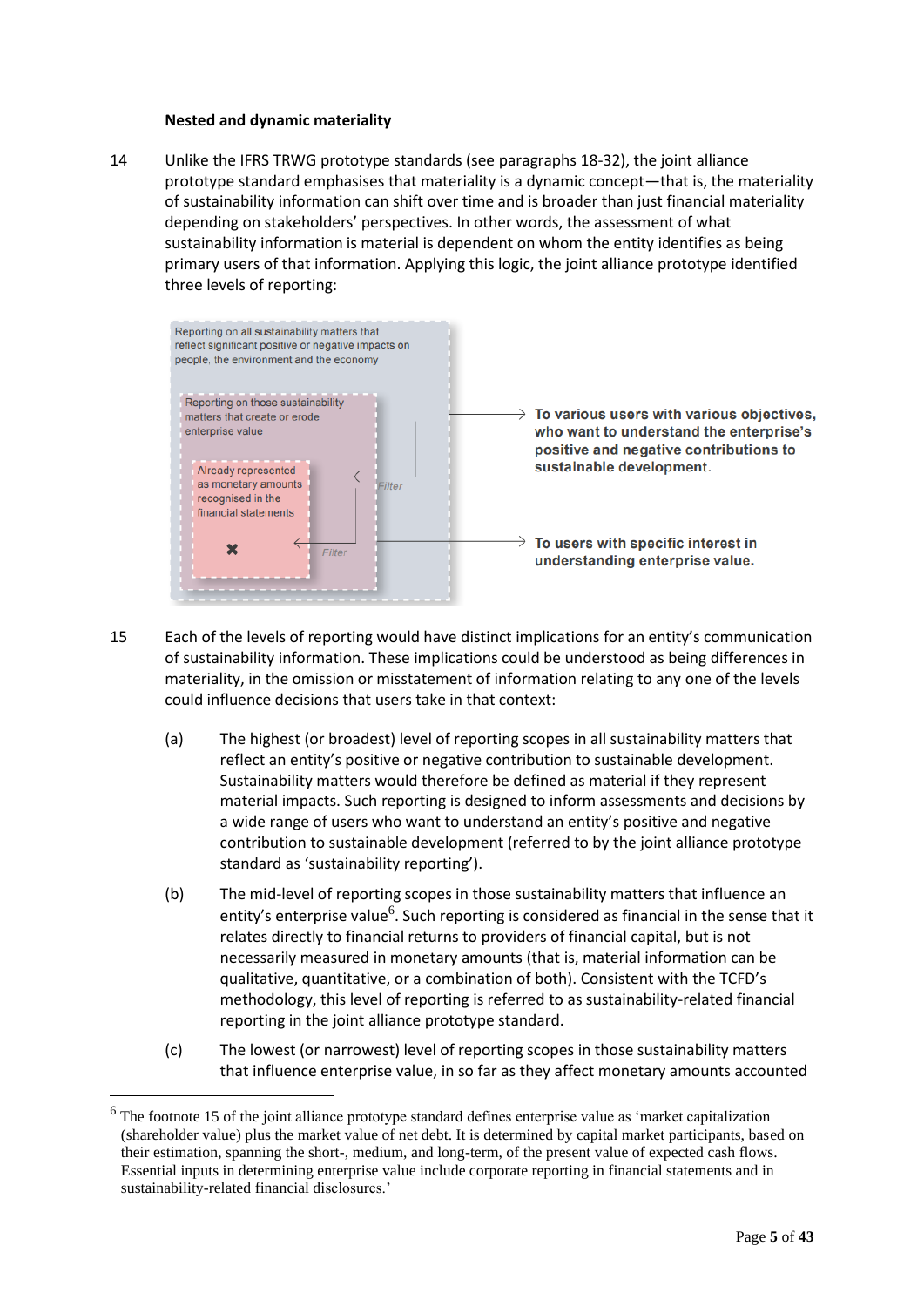for and disclosed in the financial statements (referred to as financial accounting and reporting in the joint alliance prototype standard).

- 16 In other words, an entity would assess what sustainability matters are material and should be disclosed on the basis of who the entity identifies as being primary users of that information.
- 17 Refer to Appendix A for a summary of the joint alliance prototype standard's perspective compared to the TCFD Recommendations.

#### **International Sustainability Standards Board**

- 18 In November 2021, in response to the urgent need of investors and other stakeholders to understand how climate and sustainability matters affect entities' enterprise value and financial performance, the IFRS Foundation announced the establishment of the ISSB. As part of this announcement, two of the leading sustainability reporting standard-setters and framework providers (being the CDSB and the VRF) announced their intent to consolidate with the IFRS Foundation by June 2022.
- 19 This announcement was the culmination of over a year of work by the IFRS Foundation and its TRWG which worked towards:
	- (a) amending the IFRS Foundation *[Constitution](https://www.ifrs.org/content/dam/ifrs/about-us/legal-and-governance/constitution-docs/ifrs-foundation-constitution-2021.pdf)* to make room for the setting of standards addressing the reporting of climate and sustainability matters; and
	- (b) developing prototype standards for the general requirements for disclosure of sustainability-related financial information and climate-related disclosures.
- 20 In conjunction with the announcement of the formation of the ISSB, the TRWG published two prototype standards and a supplementary document for consideration by the ISSB. Staff note that these prototypes have not undergone any due process at this stage—the prototype standards and supplementary document were developed with the intention of providing the ISSB with a running start:
	- (a) *[General Requirements for Disclosure of Sustainability-related Financial Information](https://www.ifrs.org/content/dam/ifrs/groups/trwg/trwg-general-requirements-prototype.pdf)* [Prototype](https://www.ifrs.org/content/dam/ifrs/groups/trwg/trwg-general-requirements-prototype.pdf) (see paragraphs 24-26);
	- (b) *[Climate-related Disclosures](https://www.ifrs.org/content/dam/ifrs/groups/trwg/trwg-climate-related-disclosures-prototype.pdf)* Prototype (see paragraphs 27-28); and
	- (c) *Climate-related Disclosures* Prototype Supplement: *[Technical Protocols for Disclosure](https://www.ifrs.org/content/dam/ifrs/groups/trwg/climate-related-disclosures-prototype-technical-protocols-supplement.pdf)  [Requirements](https://www.ifrs.org/content/dam/ifrs/groups/trwg/climate-related-disclosures-prototype-technical-protocols-supplement.pdf)* (see paragraphs 27-28).
- 21 Note that the prototype standards have been developed applying the concept of enterprise value. Consistent with the joint alliance prototype standard (see paragraphs 11-17), the TRWG defines enterprise value as:

*market capitalisation + market value of an entity's net debt*

22 The definition in Appendix A of the prototype standard *General Requirements for Disclosure of Sustainability-related Financial Information* also explains that:

*It* [enterprise value] *is determined by capital market participants, based on their estimation of the amount, timing and certainty of future cash flows spanning the short, medium and long term. Enterprise value reflects users' assessments of future cash flows, including the value attributed to those cash flows by users.*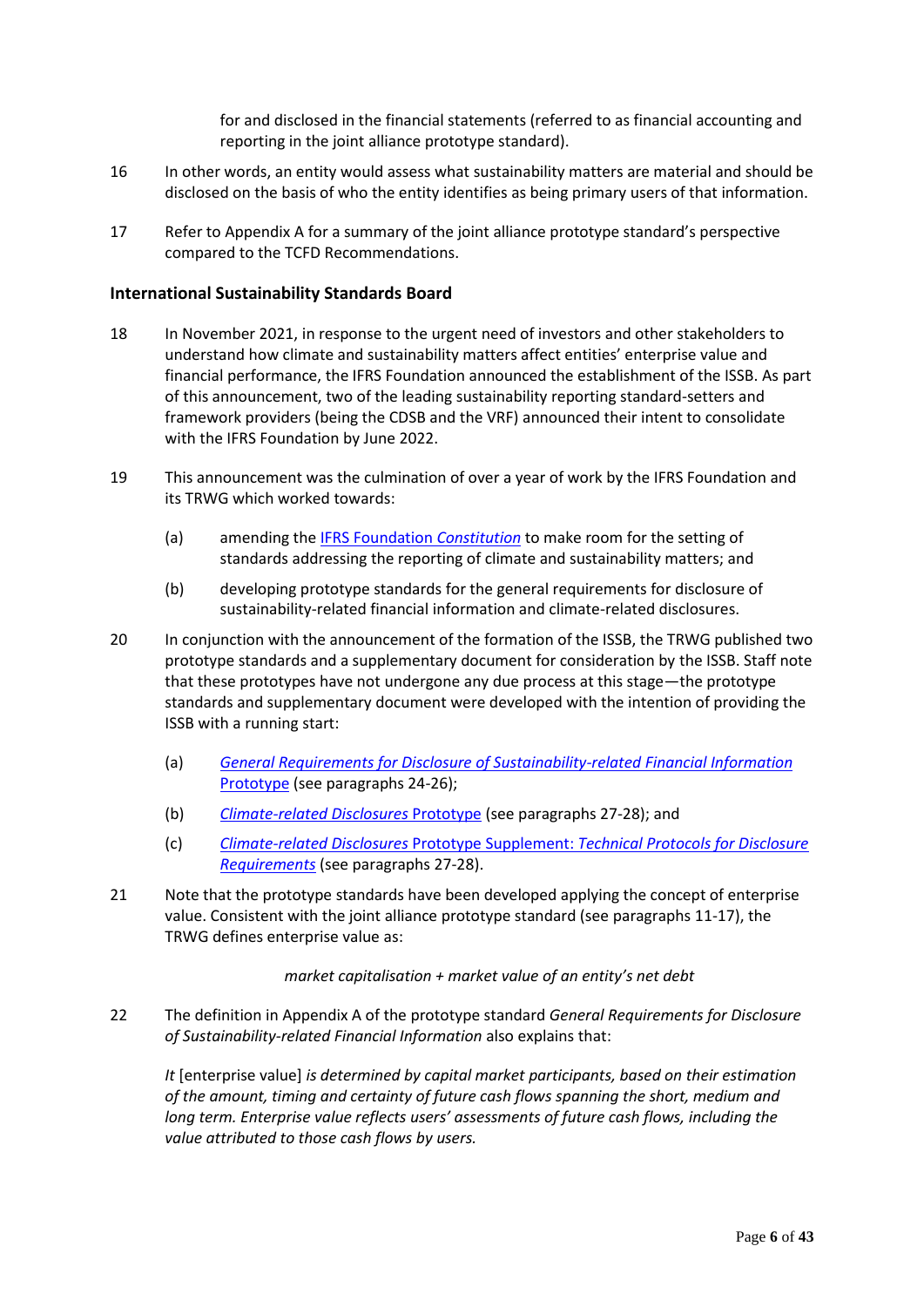*Essential inputs in determining enterprise value include corporate reporting in financial statements, as well as reporting on sustainability matters that it is reasonably likely will affect the entity's business model over time (that is to say, affect revenue, costs, assets, liabilities, cost of capital and/or risk profile). The term captures the notion of expected value creation, preservation or erosion over time for an entity's equity and debt investors. This expected value creation, preservation or erosion is distinct from but fundamentally interdependent with an entity's creation, preservation or erosion of value for its stakeholders.*

23 It is important to note that sustainability-related matters that do not affect the reporting entity's enterprise value have been specifically scoped out of the prototype standards. That is, with reference to the three levels of reporting identified by the joint alliance prototype standard (see paragraphs 11-17), the ISSB is focusing only on the mid-level of reporting with the intent to bridge the perceived gap between financial reporting (the lowest, or narrowest level of reporting) and sustainability reporting (the highest, or broadest level of reporting). In doing so, the ISSB has also elected to apply the financial reporting definition of material rather than the approach described in the joint alliance prototype standard (see paragraphs 11-17).

# **Prototype standard:** *General Requirements for Disclosure of Sustainability-related Financial Information*

24 Similar to IAS 1 *Presentation of Financial Statements*, this prototype standard sets out overarching requirements for disclosing sustainability-related financial information relevant to sustainability-related risks and opportunities of an entity. In particular, in the absence of an appropriate conceptual framework, the prototype standard also seeks to explain the objective of sustainability-related reporting which, per paragraph IN5 of the prototype standard, is to:

*…require entities to provide material information about the entity's exposure to sustainability-related risks and opportunities that is useful to users of general purpose financial reporting in making decisions about whether to provide economic resources to the entity. The [Draft] Standard also seeks to enhance connectivity within the entity's general purpose financial reporting, including between the entity's financial statements and sustainability-related financial information.*

- 25 This prototype standard also seeks to provide guidance on:
	- (a) applying conceptual elements such as the definition of material, the boundary of financial reporting and connectivity between the sustainability-related financial reporting and traditional financial reporting;
	- (b) the four thematic areas of disclosure being governance, strategy, risk management and metrics and target (consistent with the TCFD Recommendations); and
	- (c) the qualitative characteristics of useful sustainability-related financial information (consistent with the IFRS *Conceptual Framework for Financial Reporting*).
- 26 Most importantly, Appendix A of the prototype standard defines sustainability-related financial information as:

*Information that provides insight into drivers of enterprise value, providing a sufficient basis for users to assess the resources and relationships on which the entity's business model and management's strategy for sustaining and developing that model depend, by understanding:*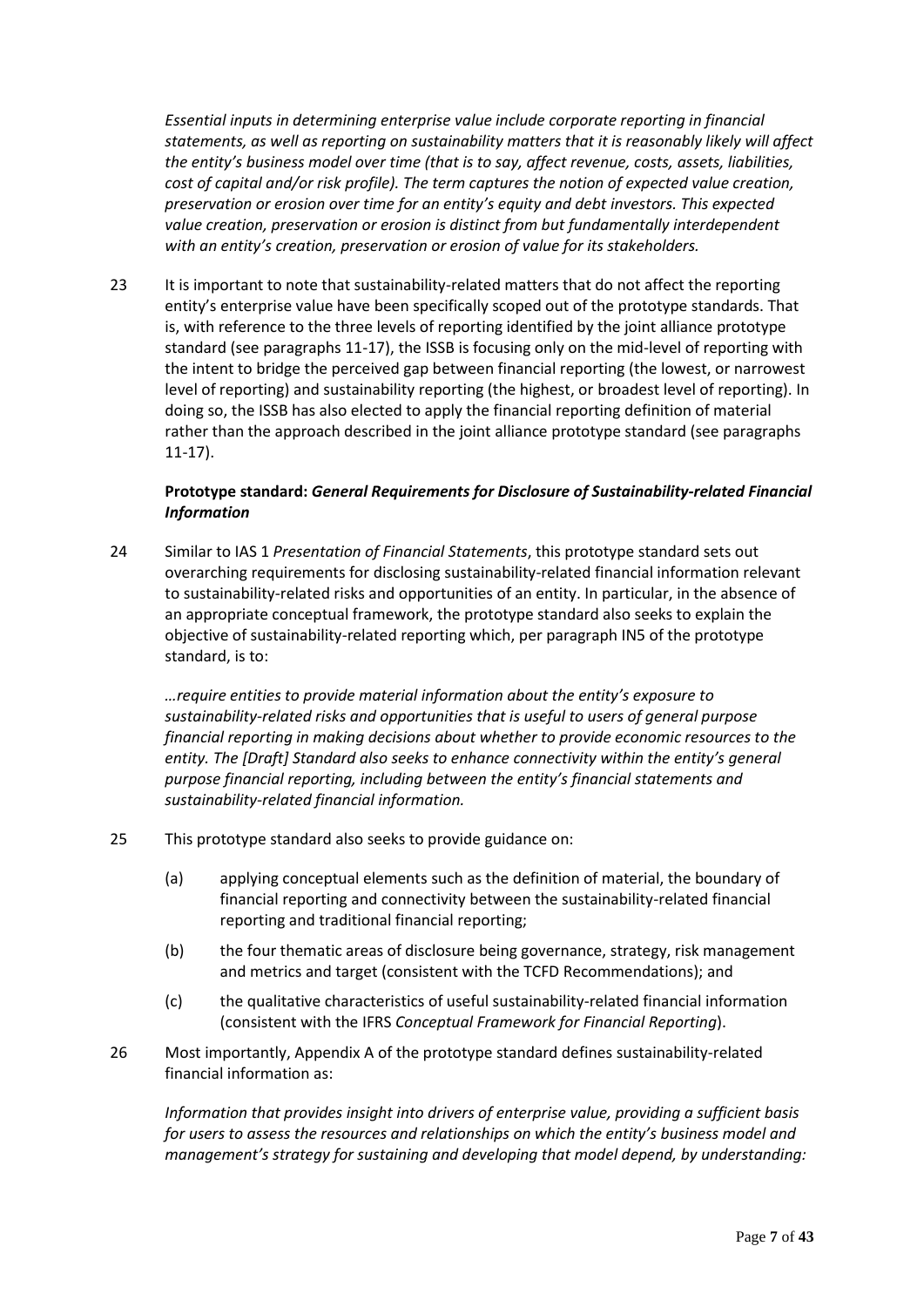- *(a) how effective the entity's business model is at creating value and generating cash flows, including their timing and certainty, over the short, medium and long term;*
- *(b) how scalable and adaptable the model is; and*
- *(c) how resilient and durable the model is.*

*This information includes, but is not limited to, information about matters such as climate change; water use and discharge; biodiversity; and employee and human rights.*

#### **Prototype standard:** *Climate-related Disclosures*

27 Paragraph 1 of the prototype standard explains the objective of climate-related disclosure requirements which is:

*…to require an entity to disclose information about its exposure to climate-related risks and opportunities, enabling users of an entity's general purpose financial reporting:*

- *(a) to determine the effects of climate-related risks and opportunities on the entity's financial position, financial performance and cash flows, and to assist users in their assessment of the entity's future cash flows and their value, timing and certainty, over the short, medium and long term and, therefore, assist users in their assessment of the entity's enterprise value;*
- *(b) to understand how management's use of resources, and corresponding inputs, activities, outputs and outcomes support the entity's response to and strategy for managing its climate-related risks and opportunities; and*
- *(c) to evaluate the ability of the entity to adapt its planning, business model and operations in response to climate-related risks and opportunities.*
- 28 While the prototype standard itself details generic disclosure requirements, Appendix B to the prototype standard includes industry specific disclosure requirements for the following industries:
	- (a) consumer goods—apparel, accessories and footwear, appliance manufacturing, household and personal products, building products and furnishings, e-commerce, multiline and speciality retailers and distributors,
	- (b) extractives and minerals processing—coal operations, construction materials, iron and steel producers, metals and mining;
	- (c) extractives and minerals processing (oil and gas)—exploration and production, midstream, refining and marketing, services;
	- (d) food and beverage—agricultural products, alcoholic beverages, meat, poultry and dairy, non-alcoholic beverages, processed foods, food retailers and distributors, restaurants;
	- (e) financials—asset management and custody activities, commercial banks, insurance, investment banking and brokerage, mortgage finance;
	- (f) health care—health care delivery, health care distributors, managed care, medical equipment and supplies, and drug retailers;
	- (g) infrastructure—electric utilities and power generators, engineering and construction services, gas utilities and distributors, home builders, real estate, real estate services, water utilities and services, waste management;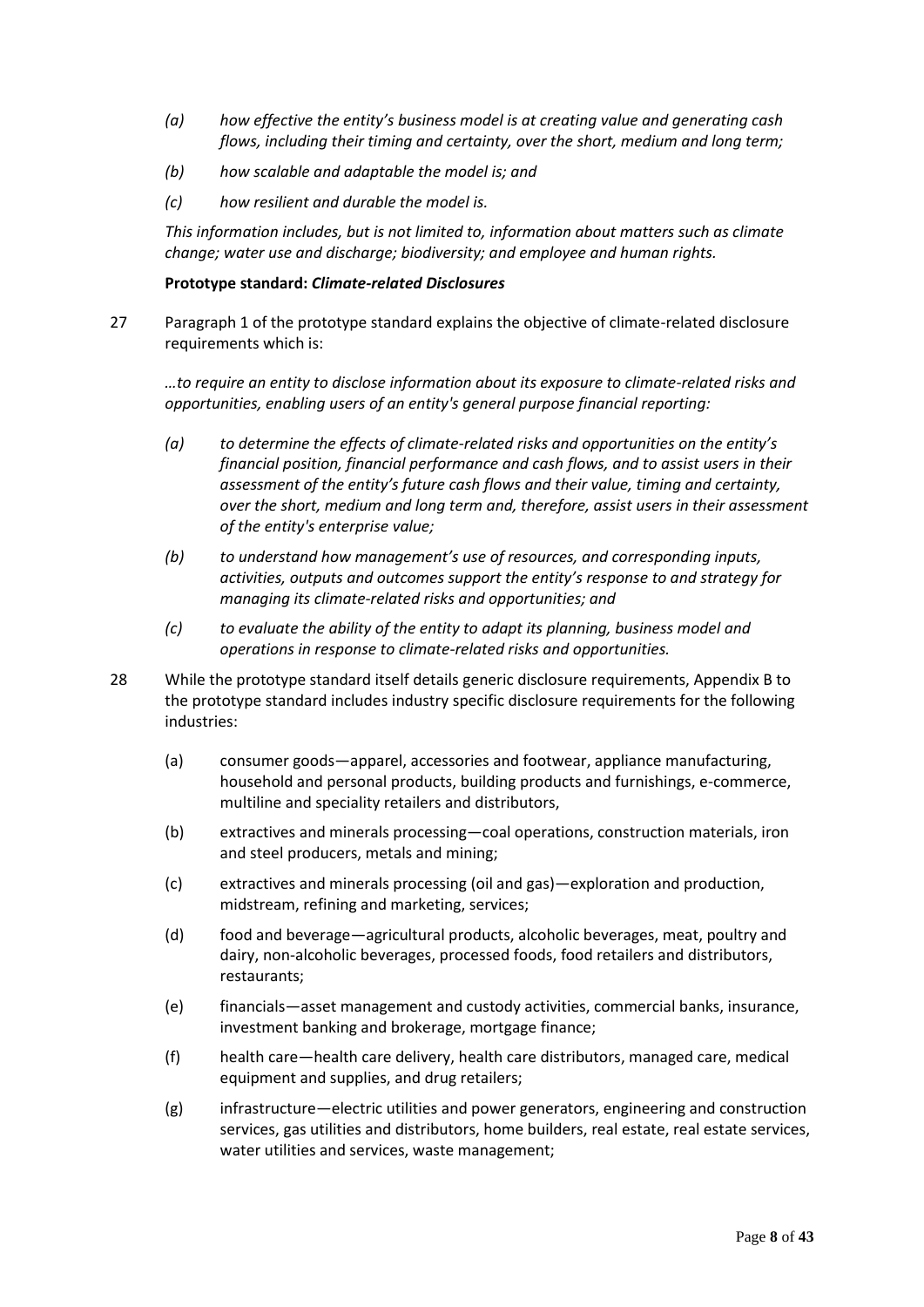- (h) renewable resources and alternative energy—biofuels, forestry management, fuel cells and industrial batteries, pulp and paper products, solar technology and project developers, wind technology and project developers;
- (i) resource transformation—aerospace and defence, chemicals, containers and packaging, electrical and electronic equipment, industrial machinery and goods;
- (j) services—casinos and gaming, hotels and lodging, leisure facilities;
- (k) technology and communications—electronic manufacturing services and original design manufacturing, internet media and services, semiconductors, software and IT services, telecommunication services, and hardware; and
- (l) transportation—airlines, air freight and logistics, automobiles, auto parts, car rental and leasing, cruise lines, marine transportation, rail transportation, road transportation.

# **Comparison of TCFD Recommendations and the TRWG prototype standards**

- 29 Refer to Appendix A for a summary of the TRWG's perspective compared to the TCFD Recommendations.
- 30 In developing the prototype standards, the TRWG's starting point was (i) the TCFD Recommendations; and (ii) the joint alliance prototype standard (see paragraphs 11-17). The intention was to leverage off the existing work done by leading sustainability reporting standard-setters and framework providers and promote international alignment of climaterelated financial disclosures.
- 31 Appendix B to this paper details the alignment of the TRWG's *Climate-related Disclosures* prototype standard with the TCFD Recommendations. Staff note that the TRWG's *Climaterelated Disclosures* prototype standard predominantly aligns to the 11 recommended disclosures as part of the TCFD Recommendations. However, staff also note that there are two conceptual differences being:
	- (a) Primary users—the TCFD Recommendations define 'primary users' of climate-related disclosures as being existing and potential investors, lenders and insurance underwriters. The TRWG prototype standards use the same definition of 'primary users' as the IFRS *Conceptual Framework of Financial Reporting* being existing and potential investors, lenders and other creditors.
	- (b) Significance versus materiality—the TCFD Recommendations solely apply and refer to 'financial materiality' as defined jurisdictionally (that is, the term 'material' is used consistently throughout the TCFD Recommendations). Both TRWG prototype standards rarely use the term 'material' and instead most often refer to 'significant' which is an undefined term and has deliberately remained undefined by the International Accounting Standards Board (IASB)<sup>7</sup>.
- 32 Staff have not, at this stage, analysed the potential implications (if any) of the conceptual misalignments identified in paragraph 31. However, staff think these conceptual

<sup>7</sup> In the Basis for Conclusions on the *Disclosure of Accounting Policies* (which amended IAS 1 *Presentation of Financial Statements* and IFRS Practice Statement 2 *Making Materiality Judgements*), the Board explained that while they considered defining what is meant by 'significant' in the context of accounting policy disclosures, such an approach could have unintended consequences for other uses of the term 'significant' in IFRS Standards.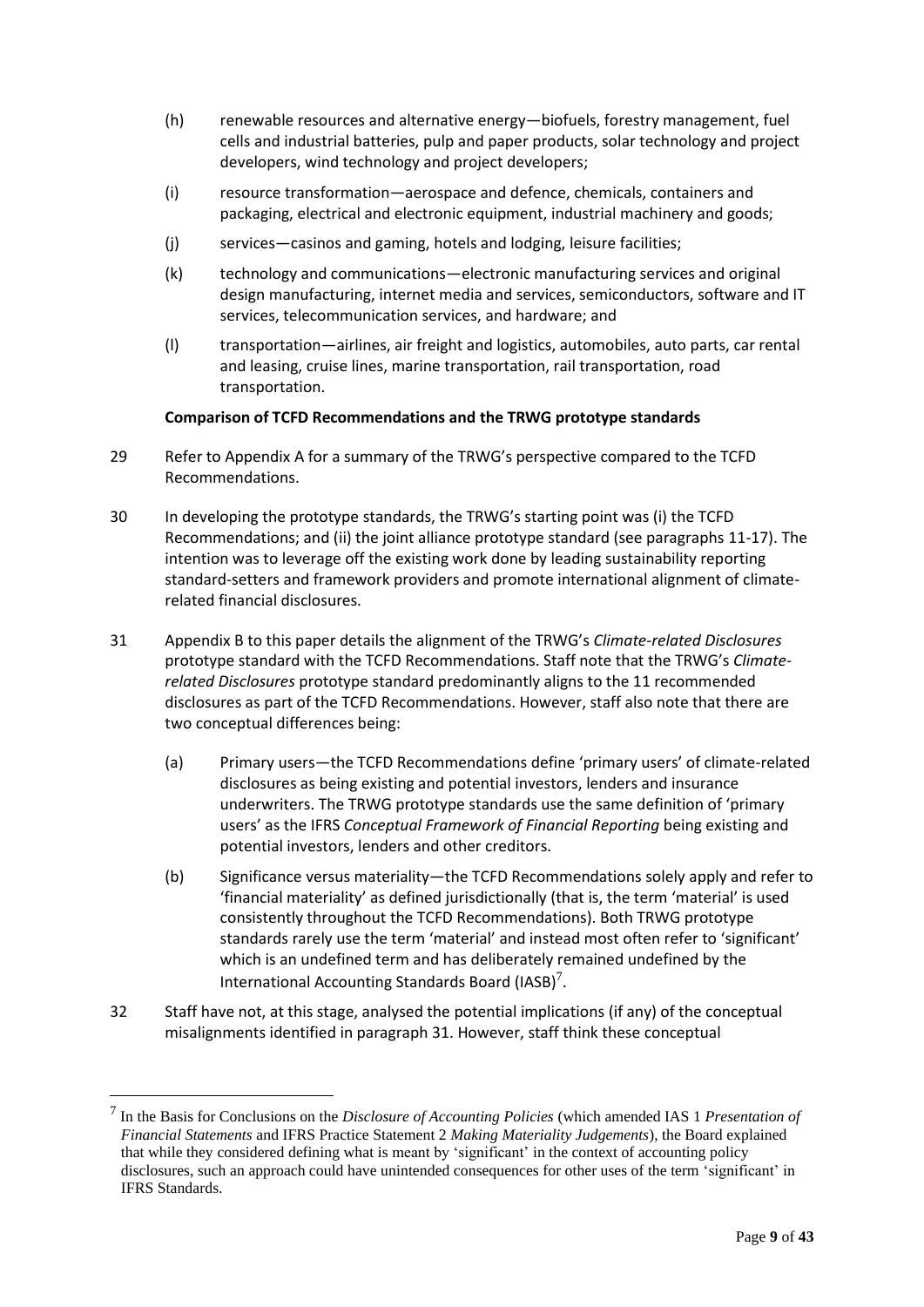misalignments could result in significantly less useful sustainability and climate-related information being disclosed than is intended by the TRWG prototype standards.

# **Australian perspectives**

- 33 There is currently no national approach to sustainability reporting in Australia. This has led to a diverse range of legislation and guidance being developed by individual Australian government and industry bodies with reference to a wide range of international sustainability reporting standards and frameworks.
- 34 Note that the Australian legislation and guidance identified in this paper are not for broad application. That is, the key Australian legislation and guidance included in this paper generally applies to specific market participants and are not broadly applied outside of their intended scope.
- 35 Staff identified the following Australian legislation and guidance via:
	- (a) Outreach—as part of outreach meetings for ITC 46 *AASB Agenda Consultation 2022- 2026* and ITC 48 *Extended External Reporting*, staff asked preparers which sustainability standards and frameworks they applied (including any sustainabilityrelated Australian legislation or guidance); and
	- (b) Research—staff reviewed sustainability reports as issued by the largest 20 companies listed on the Australian Stock Exchange (ASX) to identify which sustainability standards and frameworks (including any sustainability-related Australian legislation or guidance) they applied when preparing their reports.
- 36 Outreach and research identified the following key pieces of sustainability-related Australian legislation and guidance $^{8}$ :
	- (a) *National Greenhouse and Energy Reporting Act (2007)* (paragraphs 37-42);
	- (b) *Water Act (2007)* (paragraphs 43-45)
	- (c) *Modern Slavery Act (2018)* (paragraphs 46-47);
	- (d) *Workplace Gender Equality Act (2012)* (paragraphs 48-49);
	- (e) Australian Securities and Investments Commission (ASIC) Regulatory Guides and Report (paragraphs 50-52);
	- (f) ASX *Corporate Governance Principles and Recommendations* (paragraphs 53-54);
	- (g) Australian Prudential Regulatory Authority (APRA) Prudential Practice Guide CPG 229 *Climate Change Financial Risks* (paragraphs 55-56); and
	- (h) AASB-AUASB Joint Bulletin on *Climate-related and other emerging risks disclosures* (paragraph 57).

#### **National Greenhouse and Energy Reporting Act (2007)**

37 The *National Greenhouse and Energy Reporting* (NGER) scheme, established by the *[NGER Act](https://www.legislation.gov.au/Details/C2021C00509)  [\(2007\)](https://www.legislation.gov.au/Details/C2021C00509)*, is a single national framework for reporting and disseminating company information about greenhouse gas emissions, energy production, energy consumption and other information specific under NGER legislation.

<sup>&</sup>lt;sup>8</sup> Note that the Australian Institute of Company Directors (AICD), Chartered Accountants Australian and New Zealand (CAANZ) and Certified Public Accountants (CPA Australia) have information hubs addressing sustainability reporting and/or specific sustainability reporting matters such as climate-related reporting.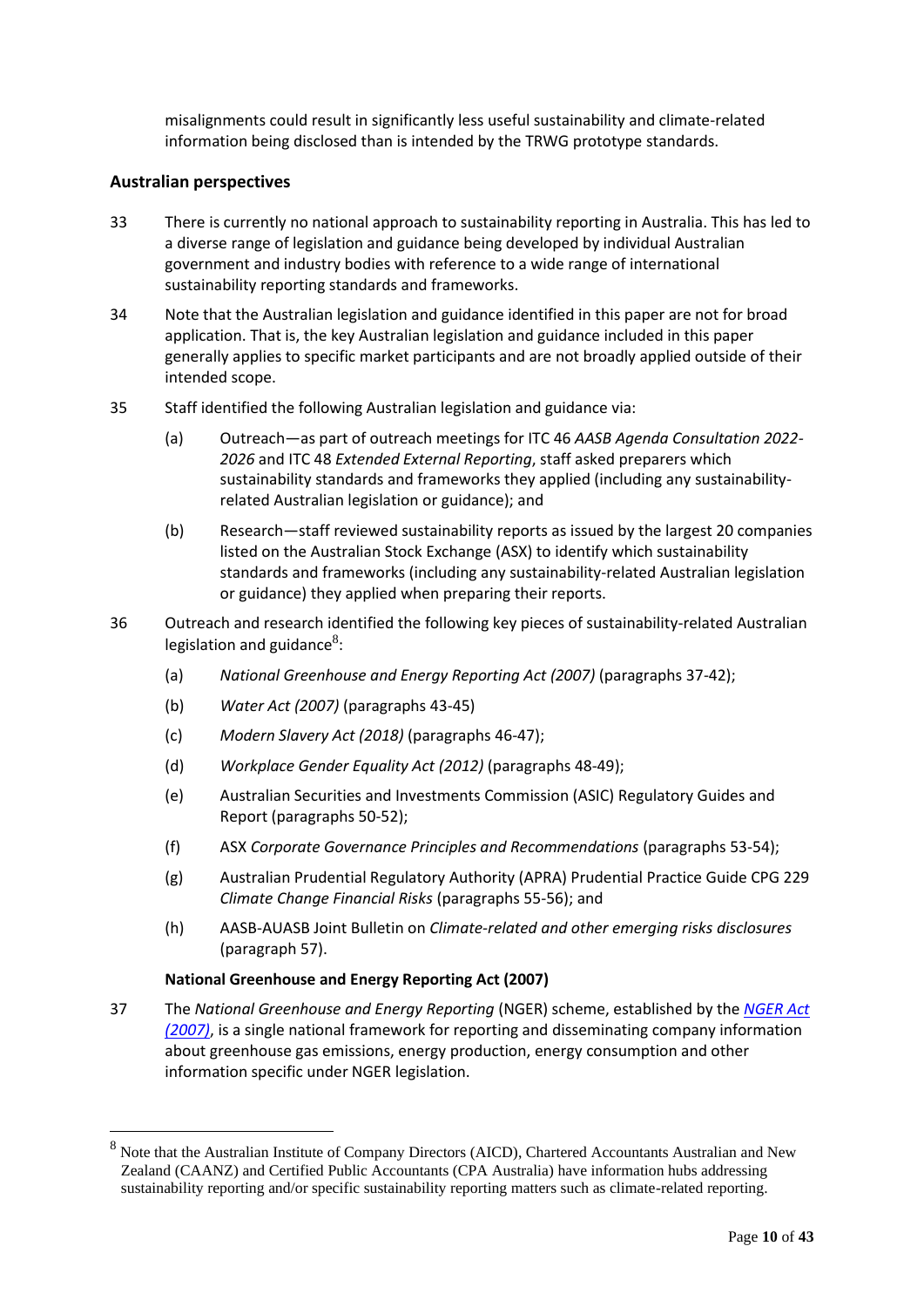- 38 The objectives of the NGER scheme are to:
	- (a) inform government policy;
	- (b) inform the Australian public;
	- (c) help meet Australia's international reporting obligations;
	- (d) assist Commonwealth, state and territory government programmes and activities; and
	- (e) avoid duplication of similar reporting requirements in the states and territories.
- 39 The NGER scheme framework consists of six major elements:
	- (a) registration and deregistration—all controlling corporations that meet a threshold under the NGER scheme, must apply to be registered (see paragraph 40);
	- (b) reporter obligations—registered corporations are required to report all greenhouse gas emissions, energy production and energy consumption from facilities under the operational control of: (i) the registered controlling corporation; or (ii) members of its group;
	- (c) reporting, record keeping, monitoring and compliance—all registered controlling corporations are required to submit an NGER report each year until the corporation is deregistered. A registered corporation and any other person required to provide information to the [Clean Energy Regulator](http://www.cleanenergyregulator.gov.au/About/Pages/default.aspx) must keep adequate records of the activities of members of the group (in the case of registered corporations) or the person's activities (in the case of persons required to provide information). The Clean Energy Regulator monitors compliance with the NGER legislation;
	- (d) data publication—based on the reports of registered corporations, the Clean Energy Regulator is required to publish their own reports and data; and
	- (e) the audit framework—the reporting audit framework was developed in consultation with industry, the financial and greenhouse gas accounting professions, and the environmental audit sector, as well as through analysis of existing international and national standards used for verification and assurance.
- 40 Corporations that meet a NGER threshold must register with the Clean Energy Regulator and once registered, report each year. There are two types of thresholds that determine which corporations have an obligation under the NGER Act being facility and corporate group thresholds:



41 The *[NGER \(Measurement\) Determination \(2008\)](https://www.legislation.gov.au/Details/F2021C00740)* provides methods, criteria and measurement standards for calculating greenhouse gas emissions and energy data under the *NGER Act (2007)*. While it is updated annually to reflect improvements in emission estimation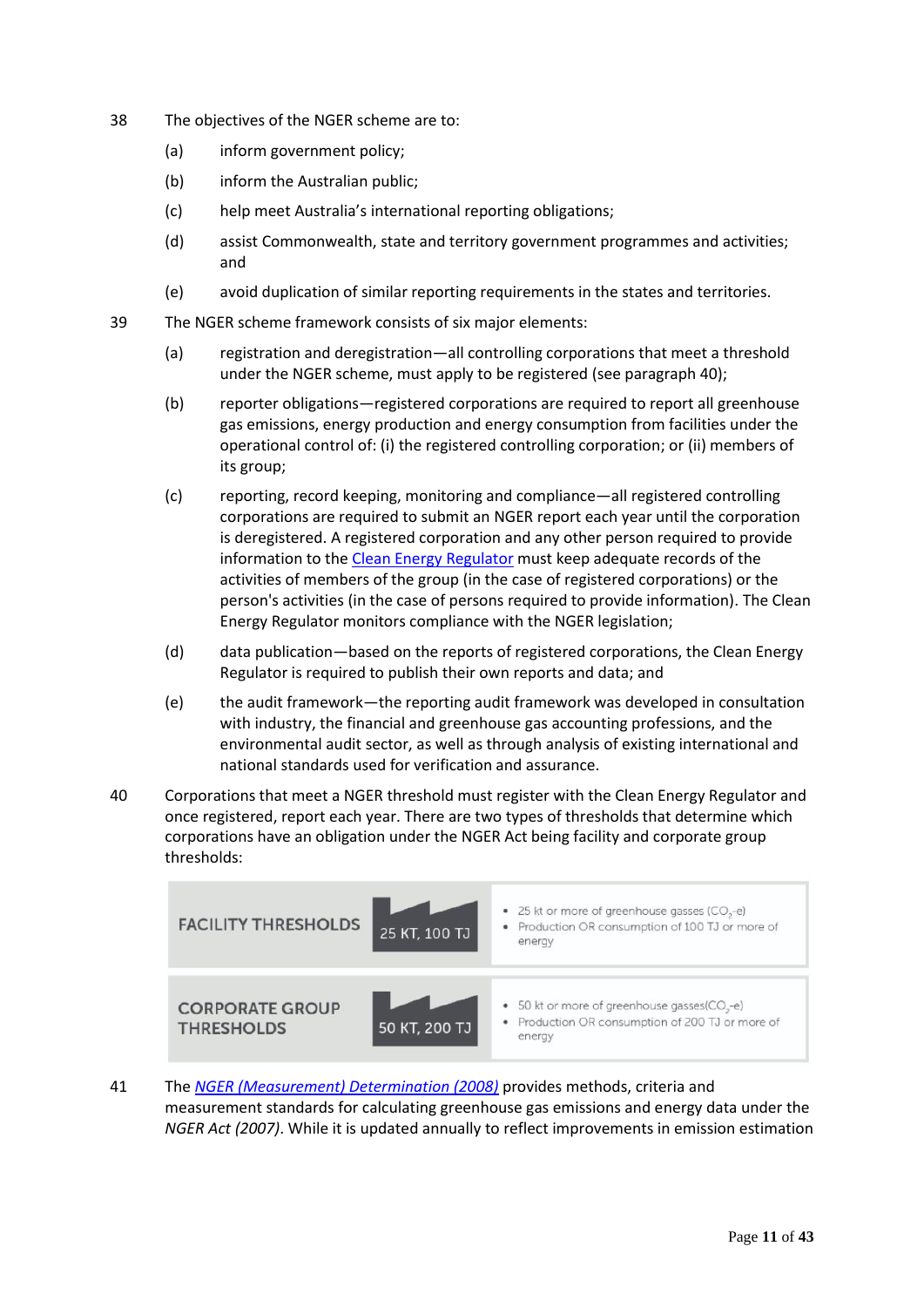methods, it only considers Scope 1 and Scope 2 emissions and energy production and consumption.<sup>9</sup>

42 The Clean Energy Regulator administers the *NGER Act (2007)*, its legislative instruments, and related policies and processes.

# **Water Act (2007)**

- 43 In 2007, Australia's water information base was in need of standardisation as a result of lack of investment and inefficiencies in the way it was managed across more than 200 different data collecting agencies nationwide. Under the Australian Government's *Improving Water Information* Program, the Australian Bureau of Meteorology was tasked with developing a national water information service that would accurately monitor, assess and forecast the availability, condition and use of Australian water resources.
- 44 These functions, set out in the *[Water Act \(2007\)](https://www.legislation.gov.au/Details/C2021C00539)*, are in addition to the Bureau's weather and climate functions. They include:
	- (a) collecting, holding, managing, interpreting and disseminating Australia's water information;
	- (b) providing regular reports on the status of Australia's water resources and patterns of usage of those resources;
	- (c) providing regular forecasts on the future availability of Australia's water resources; and
	- (d) compiling and maintaining water accounts for Australia, including a National Water Account.
- 45 To enable the Bureau to perform these functions, the *Water Act (2007)* requires certain organisations<sup>10</sup> to give water information to the Bureau. These organisations must report to the Bureau of Meteorology applying the Australian Water Accounting Standards:
	- (a) Water Accounting *Conceptual Framework [for Preparation and Presentation of](http://www.bom.gov.au/water/standards/wasb/documents/Water-Accounting-Conceptual-Framework-Accessible.pdf)  [General Purpose Water Accounting Reports](http://www.bom.gov.au/water/standards/wasb/documents/Water-Accounting-Conceptual-Framework-Accessible.pdf)*—the primary purpose of which is to guide the development of Australian Water Accounting Standards, to ensure they remain cohesive and integrated;
	- (b) Australian Water Accounting Standard 1 *[Preparation and Presentation of General](http://www.bom.gov.au/water/standards/documents/awas1_v1.0.pdf)  [Purpose Water Accounting Reports](http://www.bom.gov.au/water/standards/documents/awas1_v1.0.pdf)*—explains how to prepare and present a general purpose water accounting report. It sets out requirements for the recognition, quantification, presentation and disclosure of items in such a report; and
	- (c) [Australian Water Accounting Standard 2](http://www.bom.gov.au/water/about/publications/document/awas2.pdf) / ASAE 3610 *Assurance Engagements on [General Purpose Water Accounting Reports](http://www.bom.gov.au/water/about/publications/document/awas2.pdf)*—establishes the requirements for assurance engagements. It provides application and other explanatory material regarding the assurance practitioner's responsibilities when accepting, conducting and reporting on a general purpose water accounting report.

<sup>9</sup> Note that the TRWG's *Climate-related disclosures* prototype standard includes requirements which refer to the disclosure of Scope 3 greenhouse gas emissions (see also Agenda Paper 3.2).

 $10$  Includes lead water agencies, other agencies of the Commonwealth or a state, hydroelectricity generators, owners or operators of major storages, rural water utilities, urban water utilities, Catchment Management Authorities and others, providers of water information for flood forecasting and warning, and providers of NGIS and Aquifer Framework Information.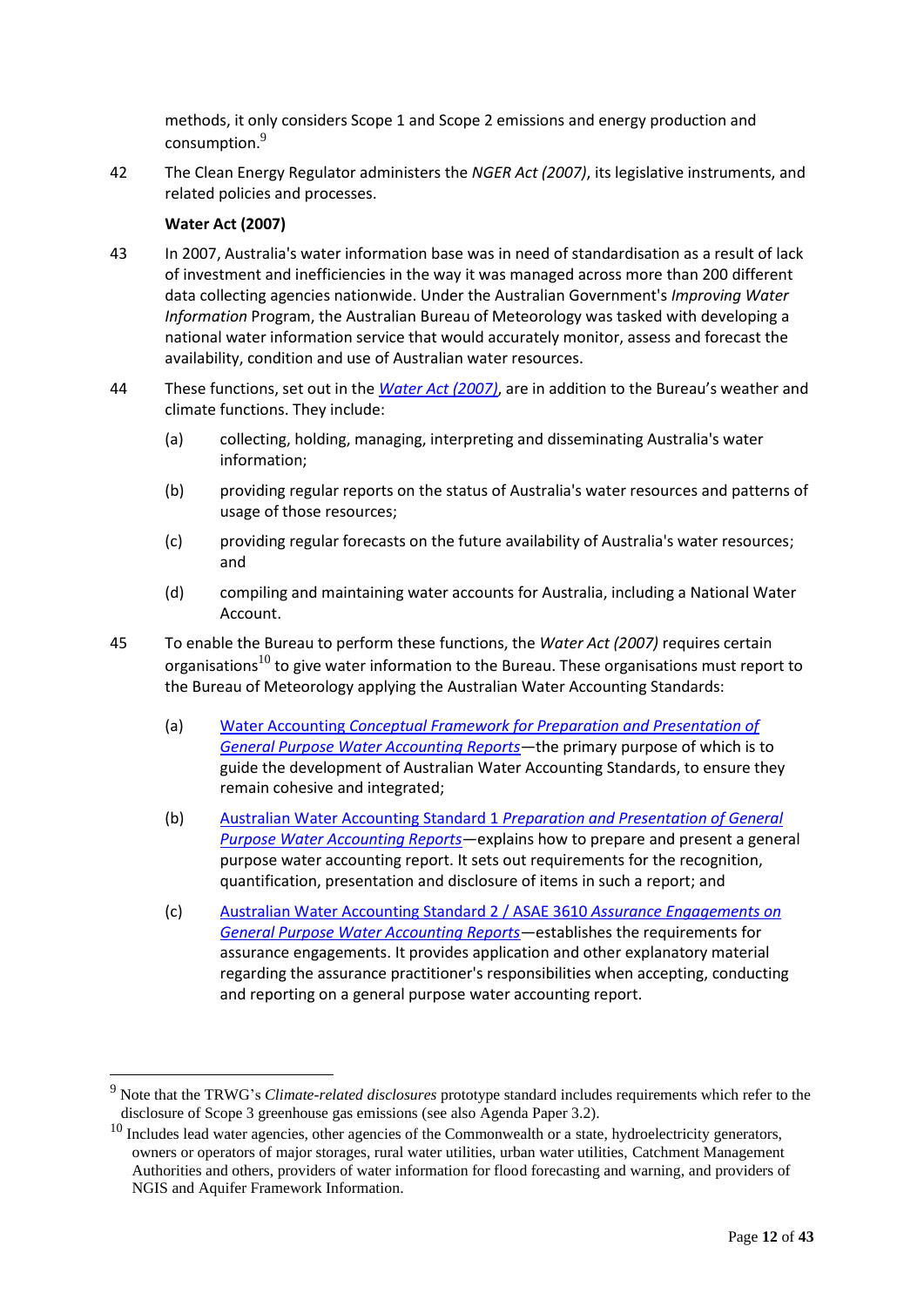#### **Modern Slavery Act (2018)**

- 46 The *[Modern Slavery Act \(2018\)](https://www.legislation.gov.au/Details/C2018A00153)* establishes national modern slavery reporting requirements. The reporting requirements apply to large companies and other entities in the Australian market with annual consolidated revenue of at least AUD\$100 million and supports the Australian business community to identify and address their modern slavery risks, and maintain responsible and transparent supply chains.
- 47 Corporations and other entities required to comply with the reporting requirements, including the Commonwealth Government, must prepare annual Modern Slavery Statements. These statements must set out the reporting entity's actions to assess and address modern slavery risks in their global operations and supply chains and are published annually through an online register.

#### **Workplace Gender Equality Act (2012)**

- 48 The *[Workplace Gender Equality Act \(2012\)](https://www.legislation.gov.au/Details/C2016C00895)* requires relevant employers to lodge reports each year to the Workplace Gender Equality Agency. Reports contain responses to a survey related to a relevant employer's policies and strategies, employee movements, governing bodies, employer actions and consultations, as well as support for flexible working, carers and parents, and policies for sex-based harassment and family or domestic violence.
- 49 Relevant employers are defined as being non-public sector employers with 100 or more employees.

#### **ASIC Regulatory Guides and Report**

- 50 In September 2018, ASIC set out their recommendations relating to the consideration and disclosure of climate risk in Report 593 *[Climate risk disclosure by Australia's listed c](https://download.asic.gov.au/media/4871341/rep593-published-20-september-2018.pdf)ompanies* (Report 593). As part of Report 593, ASIC encourages directors and senior management of listed companies and their advisors to:
	- (a) consider climate risk—directors and senior management of listed companies should understand and continually reassess existing and emerging risks, including climate risk;
	- (b) develop and maintain strong and effective corporate governance—strong corporate governance facilities identifying and managing material risks;
	- (c) comply with the law—directors should consider disclosure of material business risks affecting future prospects in an operating and financial review (OFR); and
	- (d) disclose useful information to investors—directors of listed companies with material exposure to climate risk should consider reporting voluntarily under the TCFD Recommendations.
- 51 In August 2019 ASIC updated its existing regulatory guidance to address the disclosure of climate-related risks and opportunities. The updates were made to:
	- (a) Regulatory Guide 228 *[Prospectuses: Effective disclosure for retail investors](https://download.asic.gov.au/media/5230057/rg228-published-12-august-2019.pdf)* (RG 228); and
	- (b) Regulatory Guide 247 *[Effective disclosure in an operating and financial review](https://download.asic.gov.au/media/5230063/rg247-published-12-august-2019.pdf)* (RG 247).
- 52 The updates clarify that climate-related risks, like other significant risks, should be considered by boards. In particular, the updates:
	- (a) incorporate types of climate-related risk into the list of examples of common risks that may need to be disclosed in a prospectus—suggested examples provided in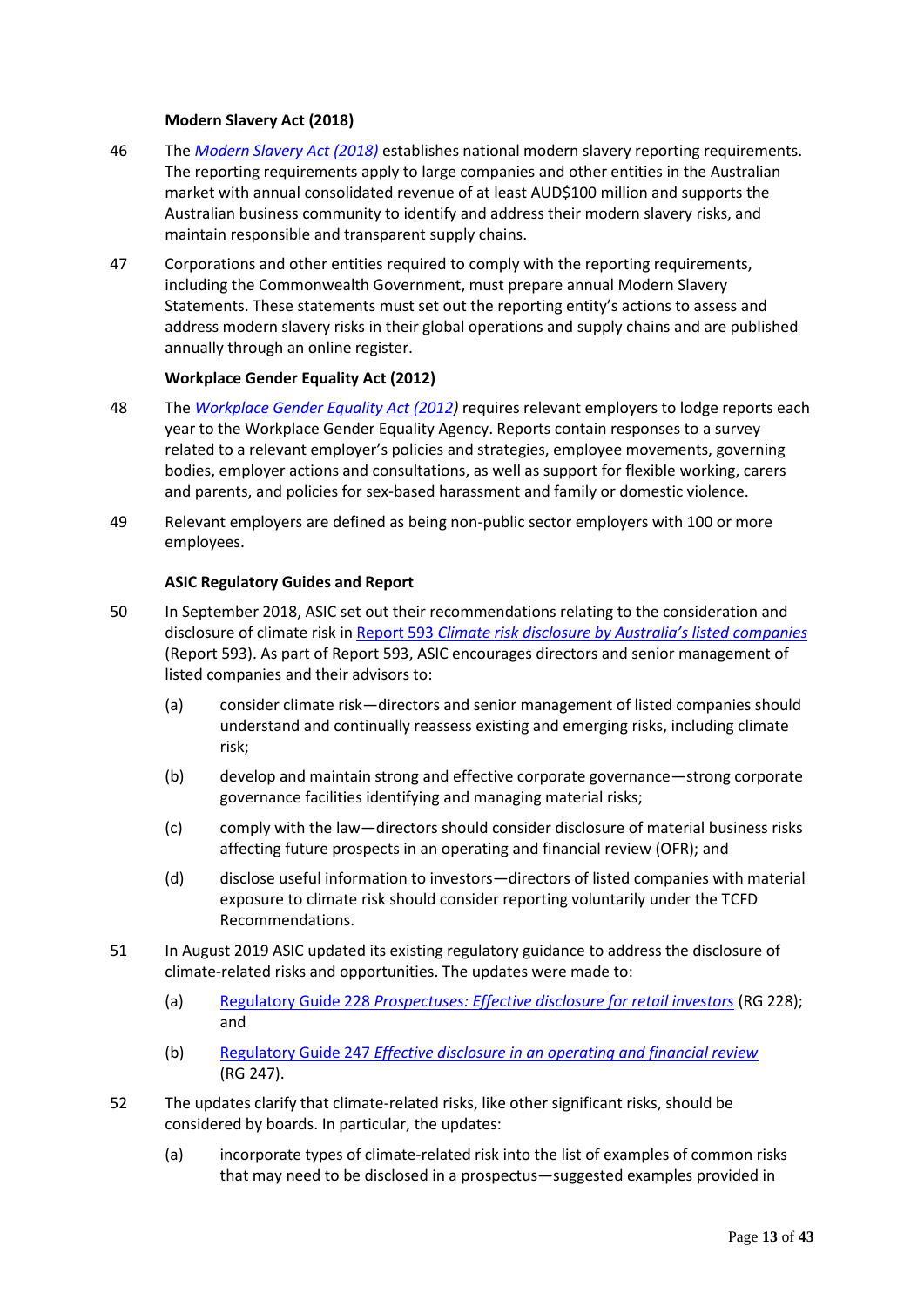RG 228 now include references to both transactional risks associated with the transition to a lower-carbon economy, and physical risks driven by acute or long term shifts in climate patterns;

- (b) highlight climate change as a systematic risk that could have a material impact on the future financial position, performance or prospects of entities, and that may therefore need to be disclosed in an OFR. RG 247 also asks directors to consider whether additional information, relevant under integrated reporting, sustainability reporting or the TCFD Recommendations, should be disclosed where that information is not already required for the OFR; and
- (c) reinforce that disclosures made outside the OFR (such as disclosures made in line with the TCFD Recommendations) should not be inconsistent with the disclosures made in the OFR (RG 247).

# **ASX** *Corporate Governance Principles and Recommendations*

- 53 Issued in February 2019 for application for financial years beginning on or after 1 January 2020, the ASX Corporate Governance Council's [fourth edition of the ASX](https://www.asx.com.au/documents/regulation/cgc-principles-and-recommendations-fourth-edn.pdf) *Corporate [Governance Principles and Recommendations](https://www.asx.com.au/documents/regulation/cgc-principles-and-recommendations-fourth-edn.pdf)* (ASX *Principles and Recommendations*) now make reference to climate-related risk. While the third edition of the ASX *Principles and Recommendations* required ASX-listed entities to disclose material exposure to economic, environmental and social sustainability risks, the fourth edition explicitly refers to climaterelated risks.
- 54 In particular, Recommendation 7.4 of the ASX *Principles and Recommendations* encourages entities to both consider whether they have material exposure to climate-related risks by reference to the TCFD Recommendations and, if they do, make the disclosures recommended by the TCFD.

#### **APRA Prudential Practice Guidance CPG 229** *Climate Change Financial Risks*

- 55 In November 2021, APRA issued [Prudential Practice Guide CPG 229](https://www.apra.gov.au/sites/default/files/2021-11/Final%20Prudential%20Practice%20Guide%20CPG%20229%20Climate%20Change%20Financial%20Risks.pdf) *Climate Change Financial [Risks](https://www.apra.gov.au/sites/default/files/2021-11/Final%20Prudential%20Practice%20Guide%20CPG%20229%20Climate%20Change%20Financial%20Risks.pdf)* (CPG 229). While not mandatory, CPG 229 aims to assist APRA-regulated institutions in complying with Prudential Standards CPS 220 *Risk Management*, SPS 220 *Risk Management*, CPS 510 *Governance*, SPS 510 *Governance* and, more generally, to outline prudent practices in relation to climate change financial risk management.
- 56 As part of CPG 229, APRA considers it better practice for any disclosures about climate change financial risks to be in line with the TCFD Recommendations.

# **AASB-AUASB Joint Bulletin on** *Climate related and other emerging risks disclosures*

- 57 Published in December 2018 (and later revised in April 2019), the [AASB-AUSASB Joint Bulletin](https://www.aasb.gov.au/admin/file/content102/c3/AASB_AUASBJointBulletin.pdf)  on *[Climate-related and other emerging risks disclosures](https://www.aasb.gov.au/admin/file/content102/c3/AASB_AUASBJointBulletin.pdf)* provides guidance on assessing the financial statement effect of climate-related and other emerging risks. In particular, the Bulletin explains that the effect of the definition of material and IFRS Practice Statement 2 *Making Materiality Judgements* (APS/PS 2) is that entities can no longer treat climate-related risks as merely a matter of corporate social responsibility and may need to consider them also in the context of their financial statements. For example:
	- (a) entities preparing financial statements in accordance with AASB Standards should consider:
		- (i) whether investors could reasonably expect that emerging risks, including climate-related risks, could affect the amounts and disclosures reported in the financial statements and have indicated the importance of such information to their decision making; and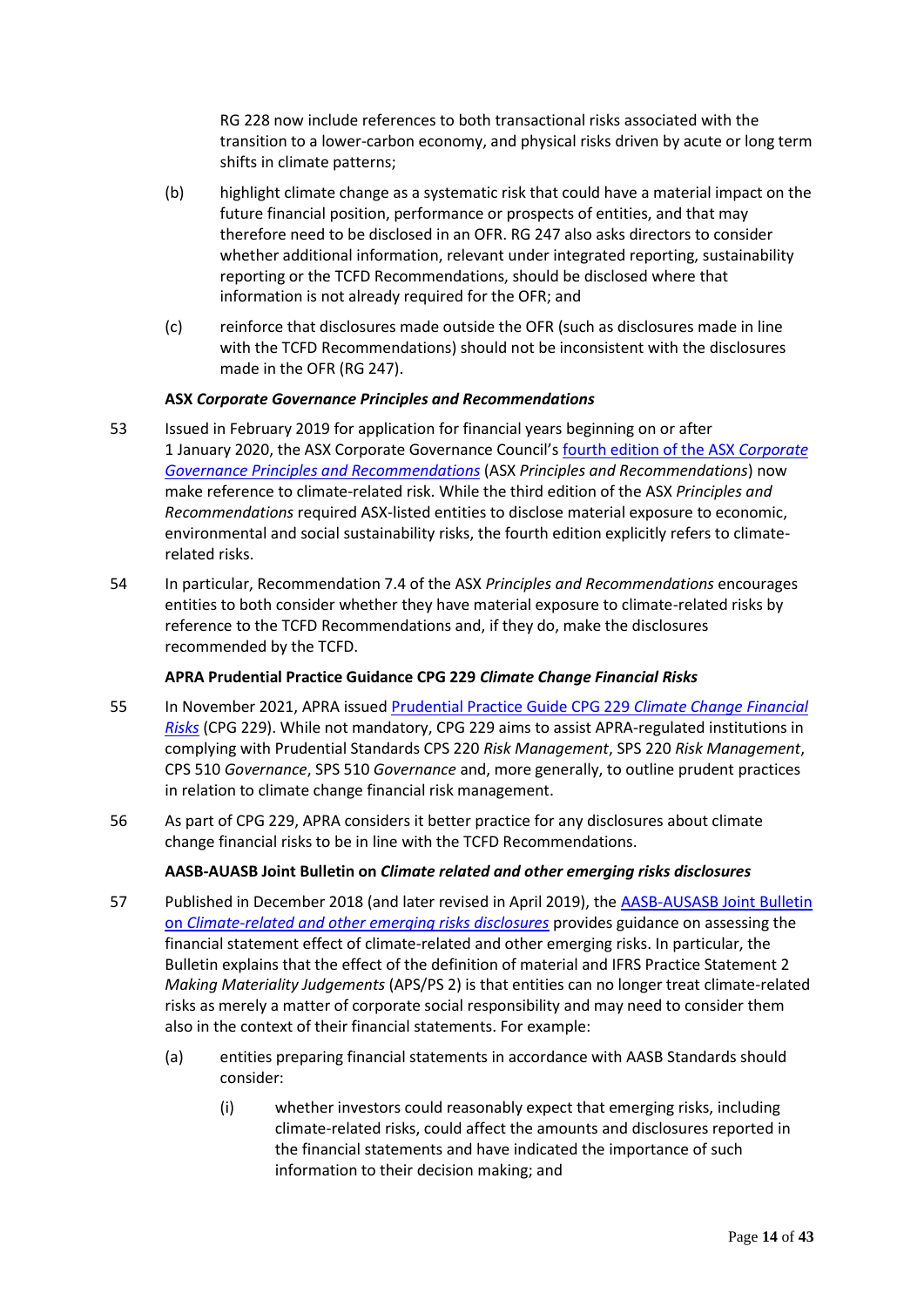- (ii) what disclosures about the effect of climate-related and other emerging risks on the assumptions made in preparing the financial statements are material to the financial statements in light of the guidance on APS/PS 2;
- (b) auditors of the financial statements may consider:
	- (i) climate-related and other emerging risks as part of their risk assessment applying ASA 315 *Identifying and Assessing Risks of Material Misstatement*. If there is an assessed risk of material misstatement in the financial statements, the auditor responds appropriately to the risks of material misstatement applying ASA 330 *The Auditor's Responses to Assessed Risks*; and
	- (ii) whether climate-related and other emerging risks are relevant for accounting estimates, including assumptions used to arrive at a fair value estimate and potential impairment, applying ASA 540 *Auditing Accounting Estimates and Related Disclosures*.

#### **Other perspectives in Australia**

- 58 Throughout outreach and research, staff observed there are a number of sustainability reporting standards and/or frameworks that are either mandated or voluntary to which Australian entities may be subject to. For example:
	- (a) International Council of Mining & Metals (ICMM) member entities are required to report annually on their sustainable development performance applying the GRI framework and standards;
	- (b) the World Gold Council has developed the [Responsible Gold Mining Principles](https://www.gold.org/about-gold/gold-supply/responsible-gold/responsible-gold-mining-principles) which is a voluntary framework that sets out clear expectations for consumers, investors and the downstream gold supply chain as to what constitutes responsible gold mining;
	- (c) Minerals Council of Australia (MCA) member entities:
		- (i) are required to annually report on water use applying the MCA Water Accounting Framework which aligns with the GRI framework and standards and the Australian Water Accounting Standards (see also paragraphs 43-45);
		- (ii) are required to be a signatory to Enduring Value—[the Australian Minerals](https://www.minerals.org.au/enduring-value-framework)  [Industry Framework for Sustainable Development.](https://www.minerals.org.au/enduring-value-framework) The framework establishes the industry's leadership on responsible resource development; and
		- (iii) will be required (from 2025) to assess and publicly report on their performance against indicators set by th[e Towards Sustainable Mining \(TSM\)](https://mining.ca/towards-sustainable-mining/protocols-frameworks/)  [Framework](https://mining.ca/towards-sustainable-mining/protocols-frameworks/) as established by the Mining Association of Canada. TSM provides sustainability tools and indicators to help entities responsibly manage environmental, social and governance (ESG) performance and record and drive performance;
	- (d) [Australian Dairy Sustainability Framework](https://www.dairy.com.au/sustainability/australian-dairy-sustainability-framework) which is a joint initiative of Australia's dairy industry organisations and aligns with the UN Sustainable Development Goals (UN SDGs) and used concepts from the GRI framework to inform its development;
	- (e) [Australian Grains Industry Sustainability Framework](https://cdn.sanity.io/files/1nr0ob5f/production/459fbfea07cfed646b5c78a37f730b2368250560.pdf) which is a joint initiative of Australia's grains industry organisations and considers the UN SDGs;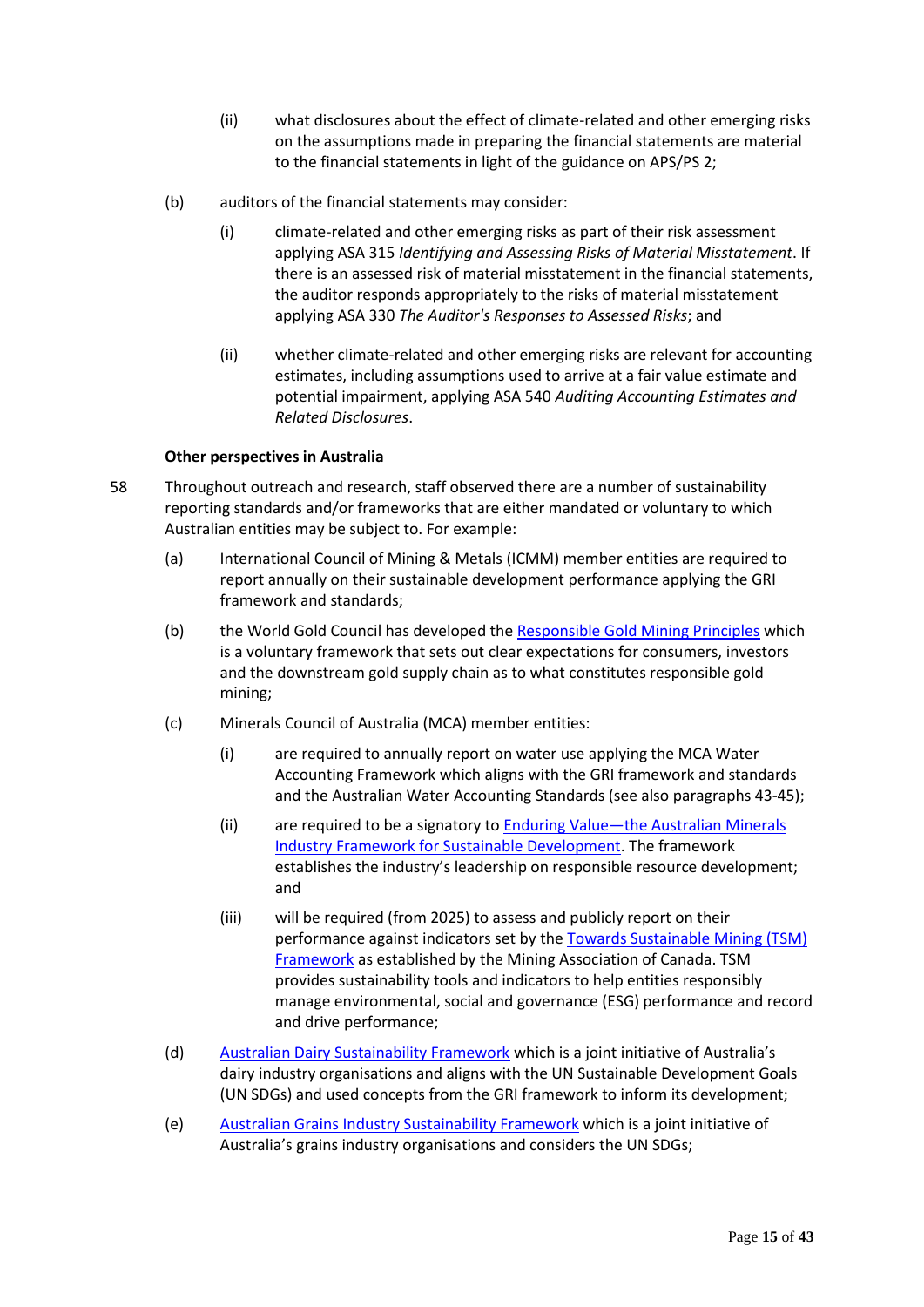- (f) [Australian Beef Sustainability Framework](https://www.sustainableaustralianbeef.com.au/the-framework/) which is a joint initiative of Australia's beef industry organisations and aligns with the UN SDGs;
- (g) [Australian Sheep Sustainability Framework](https://www.sheepsustainabilityframework.com.au/the-framework/about-the-framework/) which is a joint initiative of Australia's sheep meat and wool industries and aligns with the UN SDGs;
- (h) [Australian Agricultural Sustainability Framework](https://www.farminstitute.org.au/wp-content/uploads/2021/11/AASF-V2.pdf) which is a joint initiative of Australia's agricultural industry bodies and organisations and is considering both the UN SDGs and GRI framework as part of its second iteration; and
- (i) [Sustainability reporting guidance for the oil and gas industry](https://www.ipieca.org/media/5115/ipieca_sustainability-guide-2020.pdf) as developed by the International Petroleum Industry Environmental Conservation Association, the American Petroleum Institute, the Australian Petroleum Production & Exploration Association and the International Association of Oil & Gas Producers.

# **Selected jurisdictional perspectives**

# **New Zealand**

- 59 In September 2020 the New Zealand Government announced its intention to implement mandatory reporting on climate risks and opportunities to build on the progress already made to tackle the climate crisis. To support the establishment of a climate-related disclosure framework, the *[Financial Sector \(Climate-related Disclosures and Other Matters\)](https://legislation.govt.nz/bill/government/2021/0030/latest/LMS479633.html?src=qs)  [Amendment Bill](https://legislation.govt.nz/bill/government/2021/0030/latest/LMS479633.html?src=qs)* (2021) (the Bill)<sup>11</sup> allows for the External Reporting Board (XRB) to issue guidance on ESG matters.
- 60 The scope of the Bill goes beyond climate-related disclosures because, in addition to climate change, wider environmental, social and cultural issues are increasingly becoming a part of the rapidly evolving reporting landscape and there exists a need to close the expectation gap between current climate-related disclosures and what investors and other stakeholders expect to be disclosed. As part of this process the XRB was tasked with establishing a climaterelated disclosure framework that:
	- (a) is based on the TCFD Recommendations;
	- (b) is expected to be accompanied by guidelines; and
	- (c) will include a series of transitional provisions to enable climate reporting entities<sup>12</sup> to begin their disclosure journey.
- 61 In October 2021 the XRB published the public consultation document *[Climate-related](https://www.xrb.govt.nz/extended-external-reporting/climate-related-disclosures/consultation-and-engagement/governance-and-risk-management-consultation-document/)  [Disclosures: Governance and Risk Management](https://www.xrb.govt.nz/extended-external-reporting/climate-related-disclosures/consultation-and-engagement/governance-and-risk-management-consultation-document/)*. This is the first of two consultation documents, the second which is expected to be published in March 2022 and relates to strategy and metrics and targets. A formal exposure draft of the proposed climate-related standard (or standards) is also expected to be published in July 2022, with a final standard (or standards) expected by December 2022.

<sup>&</sup>lt;sup>11</sup> The Bill was passed into law in October 2021.

 $12$  Climate reporting entities are Financial Markets Conduct (FMC) reporting entities that are considered to have a higher level of public accountability than other FMC reporting entities. The Bill specifies these as large:

listed entities (entities with a market capitalisation exceeding NZD60 million);

<sup>•</sup> banks, licensed insurers, credit unions and building societies (with total assets exceeding NZD1 billion); and

managers of investment schemes (with total assets exceeding NZD1 billion).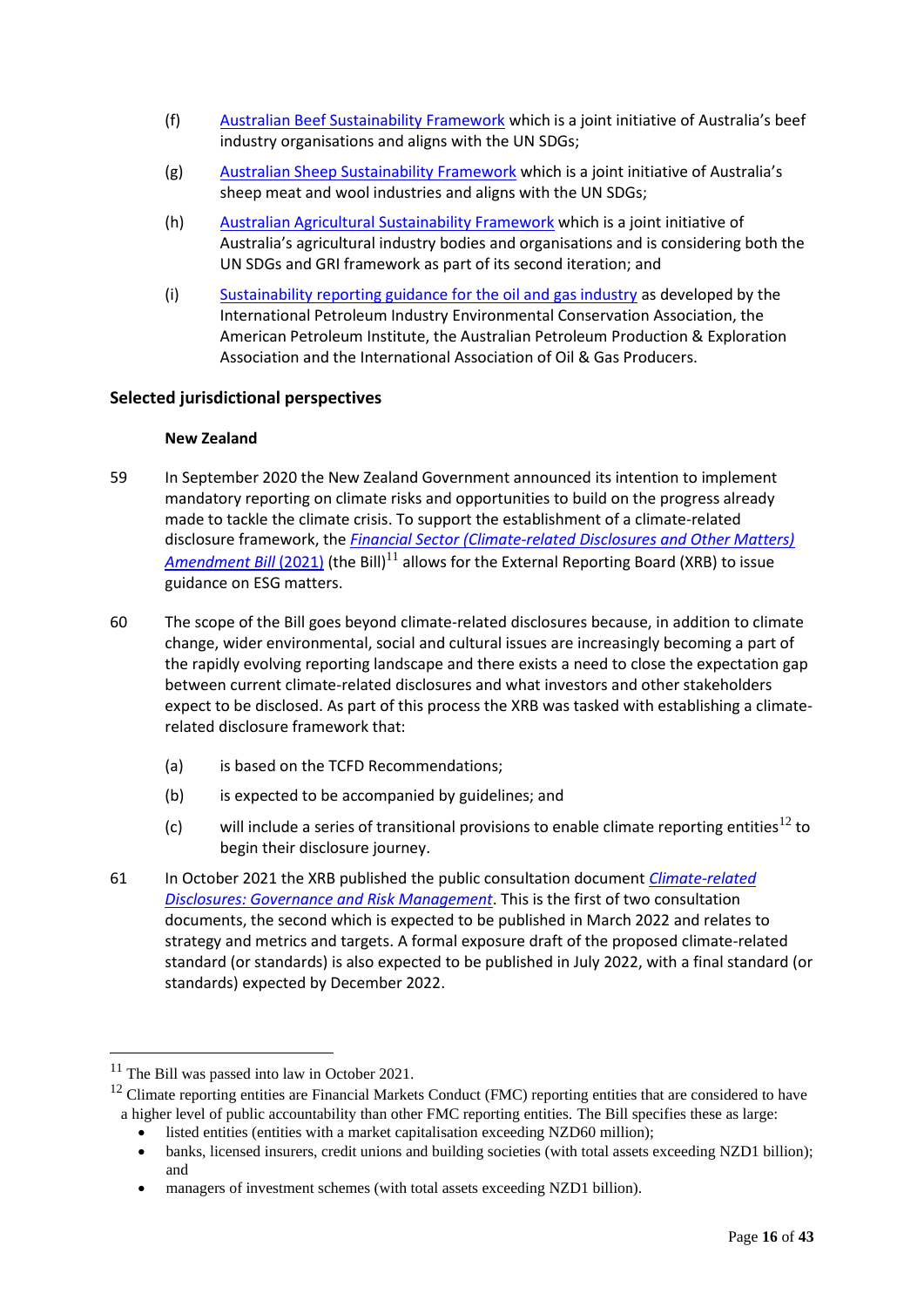62 Refer to Appendix C for a summary of New Zealand's perspective compared to the TCFD Recommendations.

### **European Union**

- 63 European Union (EU) law currently requires large public-interest companies with over 500 employees to disclose information on the way they operate and manage social and environmental challenges. The objective of disclosing this type of non-financial information is to:
	- (a) help investors, civil society organisations, consumers, policy makers and other stakeholders to evaluate the non-financial performance of large companies; and
	- (b) encourage large companies to develop a responsible approach to business.
- 64 [Directive 2014/95/EU](https://eur-lex.europa.eu/legal-content/EN/TXT/PDF/?uri=CELEX:32014L0095&from=EN)—the Non-Financial Reporting Directive (NFRD)—contains the rules on disclosure of non-financial and diversity information by certain large companies. Under the NFRD, large companies are currently required to publish information related to:
	- (a) environmental matters;
	- (b) social matters and treatment of employees;
	- (c) respect for human rights;
	- (d) anti-corruption and bribery; and
	- (e) diversity on company boards (in terms of age, gender, educational and professional background).
- 65 The NFRD is also accompanied by several non-mandatory guidelines as published by the European Commission:
	- (a) [Guidelines on non-financial reporting](https://eur-lex.europa.eu/legal-content/EN/TXT/?uri=CELEX:52017XC0705(01)) (methodology for reporting non-financial information)—intends to help companies disclose environmental and social information (June 2017); and
	- (b) [Guidelines on non-financial reporting: Supplement on reporting climate-related](https://eur-lex.europa.eu/legal-content/EN/TXT/?uri=CELEX:52019XC0620(01))  [information](https://eur-lex.europa.eu/legal-content/EN/TXT/?uri=CELEX:52019XC0620(01)) (June 2019).
- 66 In April 2021, the European Commission adopted a [proposal for Corporate Sustainability](https://eur-lex.europa.eu/legal-content/EN/TXT/PDF/?uri=CELEX:52021PC0189&from=EN)  [Reporting Directive](https://eur-lex.europa.eu/legal-content/EN/TXT/PDF/?uri=CELEX:52021PC0189&from=EN) (CSRD), which seeks to amend the existing reporting requirements of the NFRD. The proposal:
	- (a) extends the scope of the NFRD to all large companies and all companies listed on regulated markets (except listed micro-enterprises);
	- (b) requires the audit (assurance) of reporting information;
	- (c) introduces more detailed reporting requirements, and a requirement to report according to mandatory EU sustainability reporting standards; and
	- (d) requires companies to digitally 'tag' the reported information, so it is machine readable and feeds into the European single access point envisaged in the [capital](https://ec.europa.eu/info/business-economy-euro/growth-and-investment/capital-markets-union/capital-markets-union-2020-action-plan_en)  [markets union action plan.](https://ec.europa.eu/info/business-economy-euro/growth-and-investment/capital-markets-union/capital-markets-union-2020-action-plan_en)
- 67 The European Commission's proposal for the CSRD envisages the adoption of EU sustainability reporting standards. The draft standards would be developed by the European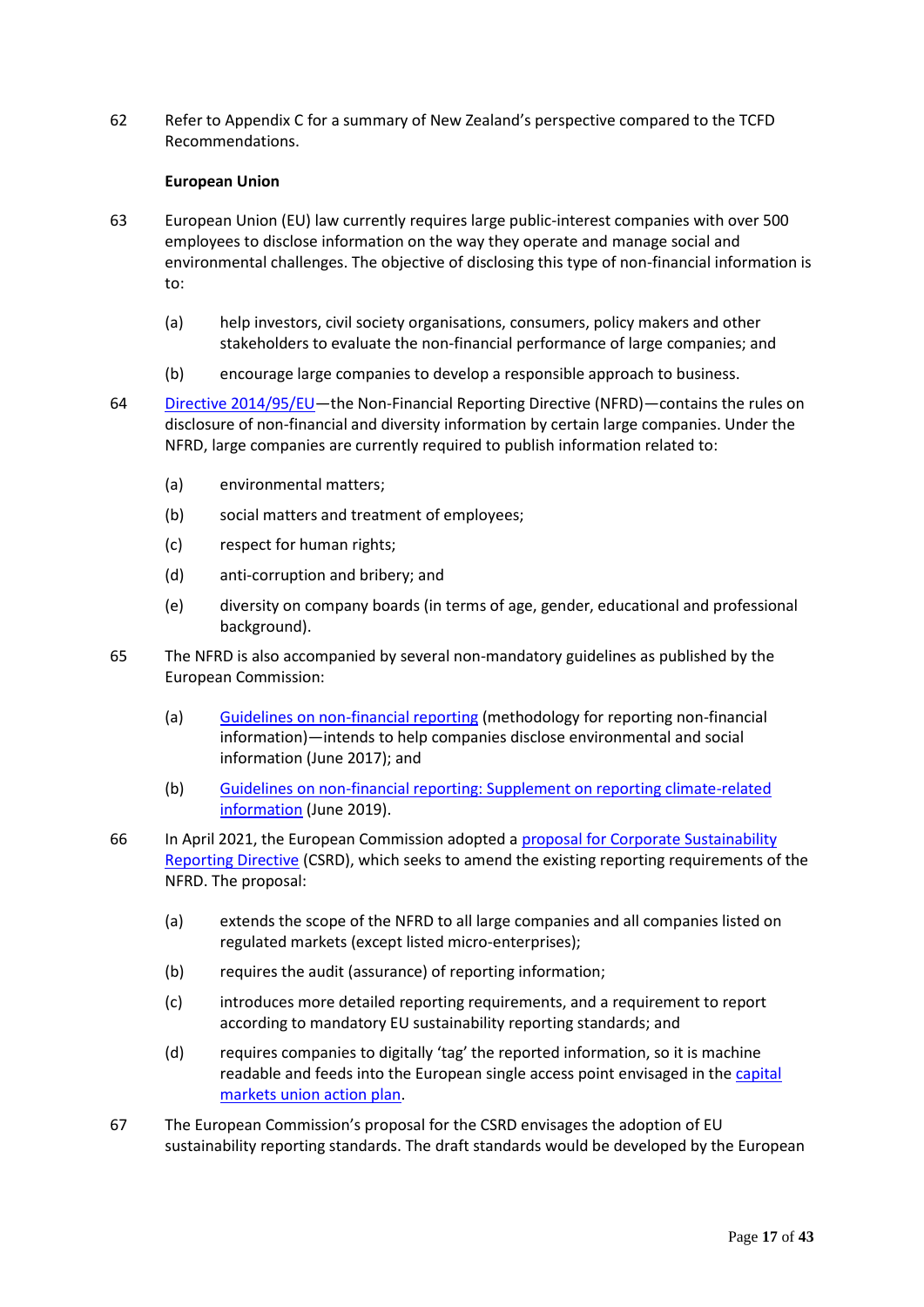Financial Reporting Advisory Group (EFRAG) and be tailored to EU policies while building on and contributing to international standardisation initiatives.

- 68 In September 2021 EFRAG made publicly available their *[Climate standard prototype](https://www.efrag.org/Assets/Download?assetUrl=%2Fsites%2Fwebpublishing%2FSiteAssets%2FEFRAG%2520PTF-ESRS%2520Climate%2520standard%2520prototype%2520working%2520paper.pdf)* working [paper.](https://www.efrag.org/Assets/Download?assetUrl=%2Fsites%2Fwebpublishing%2FSiteAssets%2FEFRAG%2520PTF-ESRS%2520Climate%2520standard%2520prototype%2520working%2520paper.pdf) The first set of standards are expected to be issued by September 2022 for adoption from October 2022. Based on our understanding, the 11 specific disclosures as recommended by the TCFD are included in the working paper but are not organised using the same thematic areas as those in the TCFD Recommendations. This is because the EU perspective:
	- (a) is a joint effort between EFRAG, the GRI, Shift<sup>13</sup> and WICI<sup>14</sup>;
	- (b) is being developed in conjunction with broader requirements on the reporting of sustainability-related information, not only climate-related financial information; and
	- (c) takes a multi-stakeholder perspective (that is, does not only have an investor focus as many other jurisdictional perspectives do).
- 69 In November 2021, EFRAG announced it was on track to meet the ambitious timeline of issuing a final climate standard by September 2022.<sup>15</sup>
- 70 In January 2022, EFRAG made publicly available their first batch of working papers for the development of the European Sustainability Reporting Standards (ESRS) including European Sustainability Reporting Guidelines (ESRG). These working papers included:
	- (a) PTS-ESRS *Batch 1 working papers—[Cover note and disclaimers](https://www.efrag.org/Assets/Download?assetUrl=/sites/webpublishing/SiteAssets/Cover%20note%20for%20Batch%201%20WPs.pdf)*;
	- (b) PTF-ESRS *Batch 1 working papers—[\[Draft\] ESRS 2 Strategy and business model](https://www.efrag.org/Assets/Download?assetUrl=/sites/webpublishing/SiteAssets/Appendix%202.1%20-%20WP%20on%20draft%20ESRS%202.pdf)*;
	- (c) PTF-ESRS *Batch 1 working papers—[\[Draft\] ESRS 3 Sustainability governance and](https://www.efrag.org/Assets/Download?assetUrl=/sites/webpublishing/SiteAssets/Appendix%202.2%20-%20WP%20on%20draft%20ESRS%203.pdf)  [organisation](https://www.efrag.org/Assets/Download?assetUrl=/sites/webpublishing/SiteAssets/Appendix%202.2%20-%20WP%20on%20draft%20ESRS%203.pdf)*;
	- (d) PTF-ESRS *Batch 1 working papers—[Draft] ESRS [4 Sustainability material impacts,](https://www.efrag.org/Assets/Download?assetUrl=/sites/webpublishing/SiteAssets/Appendix%202.3%20-%20WP%20on%20draft%20ESRS%204.pdf)  [risks and compromises](https://www.efrag.org/Assets/Download?assetUrl=/sites/webpublishing/SiteAssets/Appendix%202.3%20-%20WP%20on%20draft%20ESRS%204.pdf)*;
	- (e) PTF-ESRS *Batch 1 working papers—[Draft] ESRS [5 Definitions for policies, targets,](https://www.efrag.org/Assets/Download?assetUrl=/sites/webpublishing/SiteAssets/Appendix%202.4%20-%20WP%20on%20draft%20ESRS%205.pdf)  [action plans and resources](https://www.efrag.org/Assets/Download?assetUrl=/sites/webpublishing/SiteAssets/Appendix%202.4%20-%20WP%20on%20draft%20ESRS%205.pdf)*;
	- (f) PTF-ESRS *[Batch 1 working papers](https://www.efrag.org/Assets/Download?assetUrl=/sites/webpublishing/SiteAssets/Appendix%202.5%20-%20WP%20on%20draft%20ESRS%20E1.pdf)—[Draft] ESRS E1 Climate change*;
	- (g) PTF-ESRS *Batch 1 working papers—[\[Draft\] ESRG 1 Double materiality conceptual](https://www.efrag.org/Assets/Download?assetUrl=/sites/webpublishing/SiteAssets/Appendix%202.6%20-%20WP%20on%20draft%20ESRG%201.pdf)  [guidelines for standard-setting](https://www.efrag.org/Assets/Download?assetUrl=/sites/webpublishing/SiteAssets/Appendix%202.6%20-%20WP%20on%20draft%20ESRG%201.pdf)*; and
	- (h) PTF-ESRS *Batch 1 working papers—[Draft] [ESRG 2 Quality of information conceptual](https://www.efrag.org/Assets/Download?assetUrl=/sites/webpublishing/SiteAssets/Appendix%202.7%20-%20WP%20on%20draft%20ESRG%202.pdf)  [guidelines for standard-setting](https://www.efrag.org/Assets/Download?assetUrl=/sites/webpublishing/SiteAssets/Appendix%202.7%20-%20WP%20on%20draft%20ESRG%202.pdf)*.
- 71 Refer to Appendix C for a summary of the European Union's perspective compared to the TCFD Recommendations.

<sup>13</sup> SHIFT in Orality is an **Erasmus+ 3**-year project funded by the European Commission in 2015, within *Key Action 2: Strategic Partnership in Higher Education* (se[e https://www.shiftinorality.eu/en/project\)](https://www.shiftinorality.eu/en/project)

<sup>&</sup>lt;sup>14</sup> WICI is a private/public sector partnership for improving the reporting of intellectual assets, and capital and key performance indicators that are of interest to shareholders and other stakeholders (see [https://www.wici](https://www.wici-global.com/aboutwici_global)[global.com/aboutwici\\_global\)](https://www.wici-global.com/aboutwici_global).

<sup>&</sup>lt;sup>15</sup> Se[e https://www.efrag.org/News/Project-548/PTF-ESRS-On-track-to-meet-ambitious-timeline-five-months](https://www.efrag.org/News/Project-548/PTF-ESRS-On-track-to-meet-ambitious-timeline-five-months-into-the-drafting-of-European-sustainability-reporting-standards-ESRS)[into-the-drafting-of-European-sustainability-reporting-standards-ESRS](https://www.efrag.org/News/Project-548/PTF-ESRS-On-track-to-meet-ambitious-timeline-five-months-into-the-drafting-of-European-sustainability-reporting-standards-ESRS)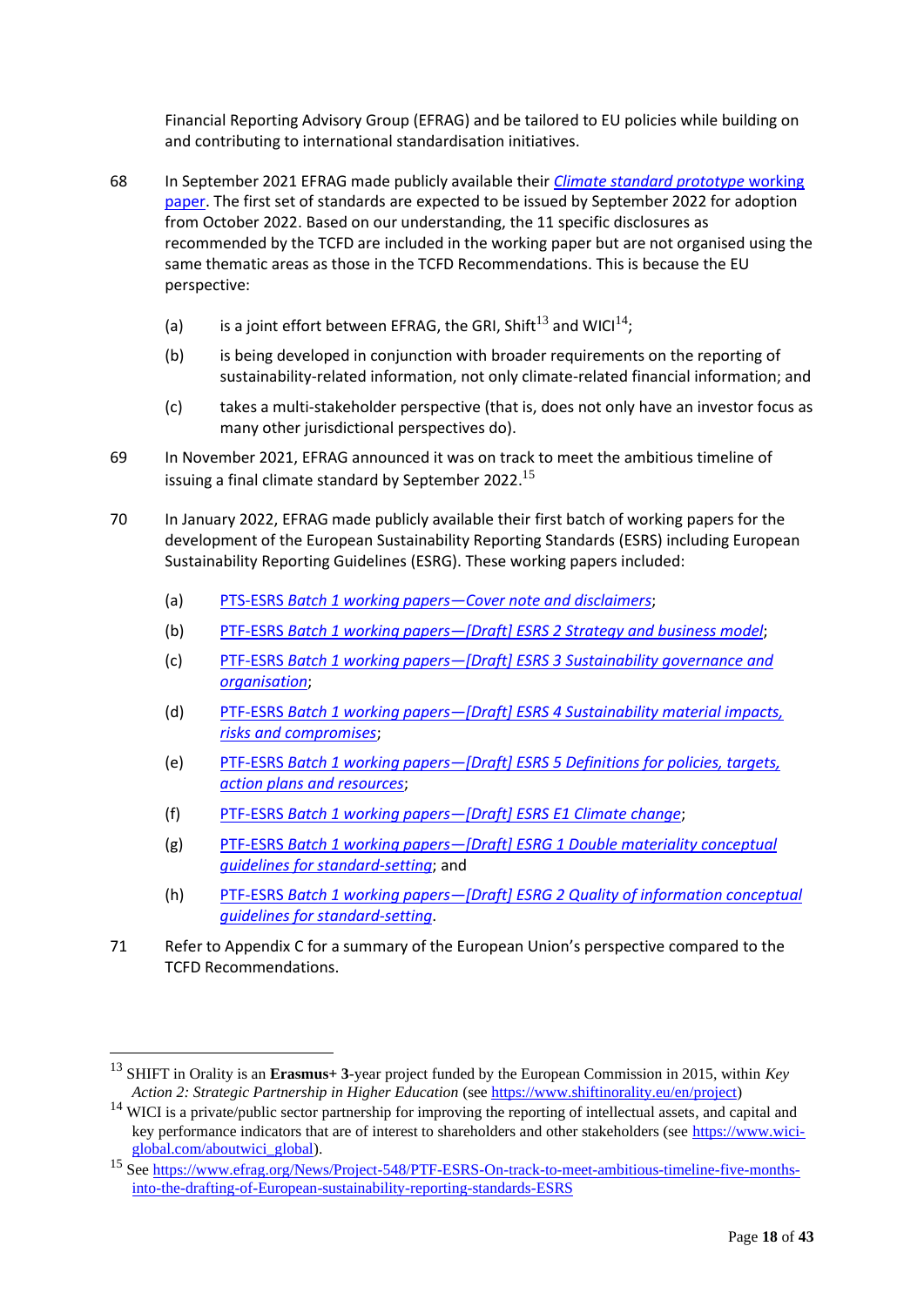#### **United Kingdom**

- 72 In November 2020, the United Kingdom (UK) committed to making climate-related disclosures fully mandatory across the economy. As part of that commitment, in December 2020, the UK Financial Conduct Authority (FCA) published its disclosure rules for UK premium-listed companies which align with the TCFD Recommendations.
- 73 In October 2021, the UK Government published *[Greening Finance: A Roadmap to Sustainable](https://assets.publishing.service.gov.uk/government/uploads/system/uploads/attachment_data/file/1026224/CCS0821102722-006_Green_Finance_Paper_2021_v5_Bookmarked_48PP.pdf)  [Investing](https://assets.publishing.service.gov.uk/government/uploads/system/uploads/attachment_data/file/1026224/CCS0821102722-006_Green_Finance_Paper_2021_v5_Bookmarked_48PP.pdf)* (Roadmap) which summarises the UK's approach to its commitment to develop Sustainable Disclosure Requirements (SDR). The SDR will bring together new and existing sustainability reporting requirements for business, the financial sector and investment products, and aims to provide a flow of information necessary for businesses, consumers and investors to make financial decisions that align with sustainability values.

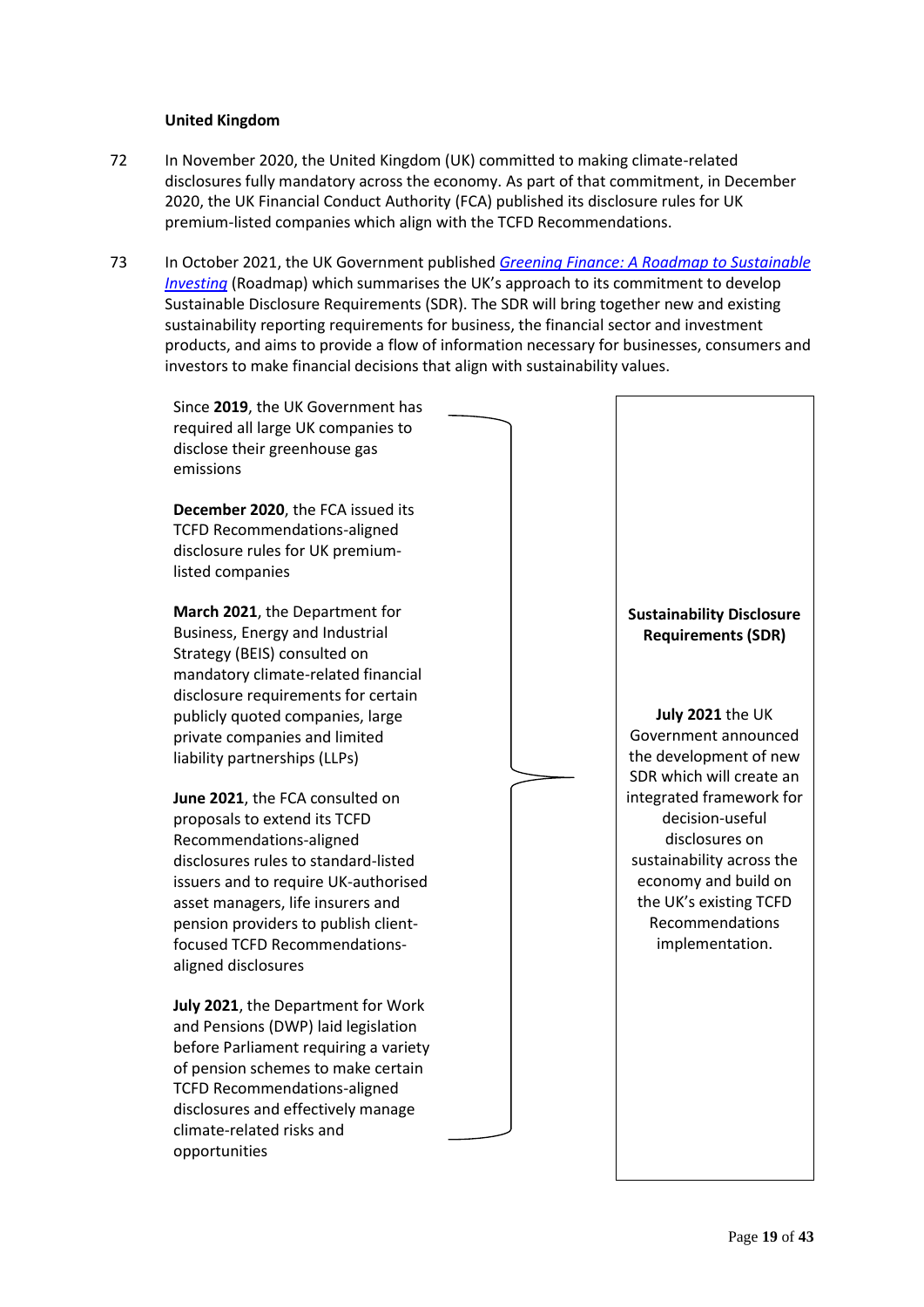- 74 The Roadmap notes the UK Government's strong support of the establishment of the ISSB by the IFRS Foundation and proposes new requirements for sustainability disclosures for corporates, asset managers and investment products. Subject to further consultation, corporate disclosures will comprise reporting under proposed international standards and reporting of a company's sustainability against the UK Green Taxonomy. The proposed international standards to which the Roadmap refers are the future ISSB standards which will form a core component of the SDR framework and become the backbone of the corporate reporting element. The Roadmap also notes that the UK Government will create a mechanism to adopt and endorse ISSB standards for use in the UK.
- 75 Public consultation on mandatory SDR and a framework to adopt standards issued by the ISSB is expected early in 2022. The intention is that annual reports of the most economically significant companies will contain sustainability-related disclosures (which would include the disclosures required by the UK Green Taxonomy and future ISSB standards) within one to two years of SDR and the related framework being legislated.
- 76 The FCA's [public consultation](https://www.fca.org.uk/news/press-releases/fca-consults-further-climate-related-disclosure-rules) on further climate-related disclosure rules and other ESG matters relevant to capital markets closed in September 2021. In December 2021 the FCA published a final Policy Statement on *[Enhancing climate-related disclosures by standard](https://www.fca.org.uk/publication/policy/ps21-23.pdf) listed [companies](https://www.fca.org.uk/publication/policy/ps21-23.pdf)*. The Policy Statement extends the application of the FCA's climate-related financial disclosure requirements to issuers of standard listed shares and Global Depositary Receipts representing equity shares.
- 77 Refer to Appendix C for a summary of the UK's perspective compared to the TCFD Recommendations.

#### **Canada**

- 78 In response to the increased focus on climate-change related issues both domestically and internationally, in August 2019, the Canadian Securities Administrators (CSA) published CSA Staff Notice 51-358 *[Reporting of Climate Change-related Risks](https://www.osc.ca/sites/default/files/pdfs/irps/csa_20190801_51-358_reporting-of-climate-change-related-risks.pdf)*16. CSA staff have since conducted research on both the domestic and international developments in this area, as well as an issue-oriented review of recent climate-related disclosures by Canadian reporting issuers.
- 79 In particular, this research highlighted domestic stakeholder concerns about current climaterelated disclosures, including:
	- (a) issuers' climate-related disclosures may not be complete, consistent and comparable;
	- (b) quantitative information is often very limited and not necessarily consistent;
	- (c) issuers may "cherry pick" by reporting selectively against a particular voluntary framework and/or standards; and
	- (d) sustainability reporting can be siloed and is not necessarily integrated into companies' periodic reporting structures.
- 80 The research resulted in the October 2021 publication of [proposed National Instrument 51-](https://www.osc.ca/sites/default/files/2021-10/csa_20211018_51-107_disclosure-update.pdf) 107 *[Disclosure of Climate-related Matters](https://www.osc.ca/sites/default/files/2021-10/csa_20211018_51-107_disclosure-update.pdf)* and its companion policy (for which the comment period closed 17 January 2022) which would introduce mandatory disclosure requirements

<sup>&</sup>lt;sup>16</sup> Note that the CSA have published other Staff Notices which partially address climate-related disclosures including CSA Staff Notice 51-333 *[Environmental Reporting Guidance](https://www.osc.ca/sites/default/files/pdfs/irps/csa_20101027_51-333_environmental-reporting.pdf)* (October 2010) and [CSA Staff Notice](https://www.osc.ca/sites/default/files/pdfs/irps/csa_20180405_climate-change-related-disclosure-project.pdf)  51-354 *[Report on Climate-Change-related Disclosures Project](https://www.osc.ca/sites/default/files/pdfs/irps/csa_20180405_climate-change-related-disclosure-project.pdf)* (April 2018).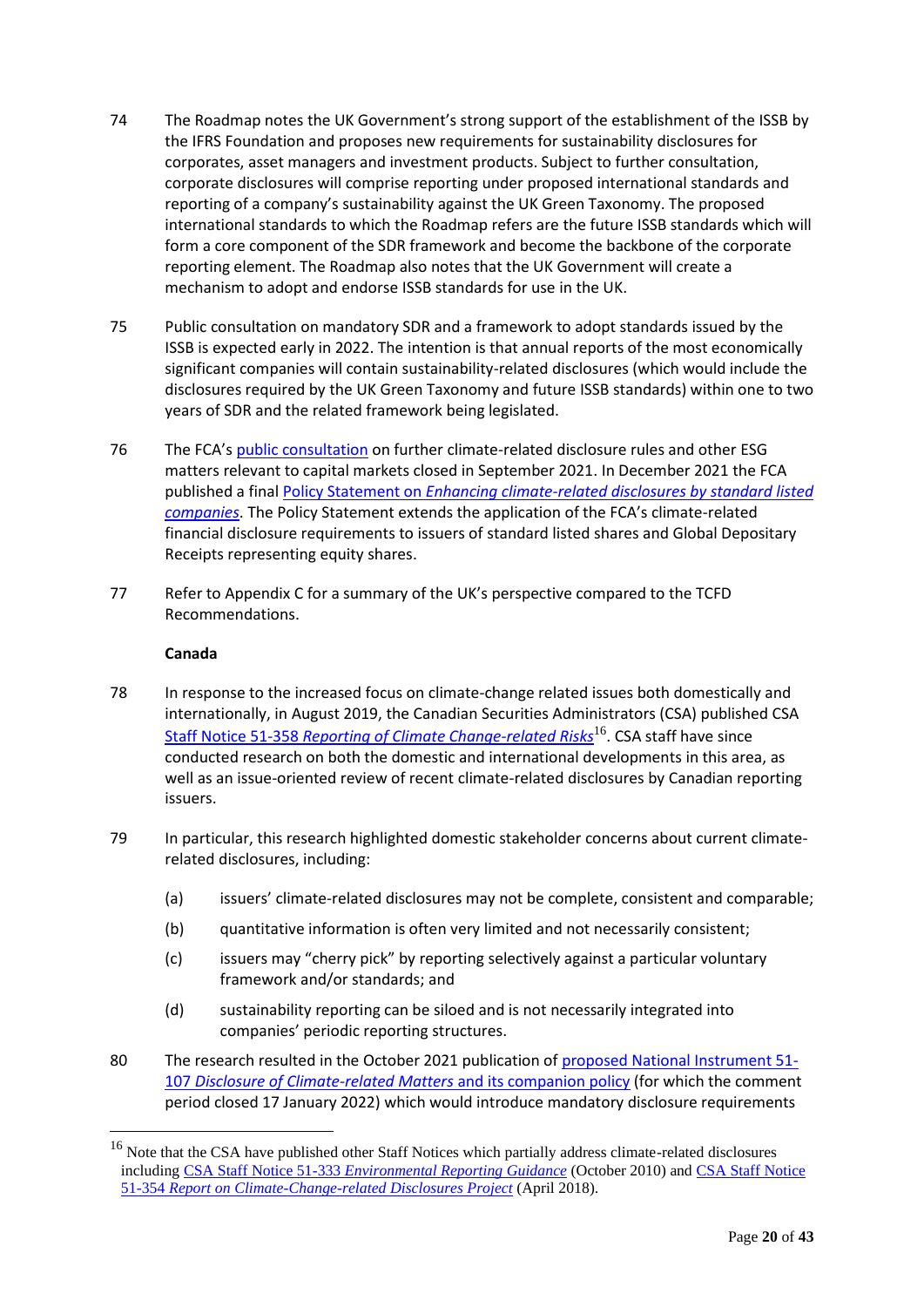regarding climate-related matters for reporting issuers (other than investment funds) and is intended to:

- (a) improve issuer access to global capital markets by aligning Canadian disclosure standards with the expectations of international investors;
- (b) assist investors in making more informed investment decisions by enhancing climaterelated disclosures;
- (c) facilitate an "equal playing field" for all issuers through comparable and consistent disclosure; and
- (d) remove the costs associated with navigating and reporting to multiple disclosure frameworks as well as reducing market fragmentation.
- 81 To support international alignment, including alignment with any future climate-related standard issued by the ISSB, the CSA's approach has been based on the TCFD Recommendations. However, to help reduce regulatory burden and additional costs of mandatory climate-related disclosure, the CSA have proposed that:
	- (a) issuers not be required to disclose scenario analysis, including a 2°C or lower scenario;
	- (b) issuers disclose their GHG emissions or explain why they have not done so (i.e. an 'if not, why not' approach); and
	- (c) the disclosure requirements be phased in over a one-year period for non-venture issuers and over a three-year period for venture issuers.
- 82 In December 2021, the Independent Review Committee on Standard Setting in Canada (the Committee) published a [Consultation Paper](file://///mel_1/AASB_Profiles/shammond/Downloads/IRCSS-CONSULTATION-PAPER.pdf) for the purpose of conducting a review of the governance and structure for establishing Canadian accounting and assurance standards, and to identify what might be needed for the future—including sustainability standards. The Consultation Paper is open for comment until 28 February 2022 with final recommendations expected mid-2022. The public consultation document:
	- (a) explains why the Committee thinks an independent sustainability standard-setting body, set up to operate alongside the existing accounting and auditing and assurance standard-setting bodies, is important for Canada; and
	- (b) seeks comments on the design of such a standard-setting body and other key matters it sees as being relevant to existing standard-setting processes.
- 83 Refer to Appendix C for a summary of Canada's perspective compared to the TCFD Recommendations.

#### **Question to Board members**

#### **Question to Board members**

**Q1:** Do Board members have any questions about the information provided in this paper?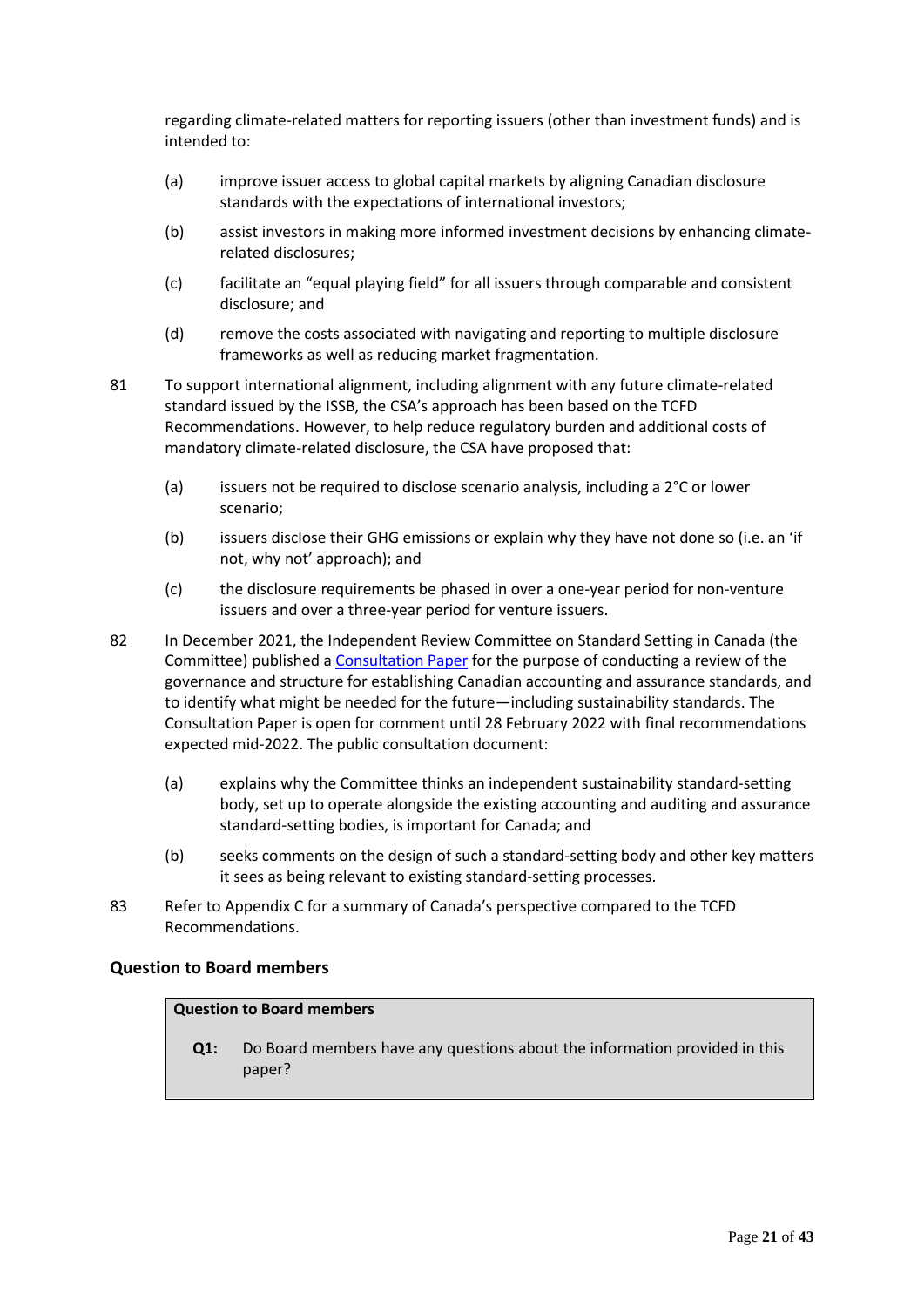# **Appendix A: Summary of selected jurisdictional perspectives**

|                                    | <b>TCFD Recommendations</b>         | Joint alliance prototype standard        | TRWG/ISSB                                    |
|------------------------------------|-------------------------------------|------------------------------------------|----------------------------------------------|
|                                    |                                     | <b>TCFD Recommendations</b>              | <b>TCFD Recommendations</b>                  |
|                                    |                                     | Integrated Reporting <ir>Framework</ir>  | Joint alliance prototype standard            |
| Based on                           |                                     | <b>SASB Standards</b>                    | IFRS Conceptual Framework for Financial      |
|                                    |                                     | <b>CDSB Standards</b>                    | Reporting                                    |
|                                    |                                     | <b>CDP Framework</b>                     |                                              |
|                                    |                                     | <b>GRI Standards</b>                     |                                              |
|                                    | Governance                          | Governance                               | Governance                                   |
| Thematic areas                     | Strategy                            | Strategy                                 | Strategy                                     |
|                                    | <b>Risk Management</b>              | <b>Risk Management</b>                   | <b>Risk Management</b>                       |
|                                    | <b>Metrics and Targets</b>          | <b>Metrics and Targets</b>               | <b>Metrics and Targets</b>                   |
| Mandatory                          | N/A                                 | N/A                                      | N/A                                          |
| Principles-based                   | Yes                                 | Yes                                      | Yes                                          |
|                                    | Refer to 'financial materiality' as | An entity makes an assessment on what    | Sustainability-related financial information |
|                                    | defined jurisdictionally            | sustainability information is material   | is material if omitting, misstating or       |
| Definition of material             |                                     | which is dependent on who the entity     | obscuring it could reasonably be expected    |
|                                    |                                     | identifies as being the primary users of | to influence decisions that the primary      |
|                                    |                                     | that information.                        | users of general purpose financial reports   |
|                                    |                                     |                                          | make on the basis of those reports $^{17}$ . |
| Preparers                          | N/A                                 | N/A                                      | Preparers of general purpose financial       |
|                                    |                                     |                                          | reports.                                     |
|                                    | Investors, lenders and insurance    | As above, an entity would make an        | Existing and potential investors, lenders    |
| <b>Primary users</b>               | providers                           | assessment of who the primary users of   | and other creditors.                         |
|                                    |                                     | its sustainability information are.      |                                              |
| <b>Qualitative characteristics</b> | Relevant                            | Relevance                                | Relevance                                    |
|                                    | Specific and complete               | Faithful representation                  | Faithful representation                      |
| of information                     | Clear, balanced and understandable  | Comparability                            | Comparability                                |

<sup>&</sup>lt;sup>17</sup> Aligns with the IFRS *Conceptual Framework for Financial Reporting* definition of material: 'information is material if omitting, misstating or obscuring it could reasonably be expected to influence decisions that the primary users of general purpose financial reports make on the basis of those reports, which provide financial information about a specific reporting entity.'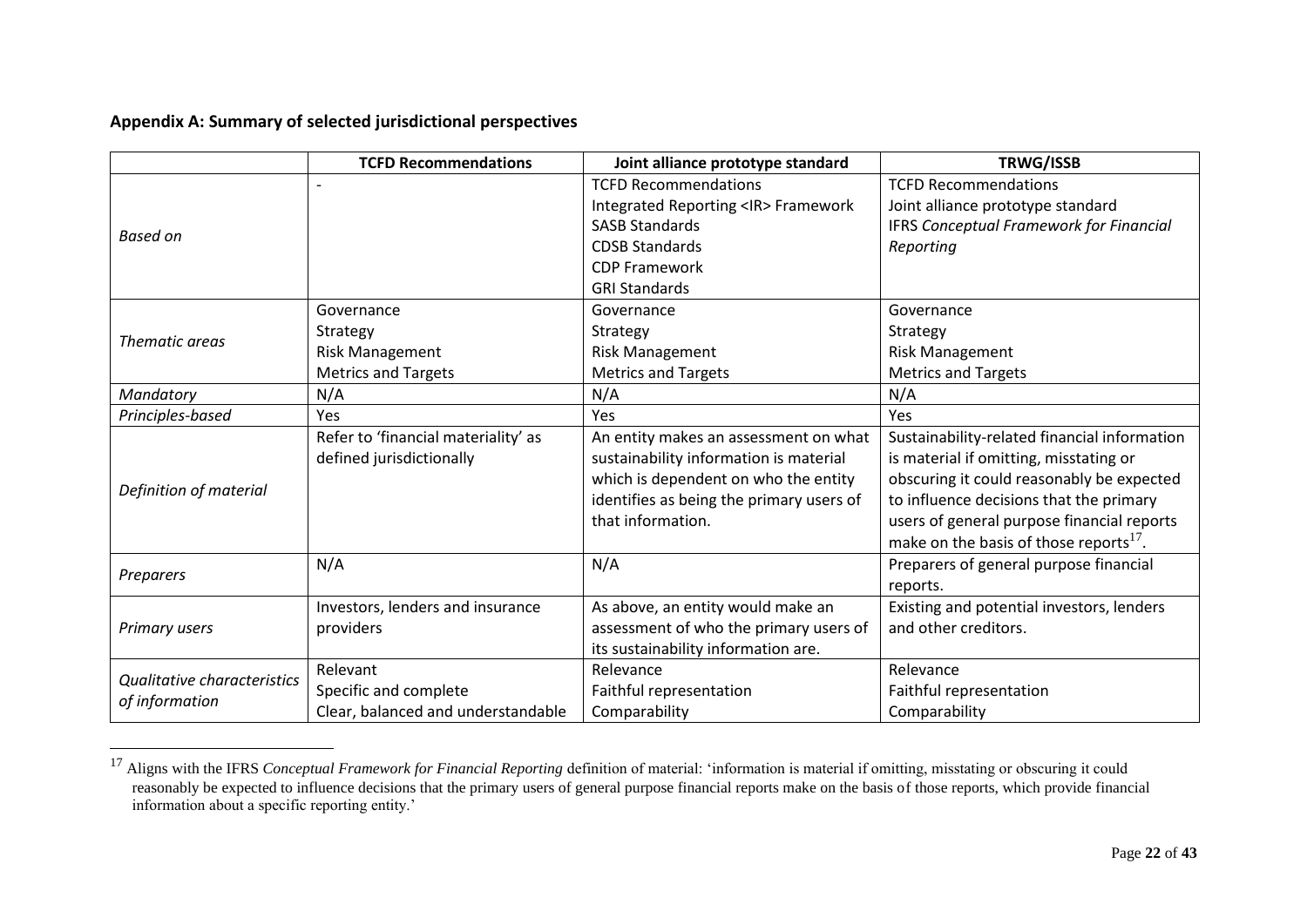|                 | <b>TCFD Recommendations</b>        | Joint alliance prototype standard | <b>TRWG/ISSB</b>  |
|-----------------|------------------------------------|-----------------------------------|-------------------|
|                 | Consistent over time               | Verifiability                     | Verifiability     |
|                 | Comparable                         | Timeliness                        | <b>Timeliness</b> |
|                 | Reliable, verifiable and objective | Understandability                 | Understandability |
|                 | Timelv                             |                                   |                   |
| Audit/assurance | N/A                                | N/A                               | N/A               |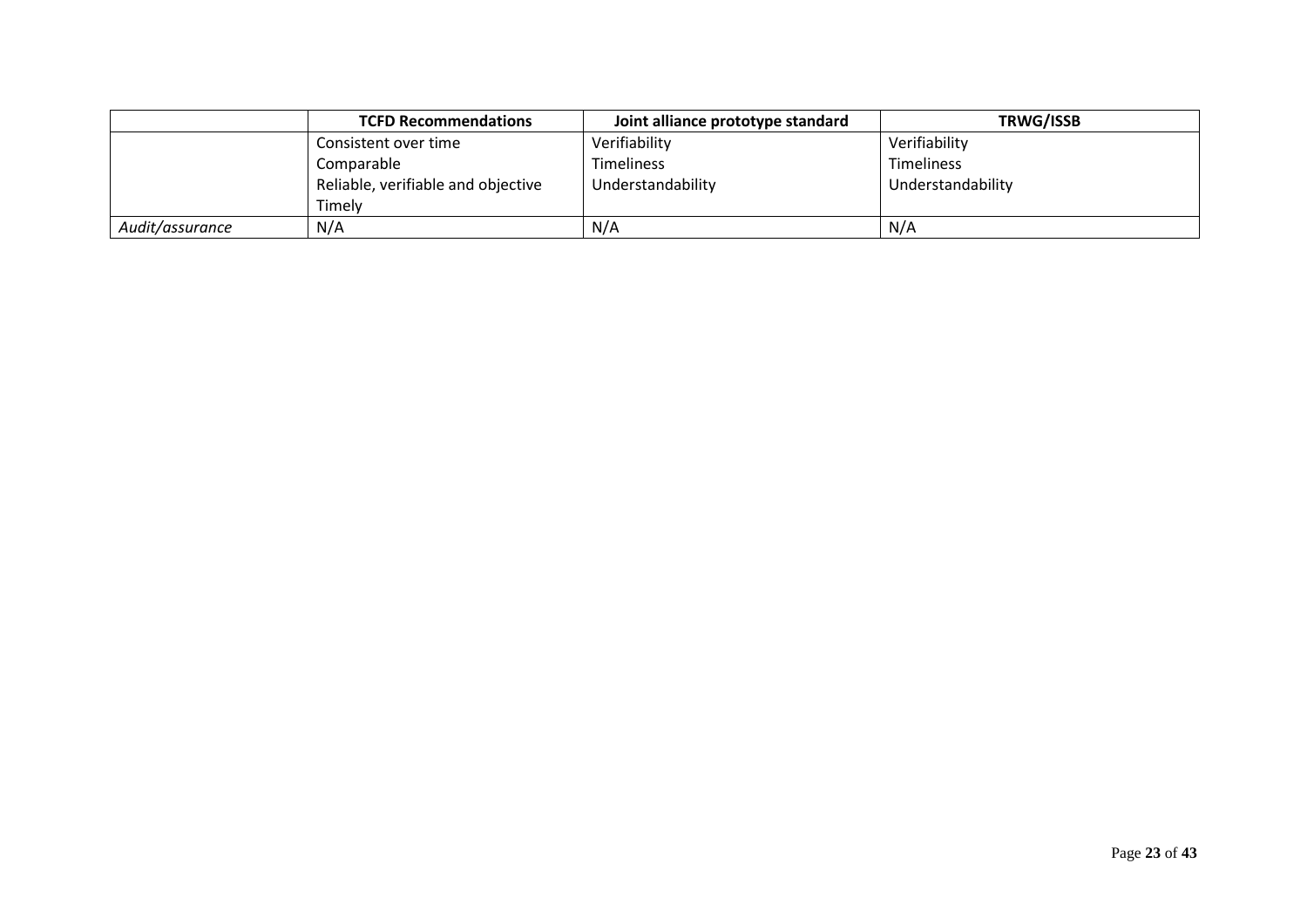| <b>TCFD Recommendations</b>       | TRWG Climate-related Disclosures prototype standard                                                                         | Prototype standard<br>paragraph<br>references |
|-----------------------------------|-----------------------------------------------------------------------------------------------------------------------------|-----------------------------------------------|
|                                   | Governance                                                                                                                  |                                               |
| Disclose an organisation's        | An entity shall disclose information that enables users <sup>18</sup> of general purpose financial reporting                | Para. 4                                       |
| governance around climate-related | to understand the governance processes, controls and procedures used to monitor and                                         |                                               |
| risks and opportunities.          | manage climate-related risks and opportunities                                                                              |                                               |
| Describe the board's<br>a)        | To achieve this objective, the entity shall disclose a description of the governance body or                                | Para. 4 (a)-(f)                               |
| oversight of climate-related      | bodies (which can include a board, committee or equivalent body charged with governance)                                    |                                               |
| risks and opportunities.          | with oversight of climate-related risks and opportunities, and of management's role with                                    |                                               |
|                                   | respect to climate-related risks and opportunities, including:                                                              |                                               |
|                                   | (a) the identity of the body or individual within a body responsible for climate-related<br>risks and opportunities;        |                                               |
|                                   | (b) how the body's responsibilities for climate-related risks and opportunities are                                         |                                               |
|                                   | reflected in terms of reference, board mandates and other relevant entity policies;                                         |                                               |
|                                   | how the body ensures that the correct skills and competencies are available to<br>(c)                                       |                                               |
|                                   | oversee strategies designed to respond to climate-related risks and opportunities;                                          |                                               |
|                                   | (d) the processes and frequency by which the body and its committees (audit, risk or                                        |                                               |
|                                   | other committees) are informed about climate-related matters and the associated<br>climate-related risks and opportunities; |                                               |
|                                   | (e) how the body and its committees consider climate-related risks and opportunities                                        |                                               |
|                                   | when overseeing the entity's strategy, decisions on major transactions, and risk                                            |                                               |

# **Appendix B: Comparison of the TRWG** *Climate-related Disclosures* **prototype standard and the TCFD Recommendations**

<sup>18</sup> 'Users' refers to primary users of general purpose financial reports as defined in the IFRS *Conceptual Framework for Financial Reporting* being existing and potential investors, lenders and other creditors. It should be noted that 'primary users' as defined by the TCFD Recommendations differs in that they are identified as existing and potential investors, lenders and insurance underwriters.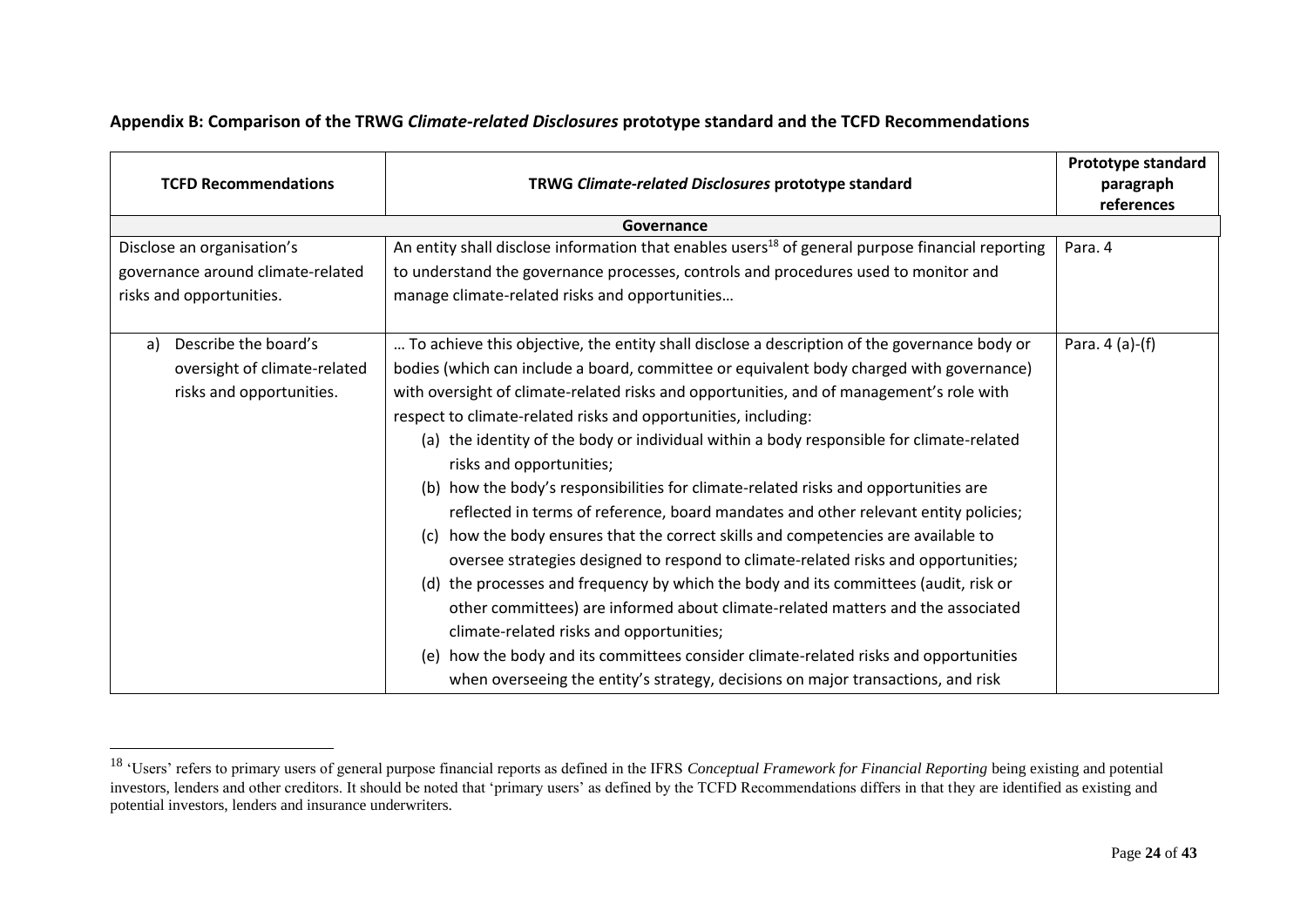| <b>TCFD Recommendations</b>                                                                                  | TRWG Climate-related Disclosures prototype standard                                                                                                                                                                                                                                                                                                                                                                                                                                                                                                                     | Prototype standard<br>paragraph<br>references |
|--------------------------------------------------------------------------------------------------------------|-------------------------------------------------------------------------------------------------------------------------------------------------------------------------------------------------------------------------------------------------------------------------------------------------------------------------------------------------------------------------------------------------------------------------------------------------------------------------------------------------------------------------------------------------------------------------|-----------------------------------------------|
|                                                                                                              | Governance                                                                                                                                                                                                                                                                                                                                                                                                                                                                                                                                                              |                                               |
|                                                                                                              | management policies, including any assessment of trade-offs and analysis of<br>sensitivity to uncertainty that may be required;<br>how the body oversees the setting of climate-related targets and monitors progress<br>(f)<br>towards them, including whether and how related performance metrics are<br>incorporated into remuneration policies; and<br>$\cdots$                                                                                                                                                                                                     |                                               |
| Describe management's role<br>b)<br>in assessing and managing<br>climate-related risks and<br>opportunities. | $\cdots$<br>a description of management's role in assessing and managing climate-related risks<br>(g)<br>and opportunities (for example, whether climate-related responsibilities have been<br>assigned to specific management-level positions or committees, and that appropriate<br>controls have been put in place by management to monitor climate-related matters,<br>including ways in which climate-related risks and opportunities are considered and<br>coordinated across different internal functions) and how the body oversees<br>management in that role. | Para. $4(g)$                                  |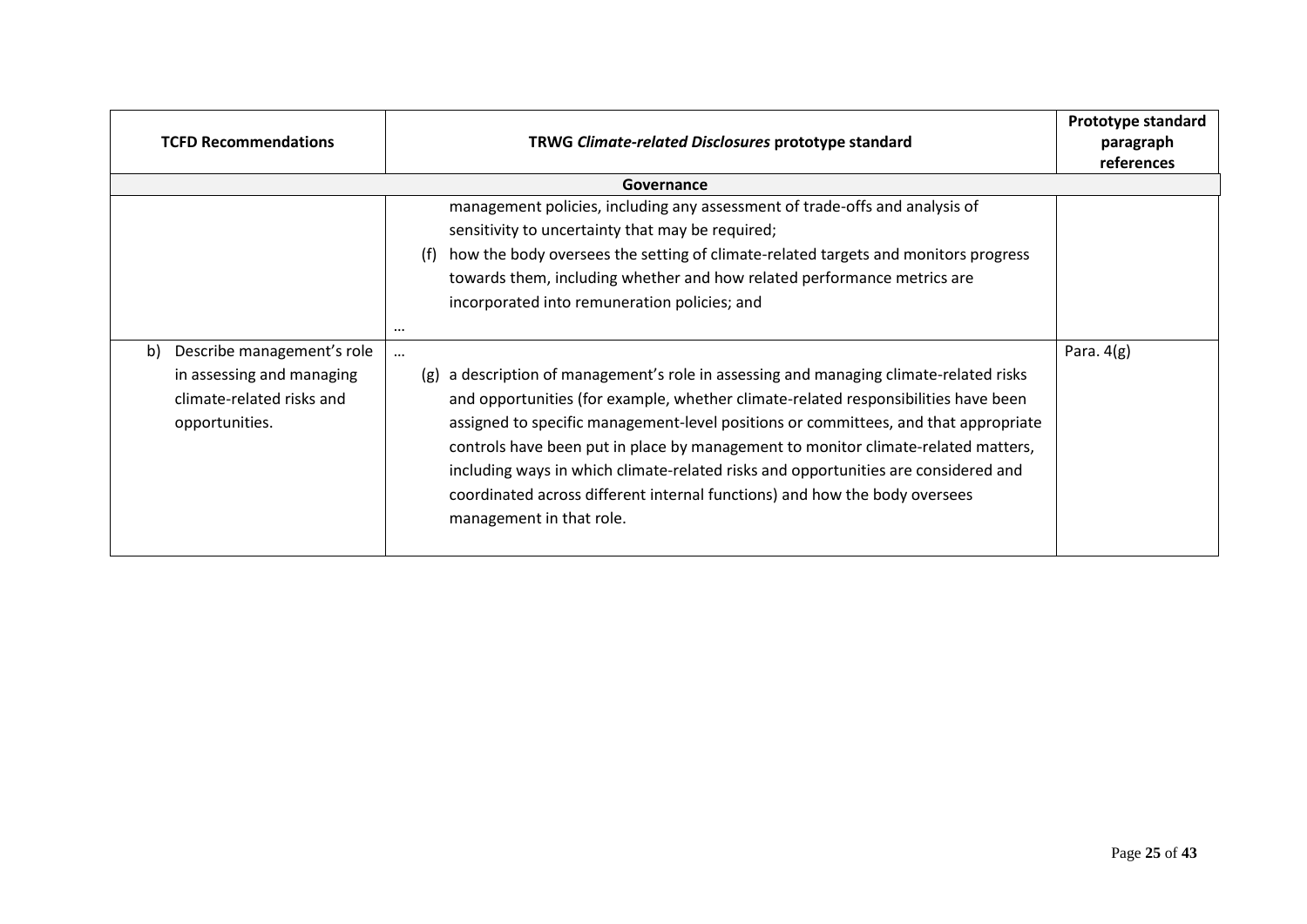| <b>TCFD Recommendations</b>                                                                                                                                                                                | TRWG Climate-related Disclosures prototype standard                                                                                                                                                                                                                                                                                                                                                                                                                                                                                                                                                                                                                                                                                                                                                                                                                                                                                                                                                                     | Prototype standard<br>paragraph<br>references |
|------------------------------------------------------------------------------------------------------------------------------------------------------------------------------------------------------------|-------------------------------------------------------------------------------------------------------------------------------------------------------------------------------------------------------------------------------------------------------------------------------------------------------------------------------------------------------------------------------------------------------------------------------------------------------------------------------------------------------------------------------------------------------------------------------------------------------------------------------------------------------------------------------------------------------------------------------------------------------------------------------------------------------------------------------------------------------------------------------------------------------------------------------------------------------------------------------------------------------------------------|-----------------------------------------------|
|                                                                                                                                                                                                            | <b>Strategy</b>                                                                                                                                                                                                                                                                                                                                                                                                                                                                                                                                                                                                                                                                                                                                                                                                                                                                                                                                                                                                         |                                               |
| Disclose the actual and potential<br>impacts of climate-related risks and<br>opportunities on the organisation's<br>businesses, strategy, and financial<br>planning where such information in<br>material. | An entity shall disclose information that enables users of general purpose financial reporting<br>to understand its strategy for addressing climate-related risks and opportunities, including<br>the entity's assessment of:<br>(a) the significant <sup>19</sup> climate-related risks and opportunities that it reasonably expects<br>could affect its business model, strategy and cash flows over the short, medium or<br>long term;<br>(b) the impact of significant climate-related risks and opportunities on its business<br>model;<br>(c) the impact of significant climate-related risks and opportunities on management's<br>strategy and decision making;<br>(d) the impact of significant climate-related risks and opportunities on its financial<br>position, financial performance and cash flows at the reporting period end, and the<br>anticipated effects over the short, medium and long term; and<br>(e) the resilience of the entity's strategy to significant climate-related risks associated | Para. 5                                       |
| Describe the climate-related<br>a)<br>risks and opportunities the<br>organisation has identified                                                                                                           | with the physical impacts of climate change and the transition to a lower-carbon<br>economy.<br>An entity shall disclose information that enables users of general purpose financial reporting<br>to understand the significant climate-related risks and opportunities that are reasonably                                                                                                                                                                                                                                                                                                                                                                                                                                                                                                                                                                                                                                                                                                                             | Para. 6                                       |

<sup>&</sup>lt;sup>19</sup> It is important to note that the TCFD Recommendations refer solely to 'financial materiality' (as defined jurisdictionally—this is likely as a result of a misalignment between the US GAAP and IFRS definitions of material). The ISSB introduces the concept of 'significance' (which is undefined by the IASB and will remain so) in addition to using the IFRS *Conceptual Framework for Financial Reporting*'s definition of material (although the additional guidance on materiality provided in the prototype standards appears to be inconsistent with the definition of material and guidance in IFRS Practice Statement 2)—the prototype standard suggests that 'significant' has a higher threshold than 'material', which is inconsistent with the IASB's lack of a view on this specific issue, and suggests a higher reporting threshold than that intended to be applied in the context of the TCFD Recommendations.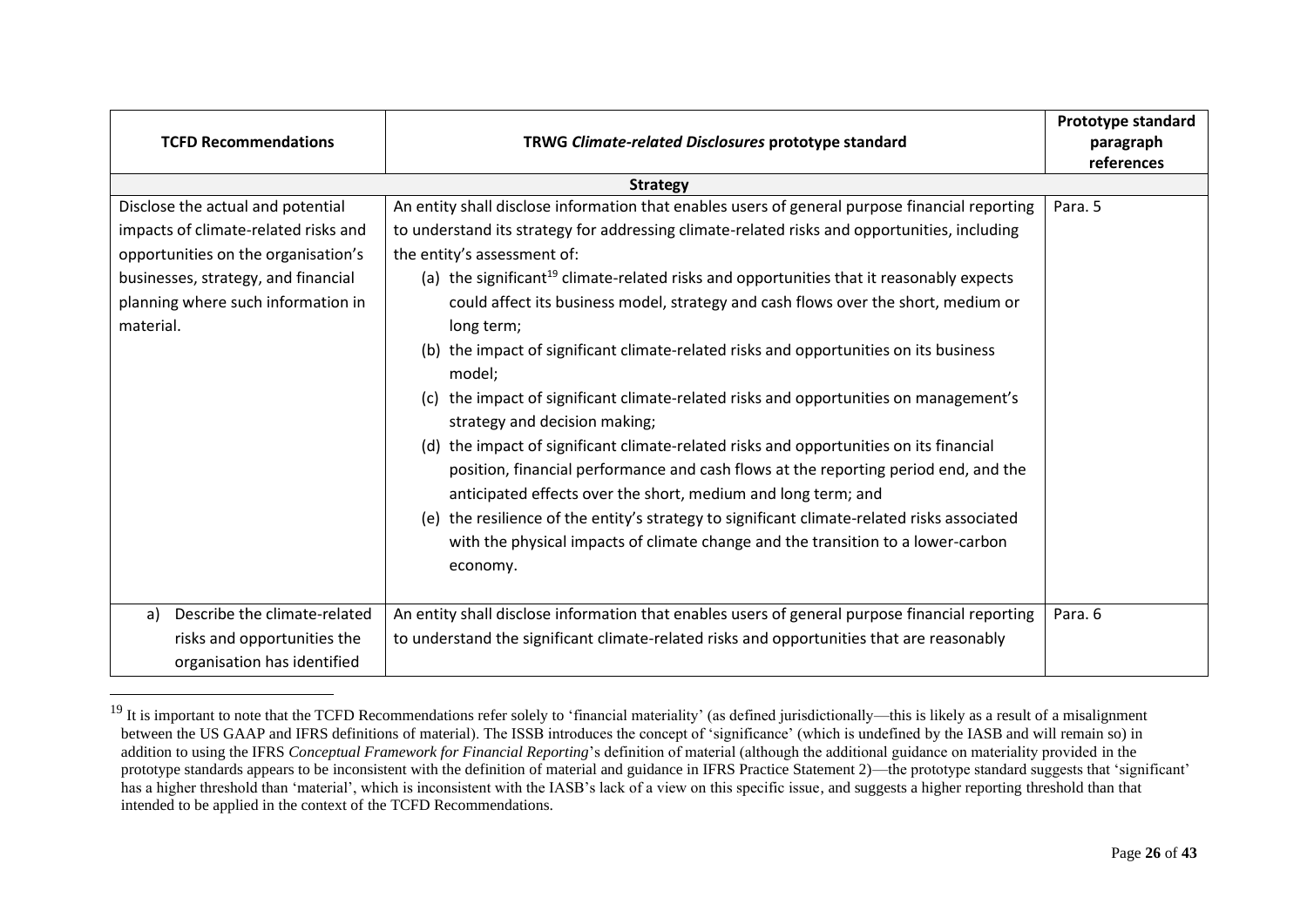|    | <b>TCFD Recommendations</b> | TRWG Climate-related Disclosures prototype standard                                            | Prototype standard<br>paragraph<br>references |
|----|-----------------------------|------------------------------------------------------------------------------------------------|-----------------------------------------------|
|    |                             | <b>Strategy</b>                                                                                |                                               |
|    | over the short, medium and  | expected to affect the entity's business model, strategy and cash flows over the short,        |                                               |
|    | long term.                  | medium or long term. Specifically, the entity shall disclose:                                  |                                               |
|    |                             | (a) a description of the processes in place to identify climate-related risks and              |                                               |
|    |                             | opportunities that it reasonably expects could positively or negatively affect its             |                                               |
|    |                             | business model, strategy, and cash flows.                                                      |                                               |
|    |                             | (b) how it defines short, medium and long term and how the definitions are linked to           |                                               |
|    |                             | the entity's strategic planning horizons and capital allocation plans.                         |                                               |
|    |                             | a description of significant climate-related risks or opportunities and the time<br>(c)        |                                               |
|    |                             | horizon over which each could reasonably be expected to have a financial effect on             |                                               |
|    |                             | the entity.                                                                                    |                                               |
|    |                             | (d) whether the risks identified are physical risks or transition risks. For example, acute    |                                               |
|    |                             | physical risks such as increased severity of extreme weather events such as cyclones           |                                               |
|    |                             | and floods, and chronic physical risks could include rising sea levels or rising mean          |                                               |
|    |                             | temperatures. Transition risks could include regulatory, technological, market, legal          |                                               |
|    |                             | or reputational risks.                                                                         |                                               |
|    |                             |                                                                                                |                                               |
| b) | Describe the impact of      | An entity shall disclose information that enables users of general purpose financial reporting | Paras. 7-9                                    |
|    | climate-related risks and   | to understand its assessment of the impact of significant climate-related risks and            |                                               |
|    | opportunities on the        | opportunities on its business model. Specifically, the entity shall disclose:                  |                                               |
|    | organisation's businesses,  | (a) a description of the current and anticipated effects of significant climate-related        |                                               |
|    | strategy and financial      | risks and opportunities on its value chain for producing goods or services (for                |                                               |
|    | planning.                   | example, supply chains, operations, workforce, marketing and distribution                      |                                               |
|    |                             | channels); and                                                                                 |                                               |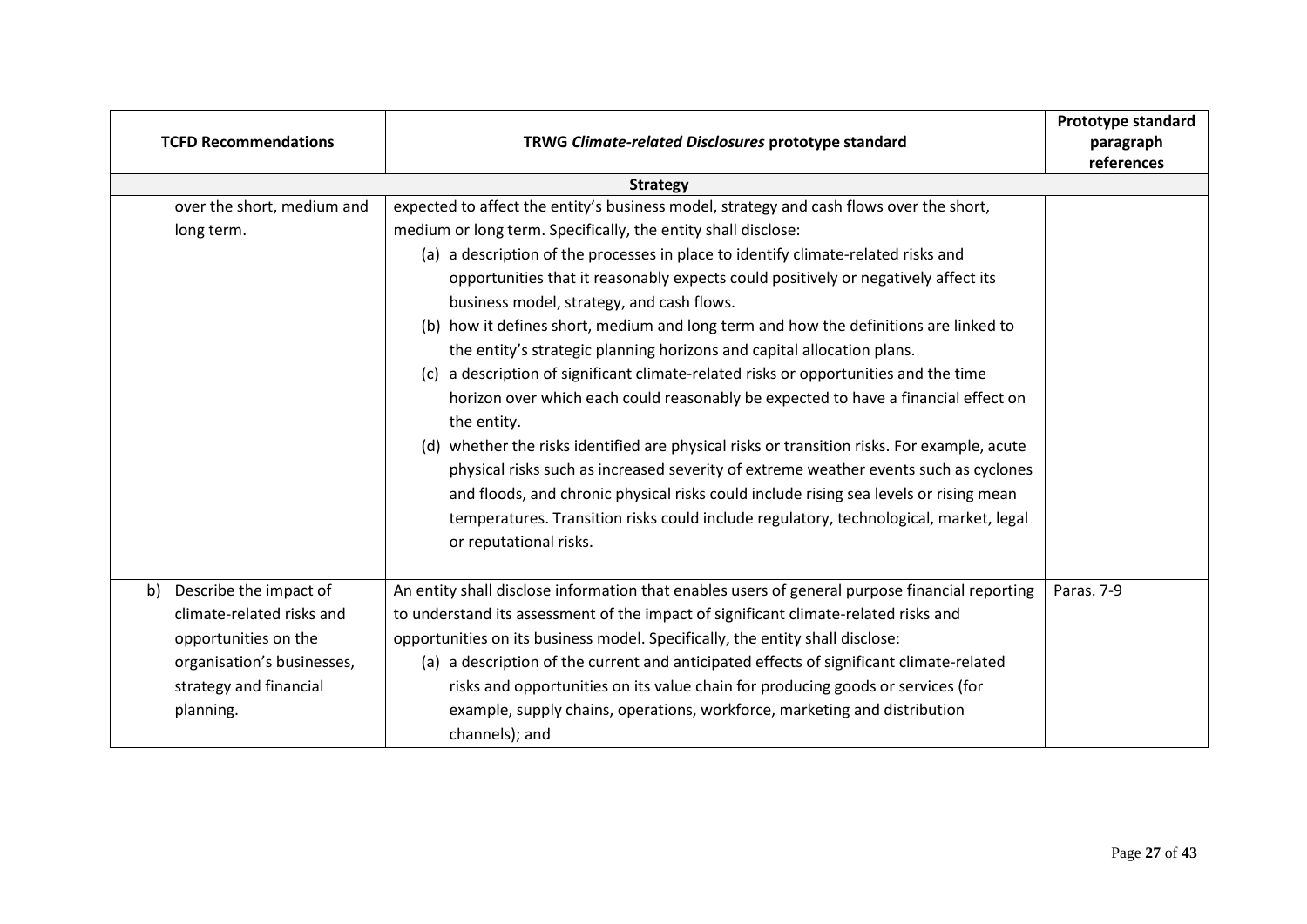| <b>TCFD Recommendations</b> | TRWG Climate-related Disclosures prototype standard                                            | <b>Prototype standard</b><br>paragraph<br>references |
|-----------------------------|------------------------------------------------------------------------------------------------|------------------------------------------------------|
|                             | <b>Strategy</b>                                                                                |                                                      |
|                             | (b) where in its value chain significant climate-related risks or opportunities are            |                                                      |
|                             | concentrated, (for example, geographical areas, facilities or types of assets, inputs,         |                                                      |
|                             | outputs or distribution channels).                                                             |                                                      |
|                             | An entity shall disclose information that enables users of general purpose financial reporting |                                                      |
|                             | to understand its assessment of the impact of significant climate-related risks and            |                                                      |
|                             | opportunities on management's strategy and decision making, including its transition plans.    |                                                      |
|                             | Specifically, the entity shall disclose:                                                       |                                                      |
|                             | (a) how it is responding to significant climate-related risks and opportunities including      |                                                      |
|                             | but not restricted to:                                                                         |                                                      |
|                             | how it plans to achieve any climate-related targets it has set, including how<br>i)            |                                                      |
|                             | these plans will be resourced, the processes in place for review of those targets,             |                                                      |
|                             | and assumptions about the use of carbon offsets in achieving the target,                       |                                                      |
|                             | including minimum quality or certification thresholds for the offsets.                         |                                                      |
|                             | how it is advancing research and development related to climate-change<br>ii)                  |                                                      |
|                             | mitigation, adaptation, or opportunities.                                                      |                                                      |
|                             | iii) whether it is adopting new technologies.                                                  |                                                      |
|                             | iv) what direct adaptation and mitigation efforts it is undertaking (for example,              |                                                      |
|                             | through workforce, changes in materials used or product specifications, or                     |                                                      |
|                             | introduction of efficiency measures).                                                          |                                                      |
|                             | what indirect adaptation and mitigation efforts it is undertaking (for example,<br>v)          |                                                      |
|                             | through working with customers and supply chains or use of certification                       |                                                      |
|                             | schemes (for example, an internationally recognised scheme providing                           |                                                      |
|                             | certification for the sustainability of a commodity such as lumber or palm oil)).              |                                                      |
|                             | the extent to which mitigation efforts rely on offsetting strategies and the<br>vi)            |                                                      |
|                             | factors affecting the choice of any offsetting strategy; for example, following an             |                                                      |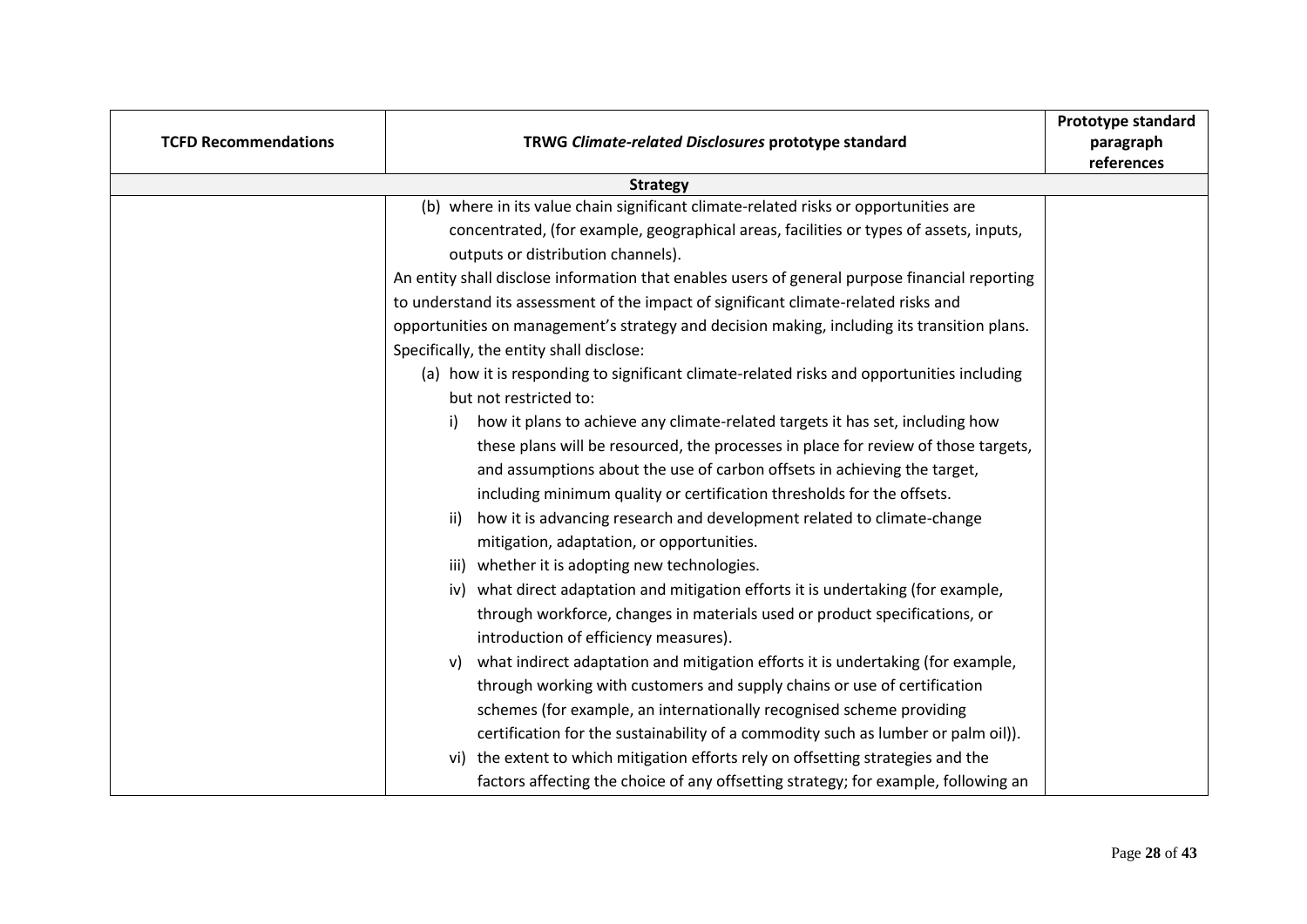| <b>TCFD Recommendations</b> | TRWG Climate-related Disclosures prototype standard                                            | Prototype standard<br>paragraph |
|-----------------------------|------------------------------------------------------------------------------------------------|---------------------------------|
|                             |                                                                                                | references                      |
|                             | <b>Strategy</b>                                                                                |                                 |
|                             | assessment of multiple schemes, a technology company has decided to offset                     |                                 |
|                             | residual emissions within its value chain via an afforestation programme to                    |                                 |
|                             | meet its strategic commitment to mitigate climate risk. The company selected                   |                                 |
|                             | offset programmes because they led to permanent and additional outcomes,                       |                                 |
|                             | and met an accredited verification standard. The entity described each project,                |                                 |
|                             | the geography in which the projects operate, the number of metric tonnes of                    |                                 |
|                             | offsets, the cost per metric tonne, the year in which the emission reduction                   |                                 |
|                             | occurred and the verification standard applying to the scheme.                                 |                                 |
|                             | (b) plans and critical assumptions for legacy assets, including strategies to manage           |                                 |
|                             | carbon-energy- and water-intensive operations, and to decommission carbon-                     |                                 |
|                             | energy- and water-intensive assets.                                                            |                                 |
|                             | (c) quantitative and qualitative information about the progress of plans previously            |                                 |
|                             | disclosed in accordance with paragraphs 8(a) and 8(b).                                         |                                 |
|                             | (d) how significant climate-related risks and opportunities are included in the entity's       |                                 |
|                             | financial planning decision making (for example, in relation to investment decisions           |                                 |
|                             | and funding).                                                                                  |                                 |
|                             |                                                                                                |                                 |
|                             | An entity shall disclose information that enables users of general purpose financial reporting |                                 |
|                             | to understand the impact of significant climate-related risks and opportunities on its         |                                 |
|                             | financial position, financial performance and cash flows at the reporting period end, and the  |                                 |
|                             | anticipated effects over the short, medium and long term. Specifically, the entity shall       |                                 |
|                             | disclose qualitatively, and quantitatively when feasible:                                      |                                 |
|                             | (a) how significant climate-related risks and opportunities have affected its most             |                                 |
|                             | recently reported financial performance, financial position and cash flows;                    |                                 |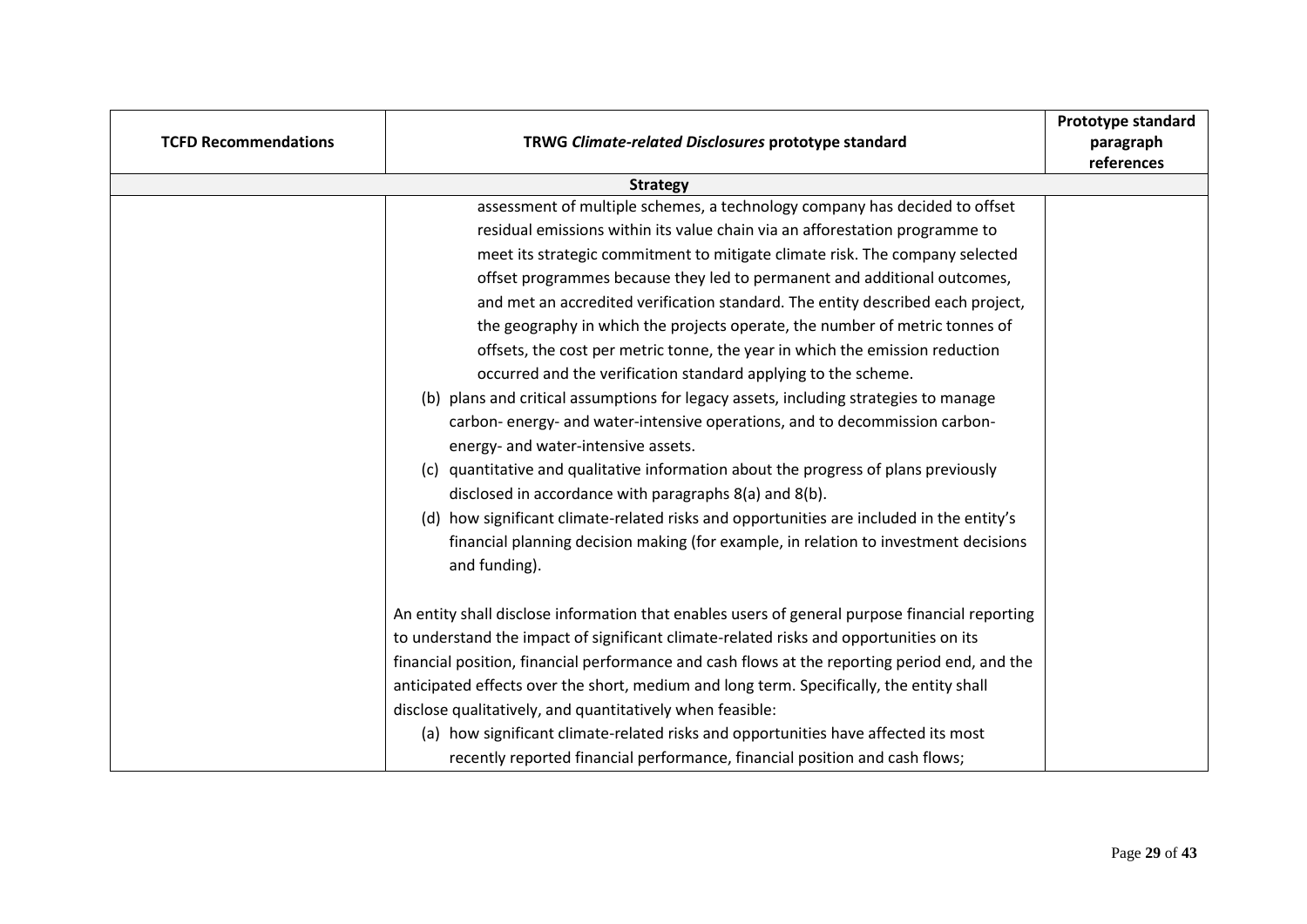|    | <b>TCFD Recommendations</b>                            | TRWG Climate-related Disclosures prototype standard                                                                                                                                                                                                                                                                                                                                                                                                                                                                                                                                                                                                                                                                                                                                                                                                                                                                                                                                                                                                                                                                                                                                                                               | Prototype standard<br>paragraph<br>references |
|----|--------------------------------------------------------|-----------------------------------------------------------------------------------------------------------------------------------------------------------------------------------------------------------------------------------------------------------------------------------------------------------------------------------------------------------------------------------------------------------------------------------------------------------------------------------------------------------------------------------------------------------------------------------------------------------------------------------------------------------------------------------------------------------------------------------------------------------------------------------------------------------------------------------------------------------------------------------------------------------------------------------------------------------------------------------------------------------------------------------------------------------------------------------------------------------------------------------------------------------------------------------------------------------------------------------|-----------------------------------------------|
|    |                                                        | <b>Strategy</b>                                                                                                                                                                                                                                                                                                                                                                                                                                                                                                                                                                                                                                                                                                                                                                                                                                                                                                                                                                                                                                                                                                                                                                                                                   |                                               |
|    |                                                        | (b) how management expects the entity's financial position to change over time in line<br>with its strategy to address significant climate-related risks and opportunities,<br>reflecting:<br>the entity's current and committed capital allocation plans and their anticipated<br>i).<br>impact on the financial position (for example, major acquisitions and<br>divestments, joint ventures, business transformation, innovation, new business<br>areas and asset retirements); and<br>ii) the entity's planned sources of funding to implement the strategies; and<br>(c) how management expects the entity's financial performance to change over time<br>given its strategy to address significant climate-related risks and opportunities (for<br>example, increased revenue from or costs of products and services aligned with a<br>lower-carbon economy, consistent with the Paris Agreement; physical damage to<br>assets from climate events; and the total costs of climate adaptation or mitigation);<br>and<br>(d) how the entity's assessment of significant climate-related risks and opportunities<br>has affected judgements made or present sources of estimation uncertainty in the<br>financial statements. |                                               |
| c) | Describe the resilience of                             | An entity shall disclose an analysis of the resilience of the entity's strategy to significant<br>climate-related risks (physical and transition), including:                                                                                                                                                                                                                                                                                                                                                                                                                                                                                                                                                                                                                                                                                                                                                                                                                                                                                                                                                                                                                                                                     | Para. 10                                      |
|    | the organisation's strategy,                           |                                                                                                                                                                                                                                                                                                                                                                                                                                                                                                                                                                                                                                                                                                                                                                                                                                                                                                                                                                                                                                                                                                                                                                                                                                   |                                               |
|    | taking into consideration<br>different climate-related | (a) how the analysis has been conducted, including:                                                                                                                                                                                                                                                                                                                                                                                                                                                                                                                                                                                                                                                                                                                                                                                                                                                                                                                                                                                                                                                                                                                                                                               |                                               |
|    | scenarios, including a 2°C or                          | whether it has been conducted by comparing a diverse range of climate-related<br>i)<br>scenarios and whether it has used a Paris-aligned scenario and scenarios                                                                                                                                                                                                                                                                                                                                                                                                                                                                                                                                                                                                                                                                                                                                                                                                                                                                                                                                                                                                                                                                   |                                               |
|    | lower scenario.                                        | consistent with increased physical climate-related risks;                                                                                                                                                                                                                                                                                                                                                                                                                                                                                                                                                                                                                                                                                                                                                                                                                                                                                                                                                                                                                                                                                                                                                                         |                                               |
|    |                                                        |                                                                                                                                                                                                                                                                                                                                                                                                                                                                                                                                                                                                                                                                                                                                                                                                                                                                                                                                                                                                                                                                                                                                                                                                                                   |                                               |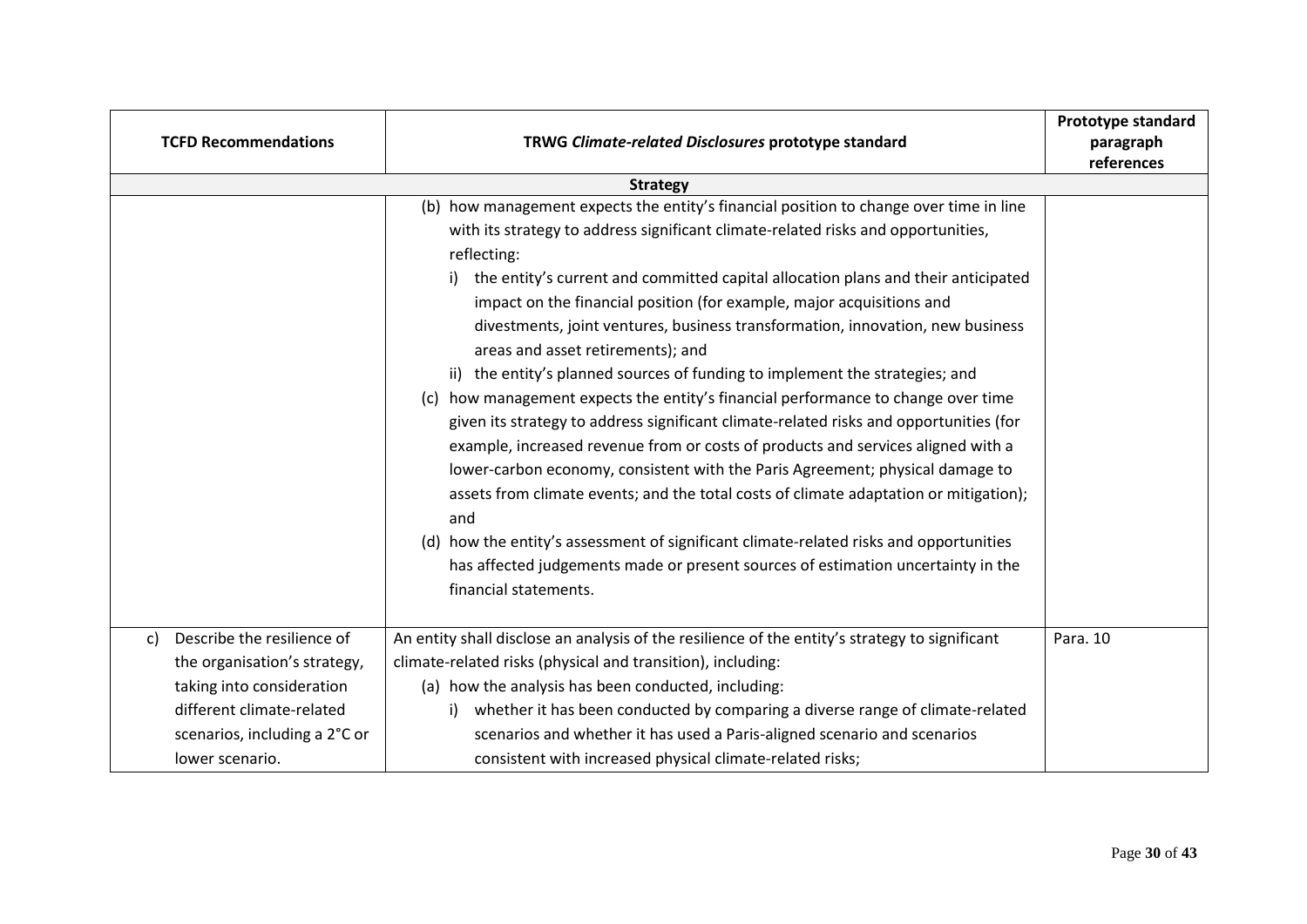| <b>TCFD Recommendations</b> | TRWG Climate-related Disclosures prototype standard                                     | Prototype standard<br>paragraph<br>references |  |
|-----------------------------|-----------------------------------------------------------------------------------------|-----------------------------------------------|--|
|                             | <b>Strategy</b>                                                                         |                                               |  |
|                             | which scenarios were used for the assessment and the sources of the scenarios<br>ii)    |                                               |  |
|                             | used (for example, Network for Greening the Financial System Net Zero 2050              |                                               |  |
|                             | scenarios, the International Energy Agency Net Zero 2050 scenario and the               |                                               |  |
|                             | Intergovernmental Panel on Climate Change Representative Concentration                  |                                               |  |
|                             | Pathway 1.9 and 2.6);                                                                   |                                               |  |
|                             | iii) an explanation of why the entity believes the chosen scenarios are relevant to     |                                               |  |
|                             | assessing its resilience to climate-related risks and opportunities;                    |                                               |  |
|                             | iv) the time horizons over which the analysis has been conducted;                       |                                               |  |
|                             | v) the inputs into the scenario analysis, including but not limited to - the scope of   |                                               |  |
|                             | risks (for example, the scope of physical risks included in the scenario analysis),     |                                               |  |
|                             | the scope of operations covered (for example, the operating locations used), and        |                                               |  |
|                             | the level of detail in the assumptions (for example, geospatial coordinates             |                                               |  |
|                             | specific to company locations or national- or regional-level broad assumptions);<br>and |                                               |  |
|                             | management's assumptions about the way the transition to a lower-carbon<br>vi)          |                                               |  |
|                             | economy will affect the entity, including policy assumptions for the jurisdictions      |                                               |  |
|                             | in which the entity operates, macroeconomic trends, energy usage and mix, and           |                                               |  |
|                             | technology assumptions; and                                                             |                                               |  |
|                             | (b) the results of the analysis together with an assessment demonstrating how the       |                                               |  |
|                             | entity's financial position and financial performance supports the resilience of the    |                                               |  |
|                             | entity's strategy and business model over the short, medium and long term,              |                                               |  |
|                             | including:                                                                              |                                               |  |
|                             | how assets and investments are aligned with or are sufficiently flexible to be<br>i)    |                                               |  |
|                             | reallocated, decommissioned, repaired and upgraded, in the event of physical            |                                               |  |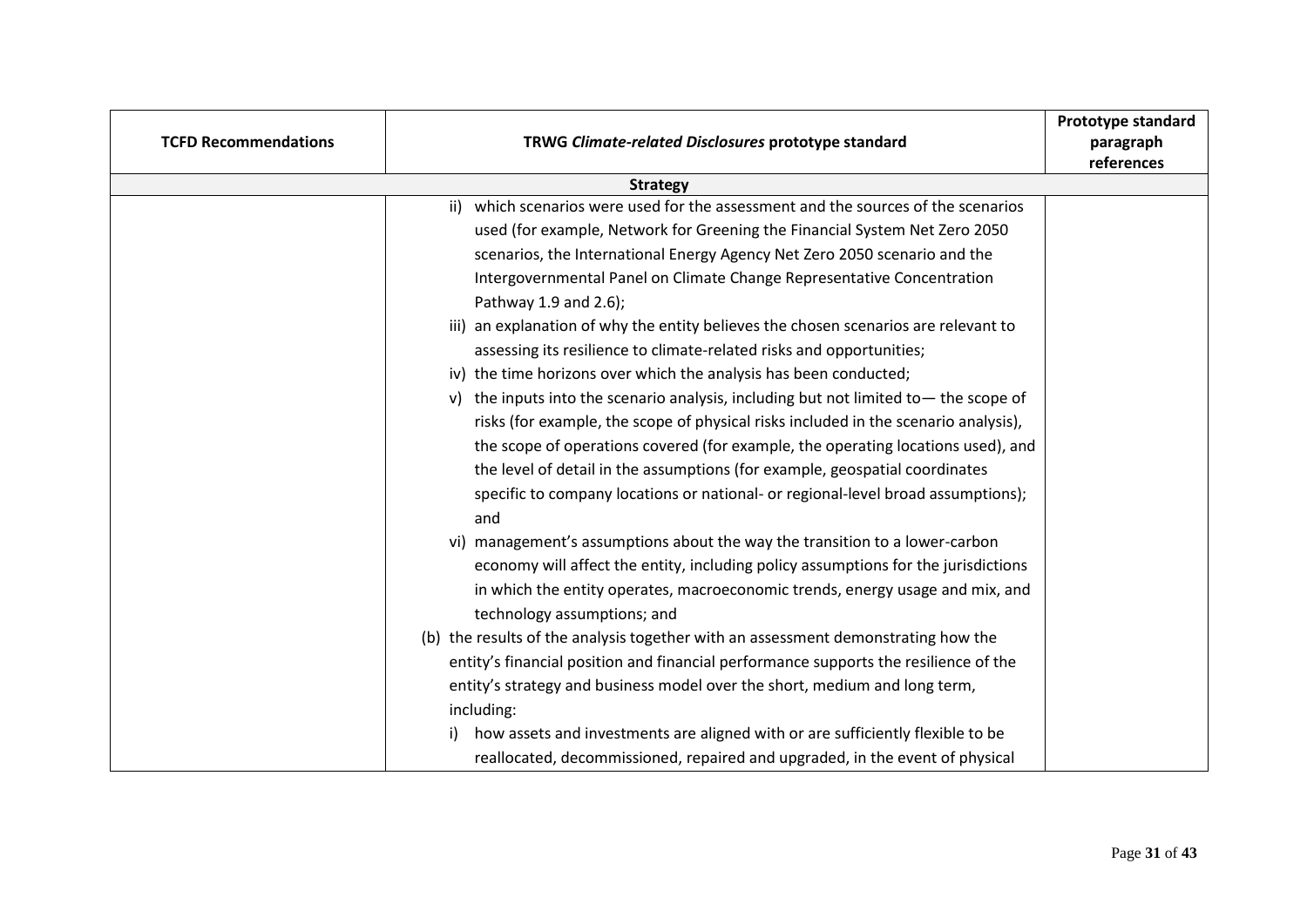| <b>TCFD Recommendations</b> | TRWG Climate-related Disclosures prototype standard                                                                                                                                                                                                                                                                                                               |  |  |  |
|-----------------------------|-------------------------------------------------------------------------------------------------------------------------------------------------------------------------------------------------------------------------------------------------------------------------------------------------------------------------------------------------------------------|--|--|--|
|                             | <b>Strategy</b>                                                                                                                                                                                                                                                                                                                                                   |  |  |  |
|                             | disruption or chronic changes in weather patterns resulting from climate change;<br>and<br>ii) the current or planned investment in lower-carbon alternatives (and what<br>proportion that represents of overall investment), reskilling the workforce and<br>the degree of capital flexibility available to withstand the physical effects of<br>climate change. |  |  |  |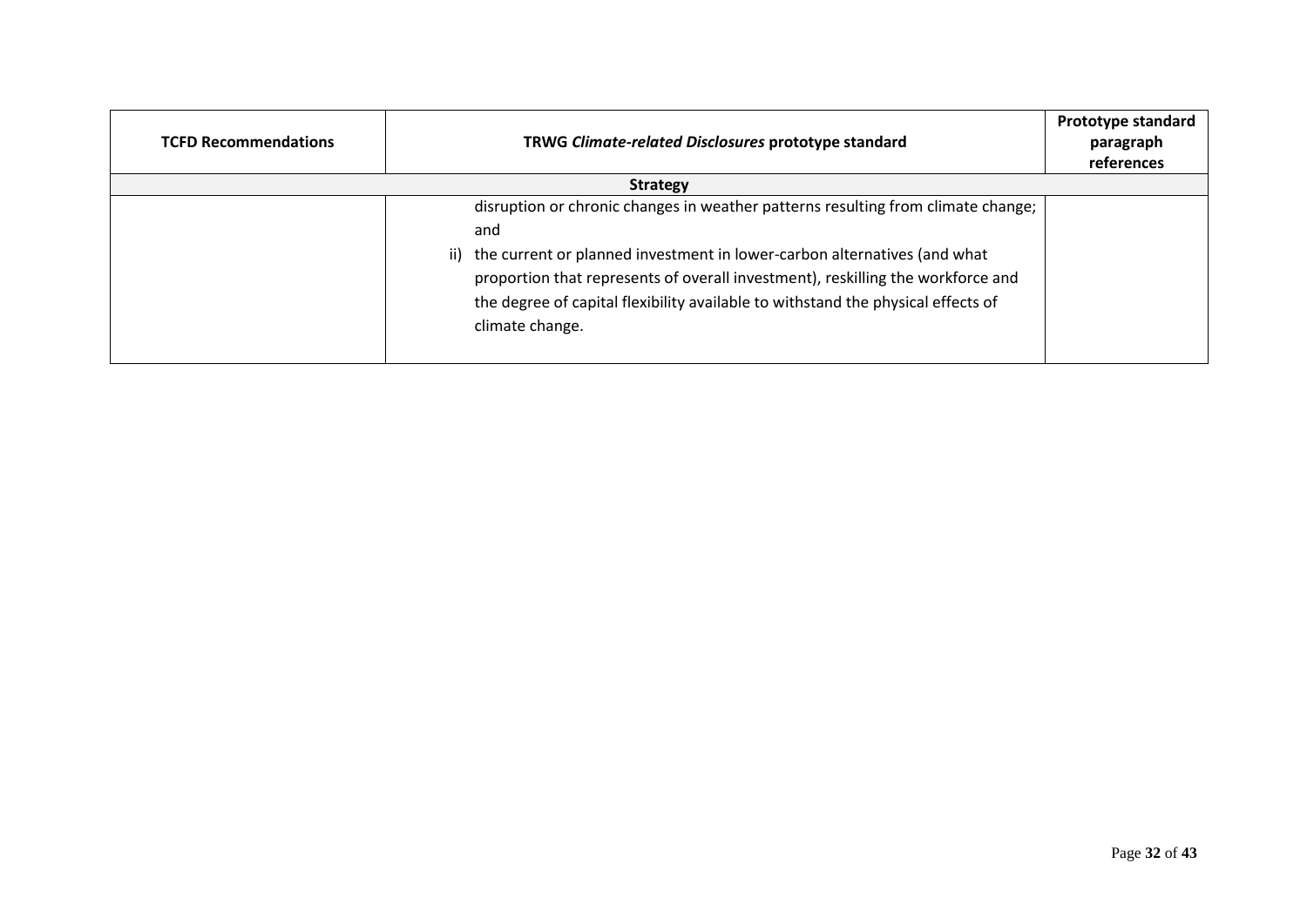| <b>TCFD Recommendations</b><br>TRWG Climate-related Disclosures prototype standard                        |                                                                                                                                                                                                                                                                                                                                                                                                                                                                                                                                                                                                                                                                                                                                                                                                                                                      |                 |  |  |  |
|-----------------------------------------------------------------------------------------------------------|------------------------------------------------------------------------------------------------------------------------------------------------------------------------------------------------------------------------------------------------------------------------------------------------------------------------------------------------------------------------------------------------------------------------------------------------------------------------------------------------------------------------------------------------------------------------------------------------------------------------------------------------------------------------------------------------------------------------------------------------------------------------------------------------------------------------------------------------------|-----------------|--|--|--|
|                                                                                                           | <b>Risk Management</b>                                                                                                                                                                                                                                                                                                                                                                                                                                                                                                                                                                                                                                                                                                                                                                                                                               |                 |  |  |  |
| Disclose how the organisation<br>identified, assesses, and manages<br>climate-related risks.              | An entity shall disclose information that enables users of general purpose financial<br>reporting to understand how climate-related risks are identified, assessed, managed and<br>mitigated. To achieve this objective the entity shall describe:                                                                                                                                                                                                                                                                                                                                                                                                                                                                                                                                                                                                   | Para. 11        |  |  |  |
| Describe the organisation's<br>a)<br>processes for identifying and<br>assessing climate-related<br>risks. | $\cdots$<br><br>(a) the process by which climate-related risks are identified;<br>(b) the process, or processes, by which the entity assesses the significance of climate-<br>related risks, including, where relevant:<br>how it determines the likelihood and impact of such risks (such as the<br>i)<br>qualitative factors or quantitative thresholds used);<br>ii) how it prioritises climate-related risks relative to other types of risks, including<br>the use of risk assessment tools (for example, science-based risk assessment<br>tools or other sources);<br>iii) which significant input parameters it uses (for example, data sources, the<br>scope of operations covered and the level of detail used in assumptions); and<br>iv) whether it has changed the processes used compared to the prior reporting<br>period;<br>$\cdots$ | Para. 11(a)-(b) |  |  |  |
| Describe the organisation's<br>b)<br>processes for managing<br>climate-related risks.                     | $\cdots$<br>for each significant climate-related risk, information that enables an understanding<br>(c)<br>of how the risk is being monitored, managed, and mitigated, including related<br>policies; and<br>$\cdots$                                                                                                                                                                                                                                                                                                                                                                                                                                                                                                                                                                                                                                | Para. 11(c)     |  |  |  |
| Describe how processes for<br>c)<br>identifying, assessing, and                                           |                                                                                                                                                                                                                                                                                                                                                                                                                                                                                                                                                                                                                                                                                                                                                                                                                                                      | Para. 11(d)     |  |  |  |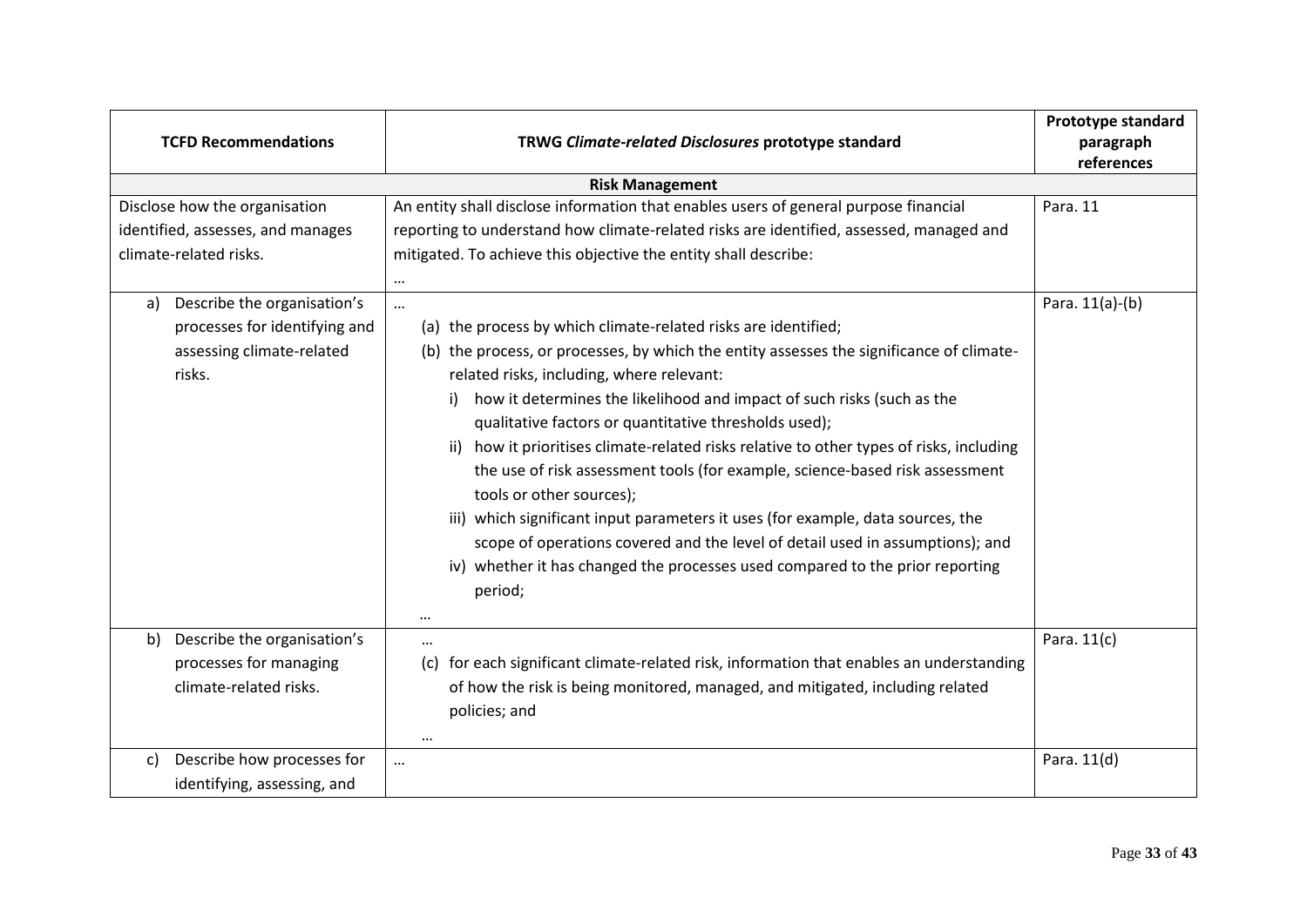| TRWG Climate-related Disclosures prototype standard<br><b>TCFD Recommendations</b> |                                                                                         | <b>Prototype standard</b><br>paragraph<br>references |
|------------------------------------------------------------------------------------|-----------------------------------------------------------------------------------------|------------------------------------------------------|
|                                                                                    | <b>Risk Management</b>                                                                  |                                                      |
| managing climate-related                                                           | (d) the extent to which, and how, these climate-related risk identification, assessment |                                                      |
| risks are integrated into the                                                      | and management processes are integrated into the entity's overall risk                  |                                                      |
| organisation's overall risk                                                        | management process.                                                                     |                                                      |
| management.                                                                        |                                                                                         |                                                      |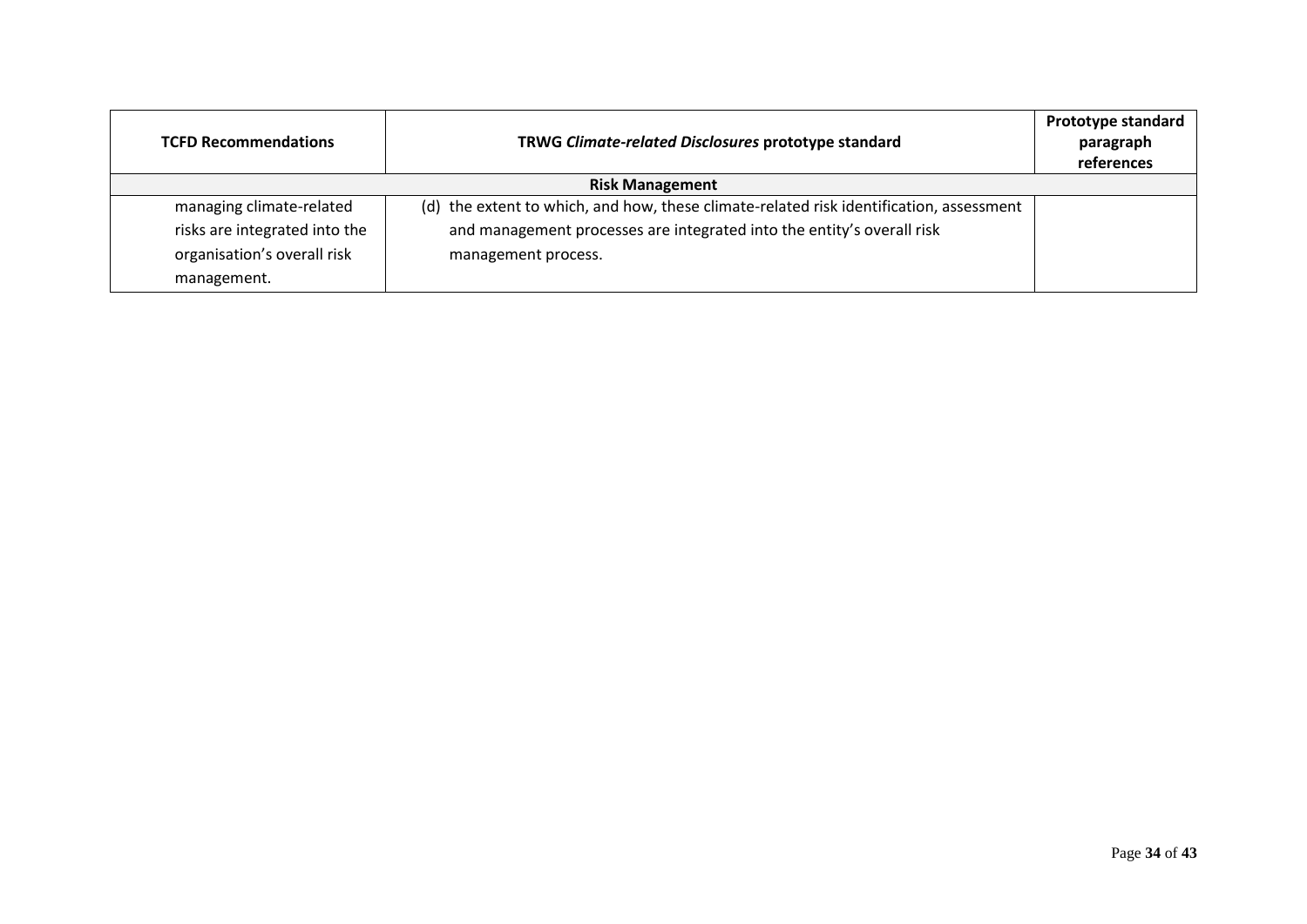| <b>TCFD Recommendations</b>        | TRWG Climate-related Disclosures prototype standard                                                                                            | Prototype standard<br>paragraph<br>references |
|------------------------------------|------------------------------------------------------------------------------------------------------------------------------------------------|-----------------------------------------------|
|                                    | <b>Metrics and Targets</b>                                                                                                                     |                                               |
| Disclose the metrics and targets   | An entity shall disclose information that enables users of general purpose financial reporting                                                 | Para, 12                                      |
| used to assess and manage relevant | to understand the entity's performance in managing significant climate-related risks and                                                       |                                               |
| climate-related risks and          | opportunities. To achieve this objective, an entity shall disclose:                                                                            |                                               |
| opportunities where such           | (a) cross-industry metrics;                                                                                                                    |                                               |
| information is material.           | (b) industry-based metrics (see Appendix $B^{20}$ );                                                                                           |                                               |
|                                    | targets set by management to mitigate or adapt to climate-related risks or maximise<br>(c)<br>climate-related opportunities; and               |                                               |
|                                    | (d) other key performance indicators used by the board or management to measure<br>progress towards the targets identified in paragraph 12(c). |                                               |

<sup>20</sup> *Appendix B—Industry disclosure requirements* to the *Climate-related Disclosures* prototype standard is a summary of industry disclosure requirements organised by sector and industry.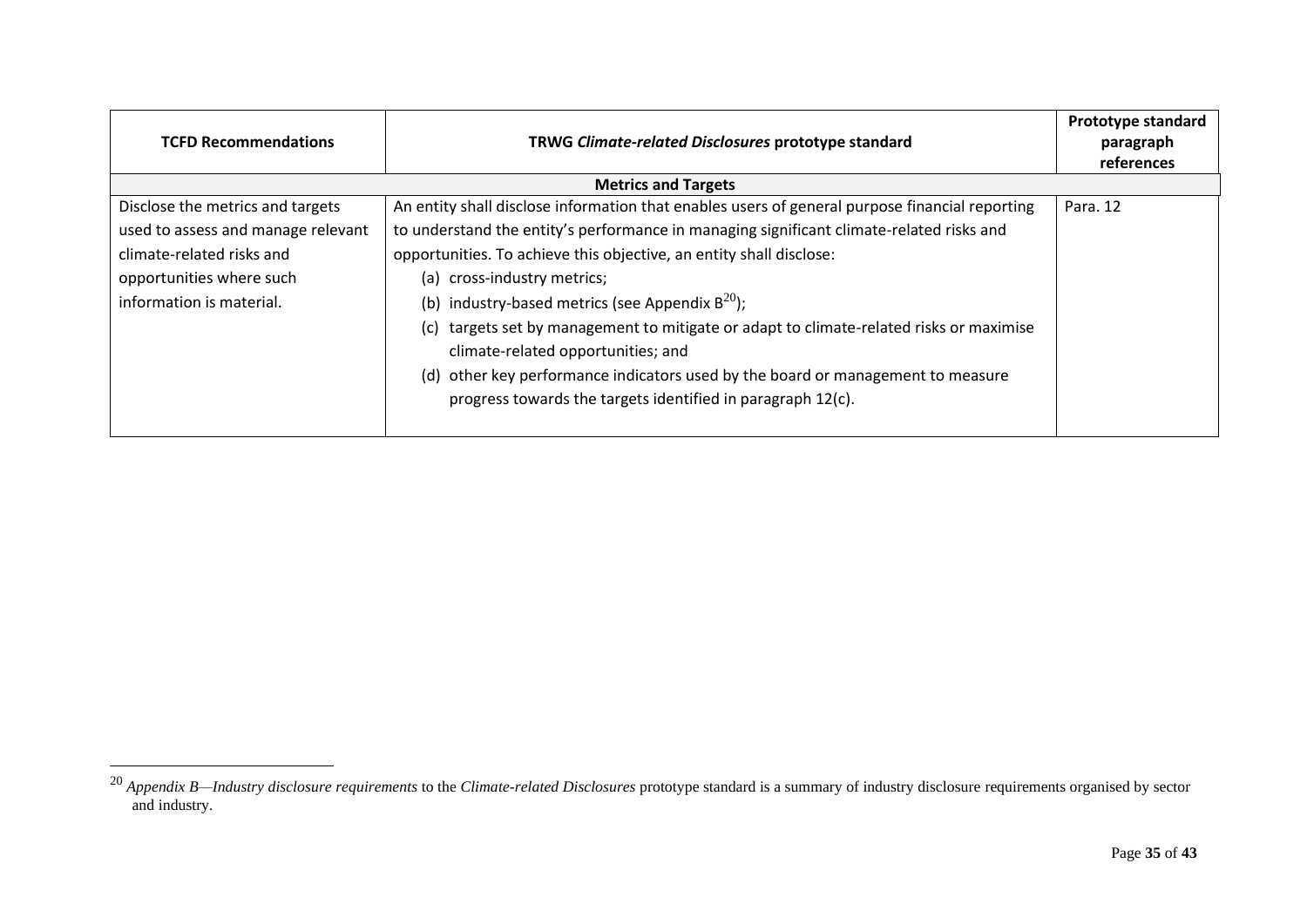|    | <b>TCFD Recommendations</b>                                                                                                                                           | TRWG Climate-related Disclosures prototype standard                                                                                                                                                                                                                                                                                                                                                                                                                                                                                                                                                                                                                                                                                                                                                                                                                                                                                                                         | Prototype standard<br>paragraph<br>references |
|----|-----------------------------------------------------------------------------------------------------------------------------------------------------------------------|-----------------------------------------------------------------------------------------------------------------------------------------------------------------------------------------------------------------------------------------------------------------------------------------------------------------------------------------------------------------------------------------------------------------------------------------------------------------------------------------------------------------------------------------------------------------------------------------------------------------------------------------------------------------------------------------------------------------------------------------------------------------------------------------------------------------------------------------------------------------------------------------------------------------------------------------------------------------------------|-----------------------------------------------|
|    |                                                                                                                                                                       | <b>Metrics and Targets</b>                                                                                                                                                                                                                                                                                                                                                                                                                                                                                                                                                                                                                                                                                                                                                                                                                                                                                                                                                  |                                               |
| a) | Disclose the metrics used by<br>the organisation to assess<br>climate-related risks and<br>opportunities in line with its<br>strategy and risk<br>management process. | Para. 12 (a)-(b)<br>An entity shall disclose the following cross-industry metrics:<br>Para. 13<br>(a) greenhouse gas emissions—in terms of absolute gross Scope 1, Scope 2 and Scope 3,<br>Appendix B <sup>21</sup><br>expressed as metric tonnes of CO2 equivalent, in accordance with the Greenhouse<br>Gas and emissions intensity;<br>(b) transition risks-the amount and percentage of assets or business activities<br>vulnerable to transition risks;<br>physical risks—the amount and percentage of assets or business activities vulnerable<br>(c)<br>to physical risks;<br>(d) climate-related opportunities—the proportion of revenue, assets or other business<br>activities aligned with climate-related opportunities, expressed as an amount or as a<br>percentage;<br>(e) capital deployment—the amount of capital expenditure, financing or investment<br>deployed toward climate-related risks and opportunities, expressed in the reporting<br>currency; |                                               |
| b) | Disclose Scope 1, Scope 2,<br>and, if appropriate, Scope 3<br>GHG emissions, and the<br>related risks <sup>22</sup> .                                                 | internal carbon prices—the price for each metric tonne of greenhouse gas emissions<br>(f)<br>used internally by an entity, including how the entity is applying the carbon price in<br>decision-making (for example, investment decisions, transfer pricing, and scenario<br>analysis), expressed in the reporting currency per metric tonne of CO2 equivalent;<br>and                                                                                                                                                                                                                                                                                                                                                                                                                                                                                                                                                                                                      | Para. 13(a)-<br>Para. 14                      |

<sup>21</sup> *Appendix B—Industry disclosure requirements* to the *Climate-related Disclosures* prototype standard is a summary of industry disclosure requirements organised by sector and industry.

<sup>&</sup>lt;sup>22</sup> The TCFD Recommendations recommend disclosing Scope 3 GHG emissions only if appropriate—the prototype standard takes this further and requires the disclosure of Scope 3 emissions regardless of appropriateness.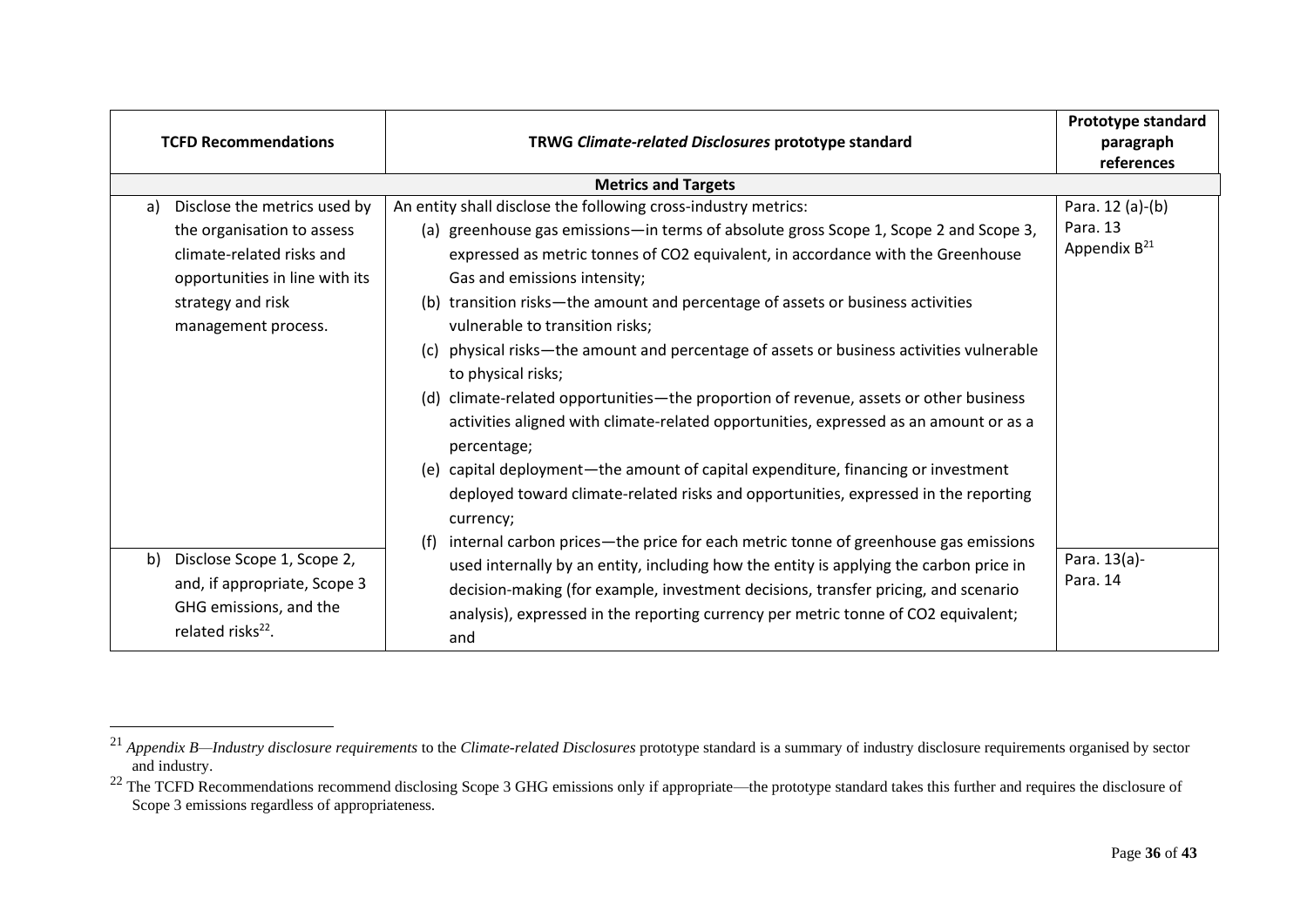|                            | <b>TCFD Recommendations</b><br>TRWG Climate-related Disclosures prototype standard                                           |                                                                                                                                                                                                                                                                                                                                                                                                                                                                                                                                                                                                                                                                                                                 |          |  |  |  |
|----------------------------|------------------------------------------------------------------------------------------------------------------------------|-----------------------------------------------------------------------------------------------------------------------------------------------------------------------------------------------------------------------------------------------------------------------------------------------------------------------------------------------------------------------------------------------------------------------------------------------------------------------------------------------------------------------------------------------------------------------------------------------------------------------------------------------------------------------------------------------------------------|----------|--|--|--|
| <b>Metrics and Targets</b> |                                                                                                                              |                                                                                                                                                                                                                                                                                                                                                                                                                                                                                                                                                                                                                                                                                                                 |          |  |  |  |
|                            |                                                                                                                              | (g) remuneration—the proportion of executive management remuneration affected by<br>climate-related considerations in the current period (also see paragraph 4(f)),<br>expressed in a percentage, weighting, description or amount in reporting currency.<br>For Scope 3 greenhouse gas emissions, the entity shall provide an explanation of the activities                                                                                                                                                                                                                                                                                                                                                    |          |  |  |  |
|                            |                                                                                                                              | included within the disclosed metric. For example, an online retailer may be exposed to risks<br>or opportunities related to the greenhouse gas emissions arising out of third party<br>transportation and distribution services purchased by the reporting entity for outbound<br>logistics of products sold to customers. The retailer may determine that information about<br>such emissions is material to the users of its general purpose financial reports in their<br>assessment of its enterprise value. Therefore, the retailer will explain how the emissions<br>information provided by entities in its supply chain has been included in the determination of<br>Scope 3 greenhouse gas emissions. |          |  |  |  |
| C)                         | Describe the targets used by<br>the organisation to manage<br>climate-related risks and<br>opportunities against<br>targets. | The entity shall disclose its climate-related targets, and:<br>(a) the objective of the targets (for example, mitigation, adaptation and conformance<br>with sector and science-based initiatives);<br>(b) whether the target is absolute or intensity-based;<br>whether the target is science-based, and if so, whether it has been validated by a<br>(c)<br>third party;<br>whether the target was derived using a sectoral decarbonisation approach;<br>(d)<br>the timeframe over which the target applies;<br>(e)<br>the base year from which progress is measured;<br>(f)<br>any milestones or interim targets; and<br>(g)                                                                                 | Para. 15 |  |  |  |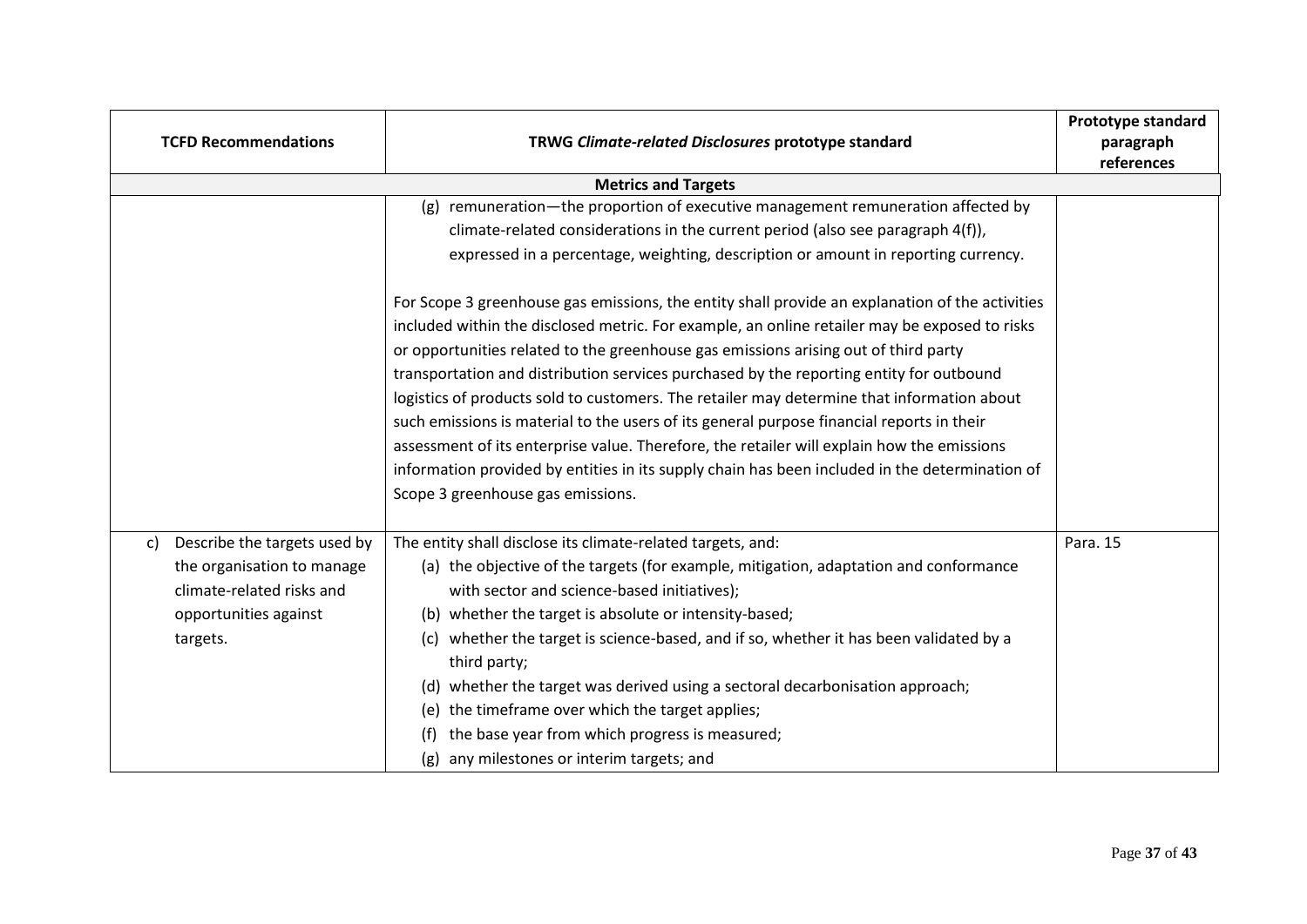| <b>TCFD Recommendations</b>                                                                                                                                 | Prototype standard<br>paragraph<br>references                                                                                                                                                                                                                                                                                                                                                                                                                                        |          |
|-------------------------------------------------------------------------------------------------------------------------------------------------------------|--------------------------------------------------------------------------------------------------------------------------------------------------------------------------------------------------------------------------------------------------------------------------------------------------------------------------------------------------------------------------------------------------------------------------------------------------------------------------------------|----------|
|                                                                                                                                                             | <b>Metrics and Targets</b>                                                                                                                                                                                                                                                                                                                                                                                                                                                           |          |
|                                                                                                                                                             | (h) metrics used to assess progress towards reaching targets and achieving strategic                                                                                                                                                                                                                                                                                                                                                                                                 |          |
|                                                                                                                                                             | goals.                                                                                                                                                                                                                                                                                                                                                                                                                                                                               |          |
| Disclose the metrics and targets<br>used to assess and manage relevant<br>climate-related risks and<br>opportunities where such<br>information is material. | An entity shall disclose information that enables users of general purpose financial reporting<br>to understand the entity's performance in managing significant climate-related risks and<br>opportunities. To achieve this objective, an entity shall disclose:<br>(a) cross-industry metrics;<br>(b) industry-based metrics (see Appendix B);<br>targets set by management to mitigate or adapt to climate-related risks or maximise<br>(C)<br>climate-related opportunities; and | Para. 12 |
|                                                                                                                                                             | other key performance indicators used by the board or management to measure<br>(d)<br>progress towards the targets identified in paragraph 12(c).                                                                                                                                                                                                                                                                                                                                    |          |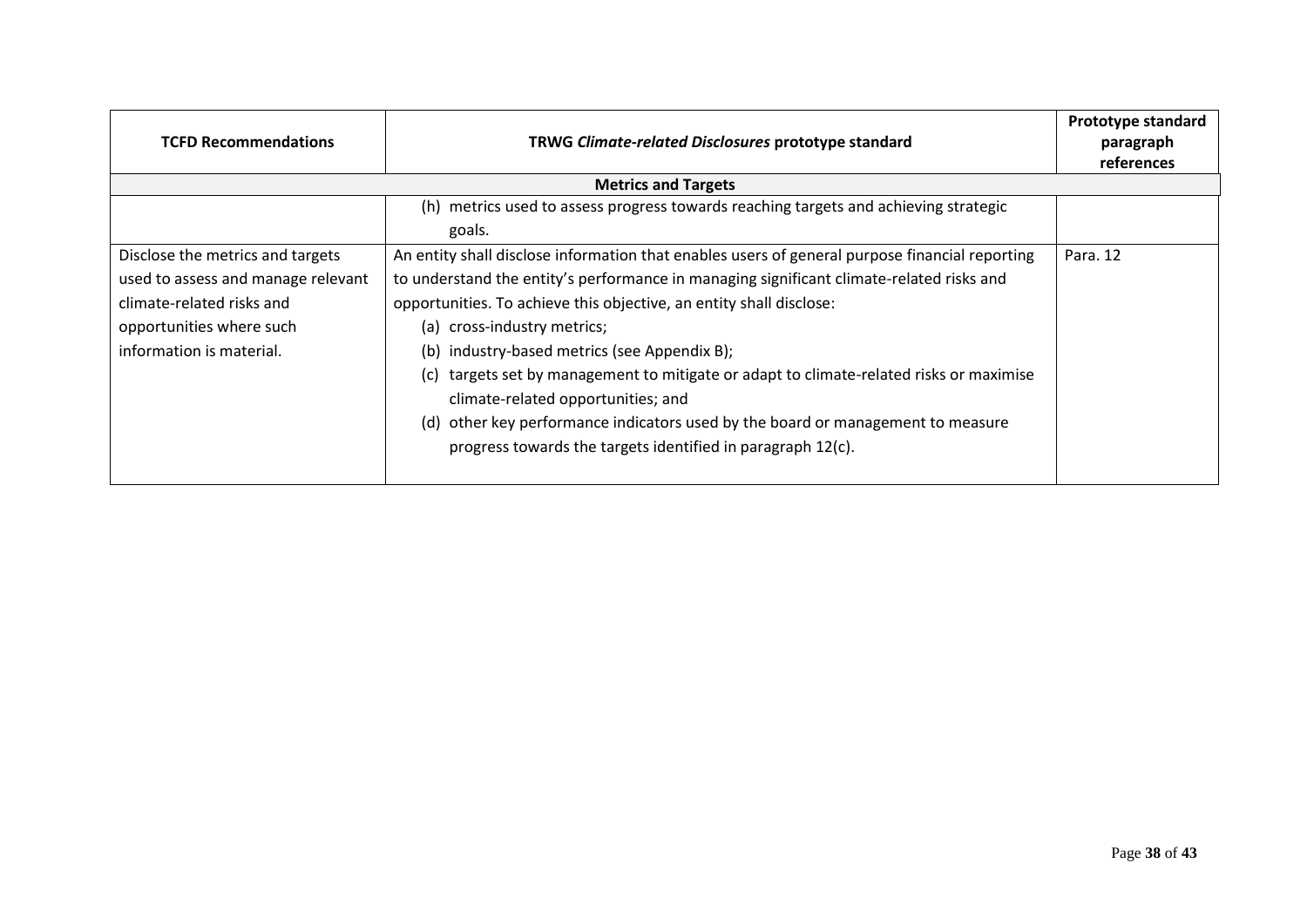| <b>TCFD Recommendations</b><br>TRWG Climate-related Disclosures prototype standard                                                                                                                                                                                                                   |                                                                                                                                                                                                                                                                                                                                                                                                                                                                                                                                                                                                                                                                                                                                                                                                                                                                                                                                                                                                                                                                                                                                                                                                                                                                                                                                                                                                                                                                     |                                                                        |  |  |  |
|------------------------------------------------------------------------------------------------------------------------------------------------------------------------------------------------------------------------------------------------------------------------------------------------------|---------------------------------------------------------------------------------------------------------------------------------------------------------------------------------------------------------------------------------------------------------------------------------------------------------------------------------------------------------------------------------------------------------------------------------------------------------------------------------------------------------------------------------------------------------------------------------------------------------------------------------------------------------------------------------------------------------------------------------------------------------------------------------------------------------------------------------------------------------------------------------------------------------------------------------------------------------------------------------------------------------------------------------------------------------------------------------------------------------------------------------------------------------------------------------------------------------------------------------------------------------------------------------------------------------------------------------------------------------------------------------------------------------------------------------------------------------------------|------------------------------------------------------------------------|--|--|--|
|                                                                                                                                                                                                                                                                                                      | <b>Metrics and Targets</b>                                                                                                                                                                                                                                                                                                                                                                                                                                                                                                                                                                                                                                                                                                                                                                                                                                                                                                                                                                                                                                                                                                                                                                                                                                                                                                                                                                                                                                          |                                                                        |  |  |  |
| Disclose the metrics used by<br>a)<br>the organisation to assess<br>climate-related risks and<br>opportunities in line with its<br>strategy and risk<br>management process.<br>Disclose Scope 1, Scope 2,<br>b)<br>and, if appropriate, Scope 3<br>GHG emissions, and the<br>related risks $^{23}$ . | An entity shall disclose the following cross-industry metrics:<br>(a) greenhouse gas emissions—in terms of absolute gross Scope 1, Scope 2 and Scope 3,<br>expressed as metric tonnes of CO2 equivalent, in accordance with the Greenhouse<br>Gas and emissions intensity;<br>(b) transition risks-the amount and percentage of assets or business activities<br>vulnerable to transition risks;<br>physical risks—the amount and percentage of assets or business activities vulnerable<br>(c)<br>to physical risks;<br>(d) climate-related opportunities—the proportion of revenue, assets or other business<br>activities aligned with climate-related opportunities, expressed as an amount or as a<br>percentage;<br>(e) capital deployment—the amount of capital expenditure, financing or investment<br>deployed toward climate-related risks and opportunities, expressed in the reporting<br>currency;<br>internal carbon prices—the price for each metric tonne of greenhouse gas emissions<br>(f)<br>used internally by an entity, including how the entity is applying the carbon price in<br>decision-making (for example, investment decisions, transfer pricing, and scenario<br>analysis), expressed in the reporting currency per metric tonne of CO2 equivalent;<br>and<br>remuneration—the proportion of executive management remuneration affected by<br>(g)<br>climate-related considerations in the current period (also see paragraph 4(f)), | Para. 12 (a)-(b)<br>Para. 13<br>Appendix B<br>Para. 13(a)-<br>Para. 14 |  |  |  |
|                                                                                                                                                                                                                                                                                                      | expressed in a percentage, weighting, description or amount in reporting currency.                                                                                                                                                                                                                                                                                                                                                                                                                                                                                                                                                                                                                                                                                                                                                                                                                                                                                                                                                                                                                                                                                                                                                                                                                                                                                                                                                                                  |                                                                        |  |  |  |

 $^{23}$  The TCFD Recommendations recommend disclosing Scope 3 GHG emissions only if appropriate—the prototype standard takes this further and requires the disclosure of Scope 3 emissions regardless of appropriateness.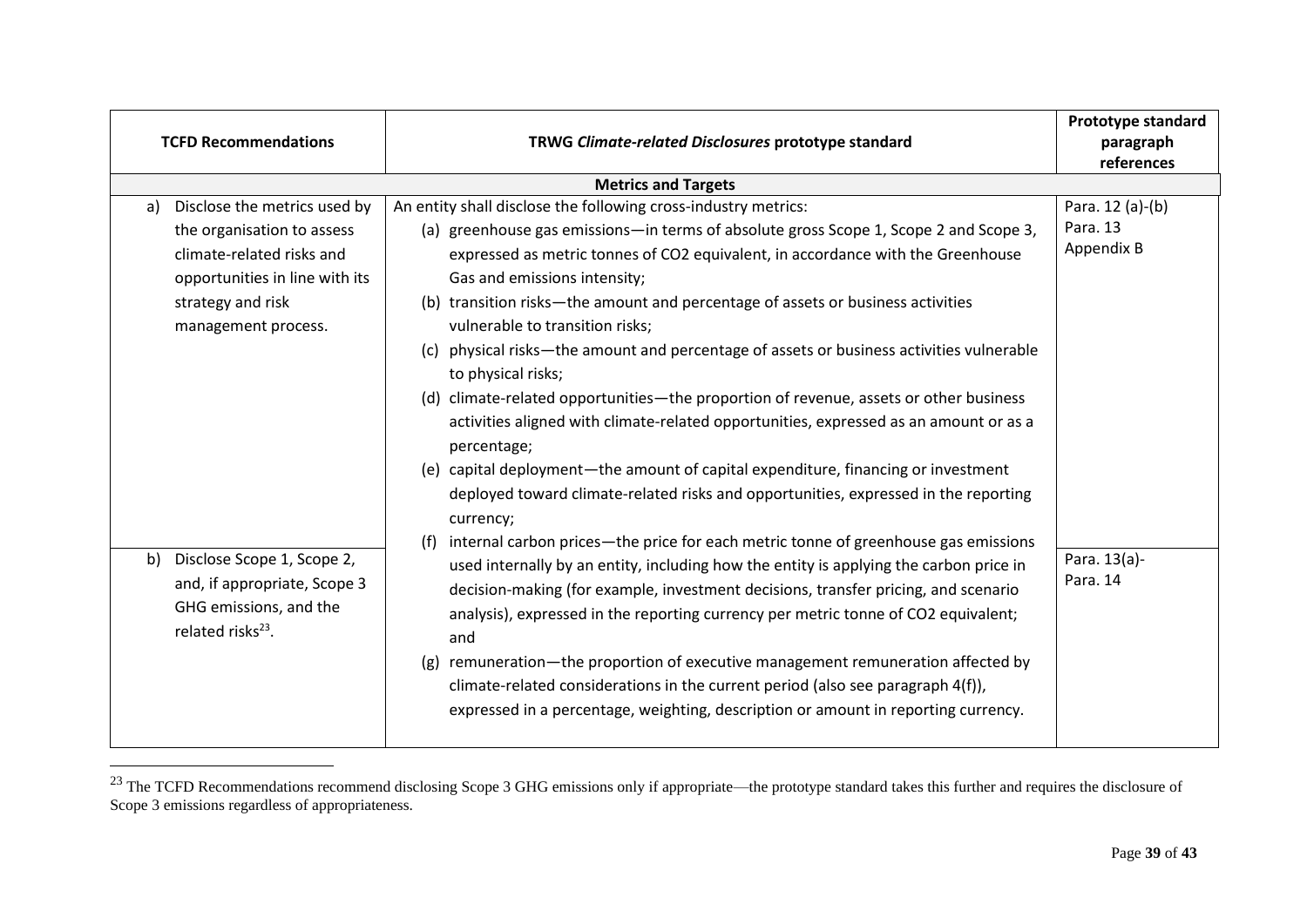| <b>TCFD Recommendations</b>                                                                                                        | <b>Prototype standard</b><br>paragraph<br>references                                                                                                                                                                                                                                                                                                                                                                                                                                                                                                                                                                                                                                                                                                                                                               |          |
|------------------------------------------------------------------------------------------------------------------------------------|--------------------------------------------------------------------------------------------------------------------------------------------------------------------------------------------------------------------------------------------------------------------------------------------------------------------------------------------------------------------------------------------------------------------------------------------------------------------------------------------------------------------------------------------------------------------------------------------------------------------------------------------------------------------------------------------------------------------------------------------------------------------------------------------------------------------|----------|
|                                                                                                                                    | <b>Metrics and Targets</b>                                                                                                                                                                                                                                                                                                                                                                                                                                                                                                                                                                                                                                                                                                                                                                                         |          |
|                                                                                                                                    | For Scope 3 greenhouse gas emissions, the entity shall provide an explanation of the activities<br>included within the disclosed metric. For example, an online retailer may be exposed to risks<br>or opportunities related to the greenhouse gas emissions arising out of third party<br>transportation and distribution services purchased by the reporting entity for outbound<br>logistics of products sold to customers. The retailer may determine that information about<br>such emissions is material to the users of its general purpose financial reports in their<br>assessment of its enterprise value. Therefore, the retailer will explain how the emissions<br>information provided by entities in its supply chain has been included in the determination of<br>Scope 3 greenhouse gas emissions. |          |
| Describe the targets used by<br>C)<br>the organisation to manage<br>climate-related risks and<br>opportunities against<br>targets. | The entity shall disclose its climate-related targets, and:<br>(a) the objective of the targets (for example, mitigation, adaptation and conformance<br>with sector and science-based initiatives);<br>(b) whether the target is absolute or intensity-based;<br>whether the target is science-based, and if so, whether it has been validated by a<br>(c)<br>third party;<br>whether the target was derived using a sectoral decarbonisation approach;<br>(d)<br>the timeframe over which the target applies;<br>(e)<br>the base year from which progress is measured;<br>(f)<br>any milestones or interim targets; and<br>(g)<br>(h) metrics used to assess progress towards reaching targets and achieving strategic<br>goals.                                                                                  | Para. 15 |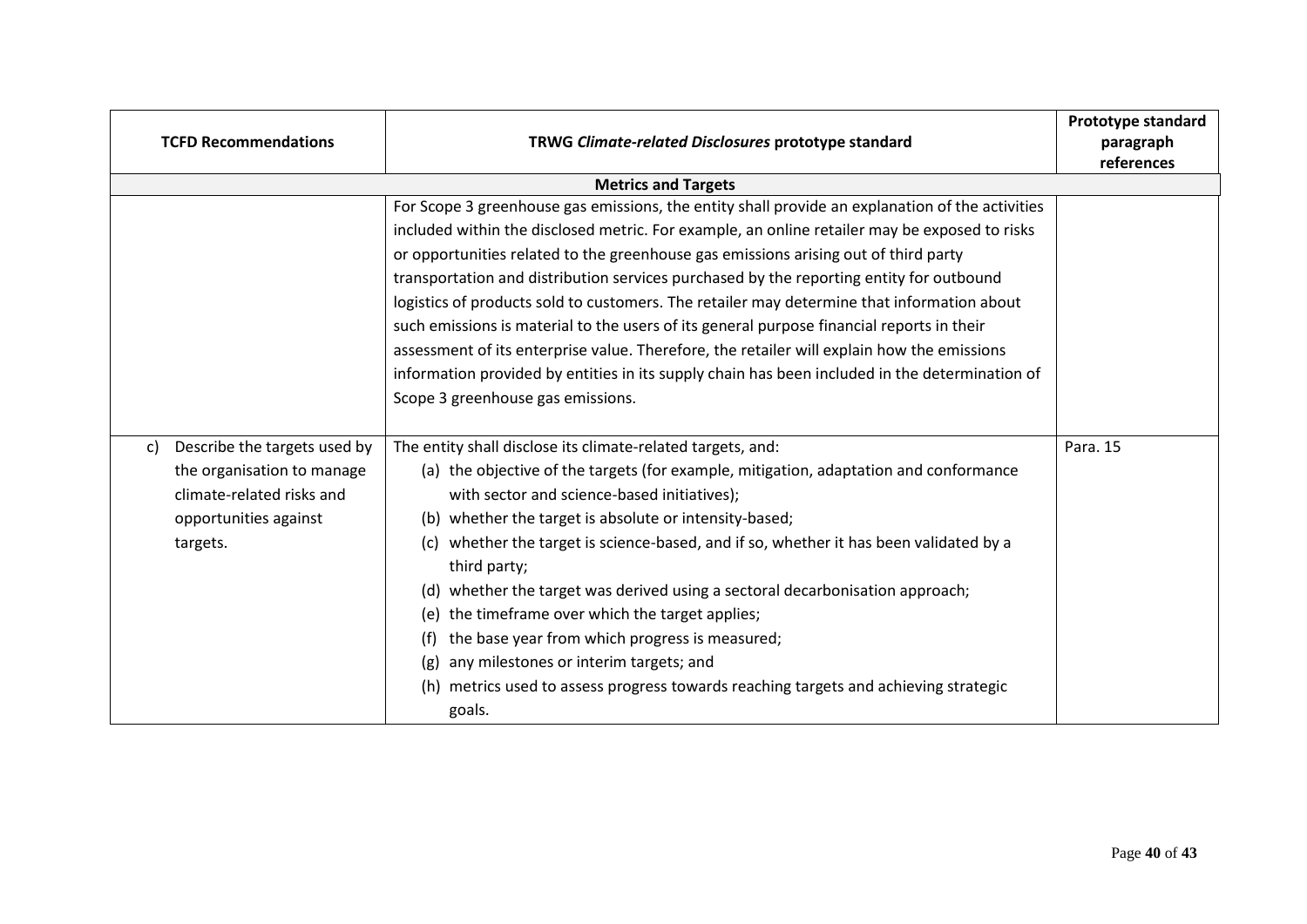|                  | <b>TCFD Recommendations</b> | <b>New Zealand</b>          | <b>European Union</b>        | <b>United Kingdom</b>             | Canada                      |
|------------------|-----------------------------|-----------------------------|------------------------------|-----------------------------------|-----------------------------|
|                  | N/A                         | <b>TCFD Recommendations</b> | <b>TCFD Recommendations</b>  | <b>TCFD Recommendations</b>       | <b>TCFD Recommendations</b> |
|                  |                             |                             | <b>GRI Standards</b>         |                                   |                             |
|                  |                             |                             | <b>CDP</b>                   |                                   |                             |
| <b>Based on</b>  |                             |                             | EU Hydrogen Strategy         |                                   |                             |
|                  |                             |                             | <b>NRFD Guidelines</b>       |                                   |                             |
|                  |                             |                             | Proposed CSRD                |                                   |                             |
|                  |                             |                             | Joint alliance prototype     |                                   |                             |
|                  |                             |                             | standard                     |                                   |                             |
|                  | Governance                  | Governance                  | Strategy                     | Governance                        | Governance                  |
| Thematic areas   | Strategy                    | Strategy                    | Implementation               | Strategy                          | Strategy                    |
|                  | <b>Risk Management</b>      | <b>Risk Management</b>      | Performance                  | <b>Risk Management</b>            | <b>Risk Management</b>      |
|                  | <b>Metrics and Targets</b>  | <b>Metrics and Targets</b>  | measurement                  | <b>Metrics and Targets</b>        | <b>Metrics and Targets</b>  |
| Mandatory        | N/A                         | Yes                         | Yes                          | Yes                               | Yes                         |
| Principles-based | Yes                         | Yes                         | Yes                          | Yes                               | Yes                         |
|                  | Refer to 'financial         | In development $^{24}$      | In development <sup>25</sup> | Under consideration <sup>26</sup> | Information is likely to    |
|                  | materiality' as defined     |                             |                              |                                   | be material if a            |
|                  | jurisdictionally            |                             |                              |                                   | reasonable investor's       |
| Definition of    |                             |                             |                              |                                   | decision whether to         |
| material         |                             |                             |                              |                                   | buy, sell or hold           |
|                  |                             |                             |                              |                                   | securities in an issuer     |
|                  |                             |                             |                              |                                   | would likely be             |
|                  |                             |                             |                              |                                   | influenced or changed if    |
|                  |                             |                             |                              |                                   | the information in          |

<sup>&</sup>lt;sup>24</sup> Expected to be published as part of the formal exposure draft of NZ Climate Standard 1: Climate-related disclosures in July 2022.

<sup>&</sup>lt;sup>25</sup> The EU perspective is as a result of a joint project between EFRAG and the GRI. Consequently, staff expect that any definition of material developed by EFRAG will align with the concept of dynamic (or double) materiality per the GRI Standards.

 $26$  The UK perspective implies that it intends to use ISSB standards as a baseline upon which to develop UK-centric sustainability reporting standards. Consequently, staff expect that the definition of material adopted by the ISSB will also be adopted by the UK.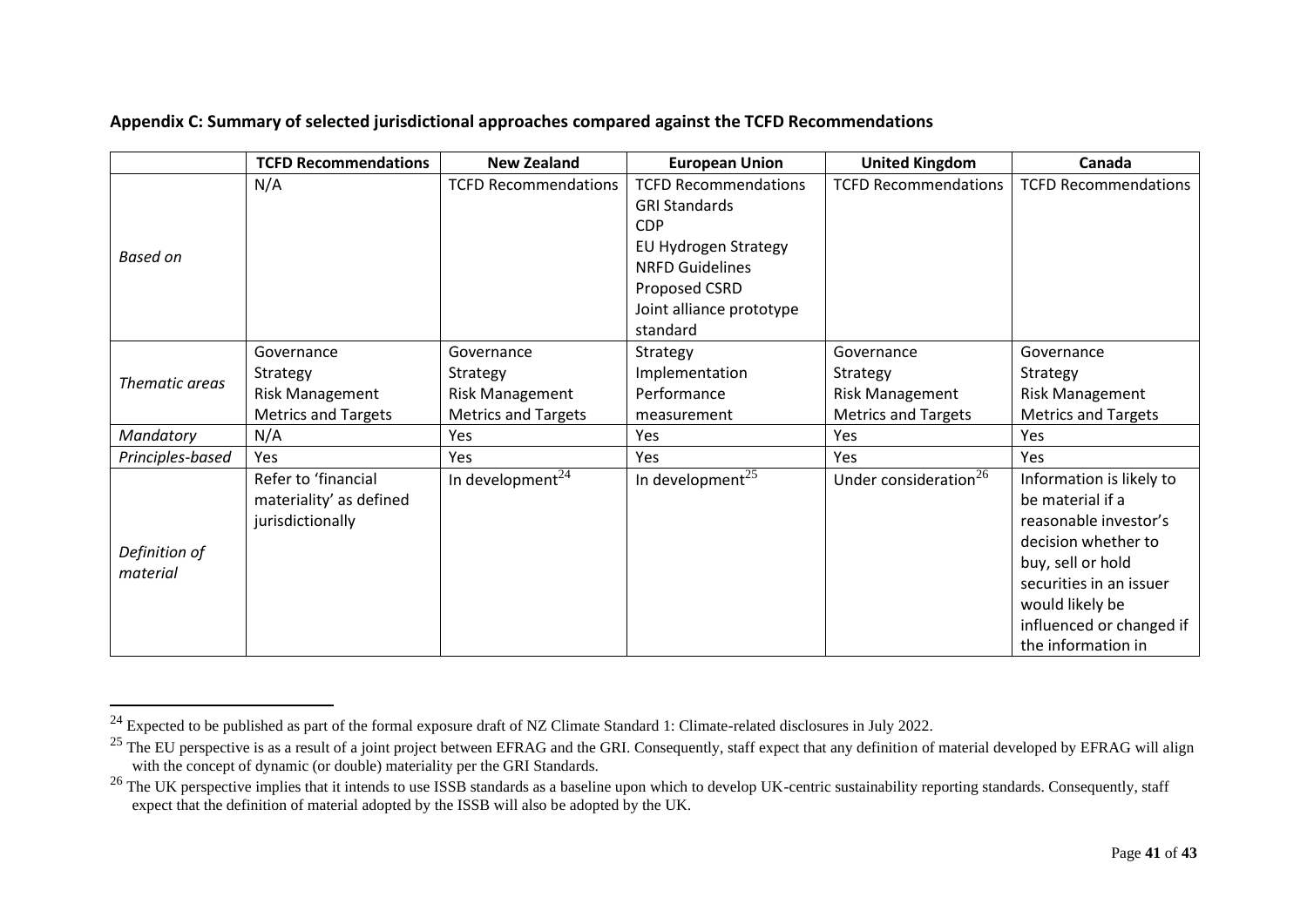|                                                  | <b>TCFD Recommendations</b>                                                                                                                                         | <b>New Zealand</b>                                                                                               | <b>European Union</b>                                                                                            | <b>United Kingdom</b>                  | Canada                                                                                                                                                                                                                               |
|--------------------------------------------------|---------------------------------------------------------------------------------------------------------------------------------------------------------------------|------------------------------------------------------------------------------------------------------------------|------------------------------------------------------------------------------------------------------------------|----------------------------------------|--------------------------------------------------------------------------------------------------------------------------------------------------------------------------------------------------------------------------------------|
|                                                  |                                                                                                                                                                     |                                                                                                                  |                                                                                                                  |                                        | question was omitted or<br>misstated $^{27}$ .                                                                                                                                                                                       |
| Preparers                                        | N/A                                                                                                                                                                 | Climate reporting<br>entities                                                                                    | All large companies and<br>all companies listed on<br>regulated markets<br>(except listed micro-<br>enterprises) | Economically significant<br>companies  | All reporting issuers,<br>other than investment<br>funds, issuers of asset-<br>backed securities,<br>designated foreign<br>issuers, SEC foreign<br>issuers, certain<br>exchangeable issuers<br>and certain credit<br>support issuers |
| Primary users                                    | Investors, lenders and<br>insurance providers                                                                                                                       | Existing and potential<br>investors, lenders and<br>insurance underwriters                                       | Investors, civil society<br>organisations, policy<br>makers and other<br>stakeholders                            | Businesses, consumers<br>and investors | Investors                                                                                                                                                                                                                            |
| Qualitative<br>characteristics of<br>information | Relevant<br>Specific and complete<br>Clear, balanced and<br>understandable<br>Consistent over time<br>Comparable<br>Reliable, verifiable and<br>objective<br>Timely | Relevance<br>Faithful representation<br>Comparability<br>Verifiability<br><b>Timeliness</b><br>Understandability | Transparency<br>Comparability                                                                                    | Decision-useful                        | Decision-useful                                                                                                                                                                                                                      |
| Audit/assurance                                  | N/A                                                                                                                                                                 | Climate reporting<br>entities required to<br>ensure that aspects of                                              | All reporting information<br>subject to audit<br>(assurance)                                                     | Under consideration                    | Under consideration                                                                                                                                                                                                                  |

<sup>&</sup>lt;sup>27</sup> Note that this definition aligns to the US GAAP definition of material: 'The omission or misstatement of an item in a financial report is material if, in light of surrounding circumstances, the magnitude of the item is such that it is probable that the judgement of a reasonable person relying upon the report would have been changed or influenced by the inclusion or correction of the item' (paragraph QC11 of [Concepts Statement No. 8\)](https://www.fasb.org/jsp/FASB/Document_C/DocumentPage?cid=1176171111398&acceptedDisclaimer=true)